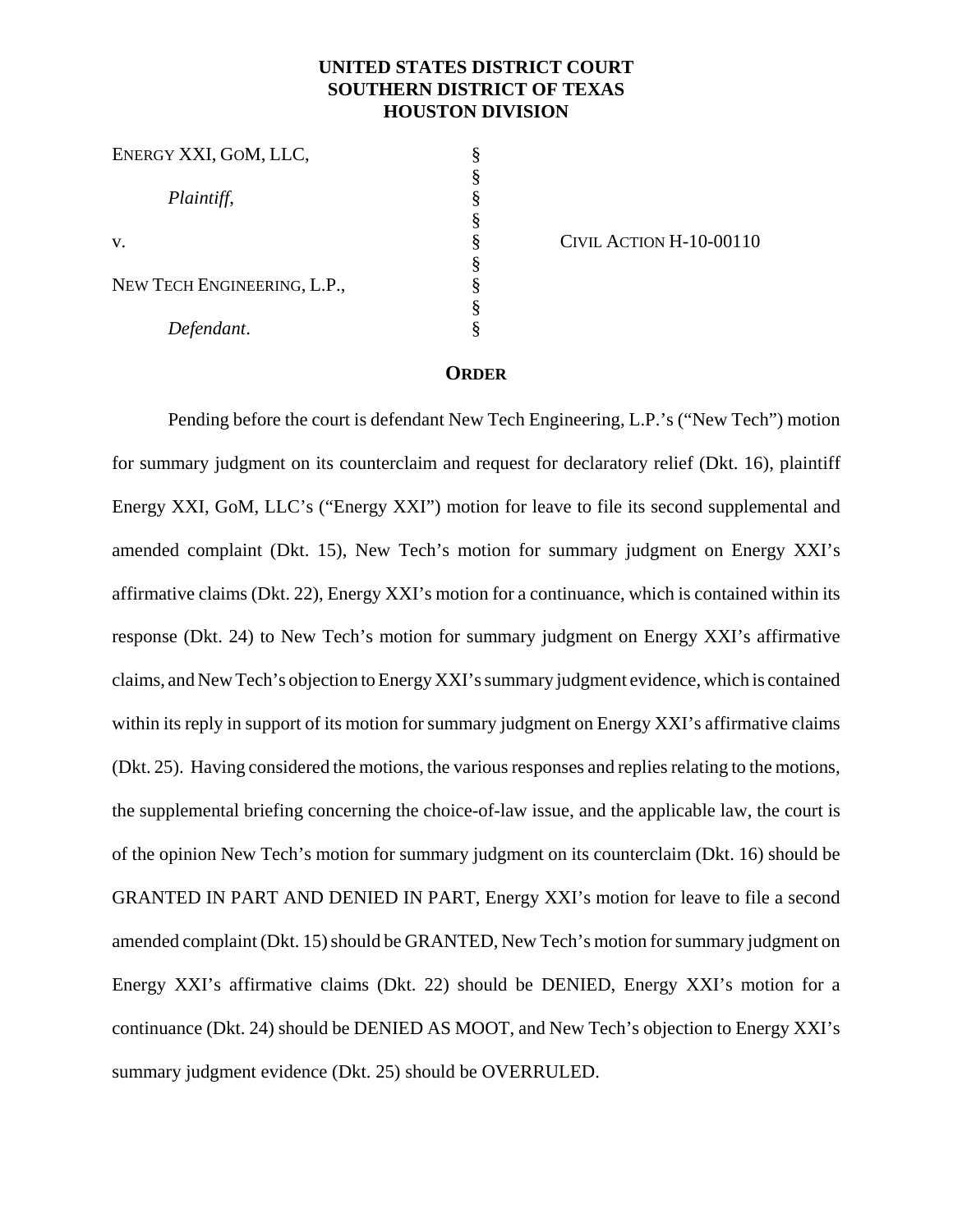#### **I. BACKGROUND**

Energy XXI owns and operates South Timbalier 21, No. 138 well (the "Gouda Well"), which is located off of the coast of Louisiana on the Outer Continental Shelf. Dkts. 15, 16. New Tech and Energy XXI are parties to a Master Service Agreement ("MSA"), which governs work ordered by Energy XXI and accepted by New Tech, including work on the Gouda Well. The MSA defines the rights, obligations, and liabilities of both parties. Dkt. 16, Exh. 3 (MSA).

In January 2009, Energy XXI was performing a recompletion operation on the Gouda Well. Dkt. 16. The recompletion operation was being conducted from the Hercules 203, a jack-up drilling rig that was attached to the Outer Continental Shelf at the time of the incident. Dkt. 33. Tony Hines and Jim Simon were working at the Gouda Well as wellsite consultants, or "company men," through New Tech, and they were responsible for overseeing the operation. Dkt. 15, Exh. 1.

On or about January 15, 2009, a workstring became stuck in the Gouda Well. *Id.* Energy XXI claims that the workstring became stuck because its procedures were not followed—namely, using reverse circulation of excess cement after cementing work is performed below the retainer. *Id.* Energy XXI claims that it spent 37 days attempting to recover the string before the recompletion project could be completed, resulting in an expenditure of approximately \$9,000,000. *Id.*

Energy XXI filed a claim in this court against New Tech for negligence relating to the January 15, 2009 incident, and it later added claims for gross negligence and breach of the MSA. Dkts. 1, 8. New Tech filed a counterclaim for breach of the MSA, claiming that Energy XXI breached the MSA because it failed to indemnify and hold New Tech harmless for its work as required by the MSA. Dkt. 6. Additionally, New Tech seeks a declaratory judgment stating that Energy XXI is contractually obligated under the MSA to indemnify New Tech against damages arising from the incident giving rise to this claim. *Id.* Finally, New Tech requests an award of attorneys' fees it has incurred as a result of this lawsuit. *Id.*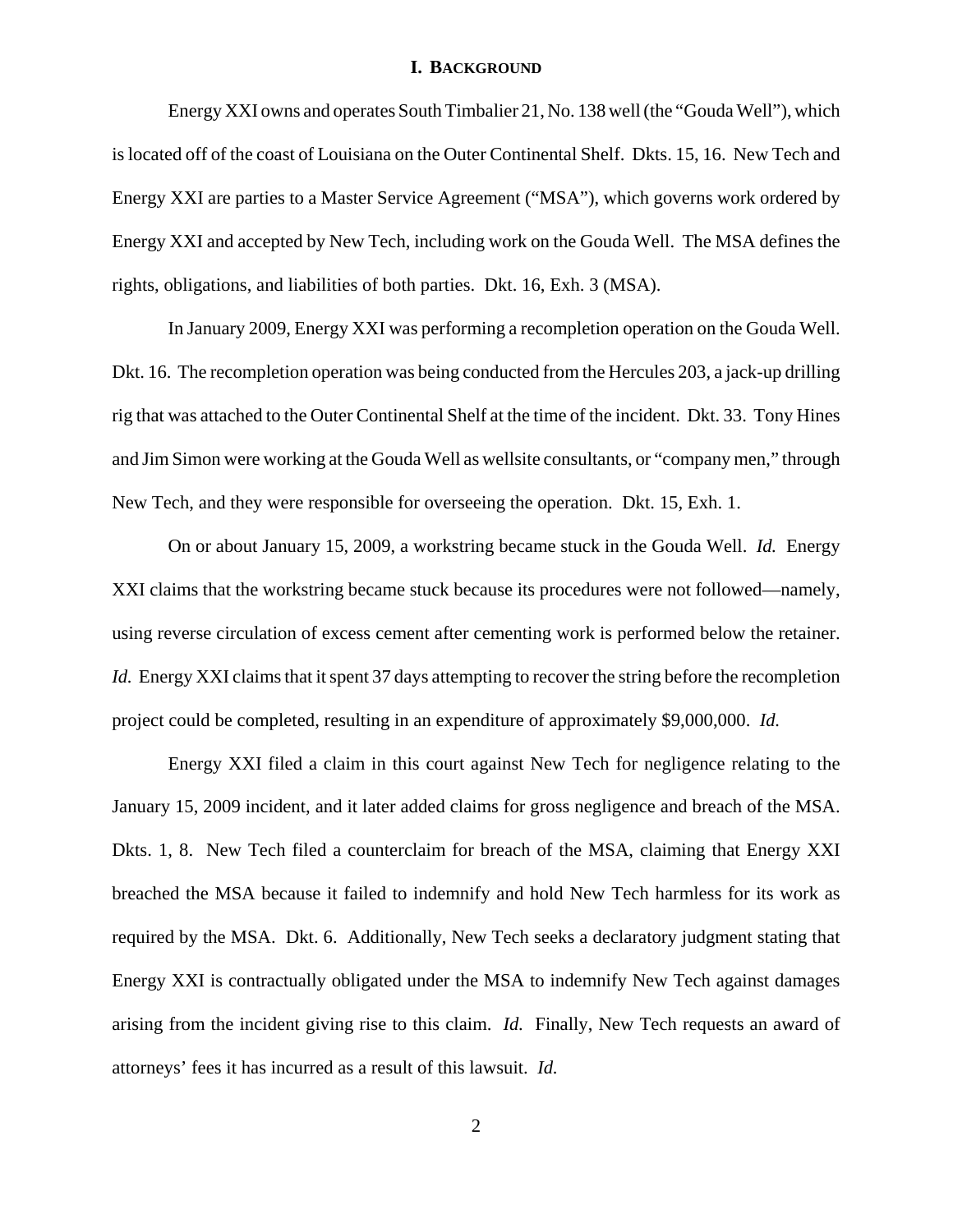New Tech filed a motion for summary judgment on its counterclaim and request for declaratory relief requesting that all of Energy XXI's claims be dismissed because they are subject to the indemnity clause. Dkt. 16. New Tech has also filed a motion for summary judgment on Energy XXI's affirmative claims for relief. Dkt. 22. New Tech argues that it cannot be held vicariously liable for Hines's alleged negligence or gross negligence because Hines was a borrowed servant of Energy XXI, and that it cannot be held liable for contract damages because Energy XXI cannot show that it is entitled to damages for breach of the MSA, which specifically limits the types of damages recoverable. Dkt. 22.Energy XXI claims that Hines was solely New Tech's employee during the pertinent time period and that the section of the contract limiting liability does not apply. Dkt. 24. Alternatively, Energy XXI argues that if the court finds that the borrowed servant defense is applicable, it should not dismiss Energy XXI's affirmative claims because Energy XXI and New Tech are dual employers. *Id.* In the second alternative, Energy XXI requests a continuance under Federal Rule of Civil Procedure 56. *Id.*

New Tech alleged its borrowed servant affirmative defense with respect to Hines in its answer, but Energy XXI claims that it believed this affirmative defense was mere surplusage. According to Energy XXI, the MSA indicates that Hines and Simon were New Tech's employees and that New Tech was responsible for their actions, so it did not feel a need to add Hines or Simon as defendants. It therefore did not attempt to add them before the deadline to amend its complaint. Additionally, Energy XXI claims that it only recently became aware, through discovery, of the corporate identities associated with Hines and Simon. Energy XXI requests leave to amend its complaint so that it can add Hines, Simon, and their respective corporate identities, as defendants.

#### **II. SUMMARY JUDGMENT STANDARD**

Summary judgment is proper if "the pleadings, depositions, answers to interrogatories, and admissions on file, together with the affidavits, if any, show that there is no genuine issue as to any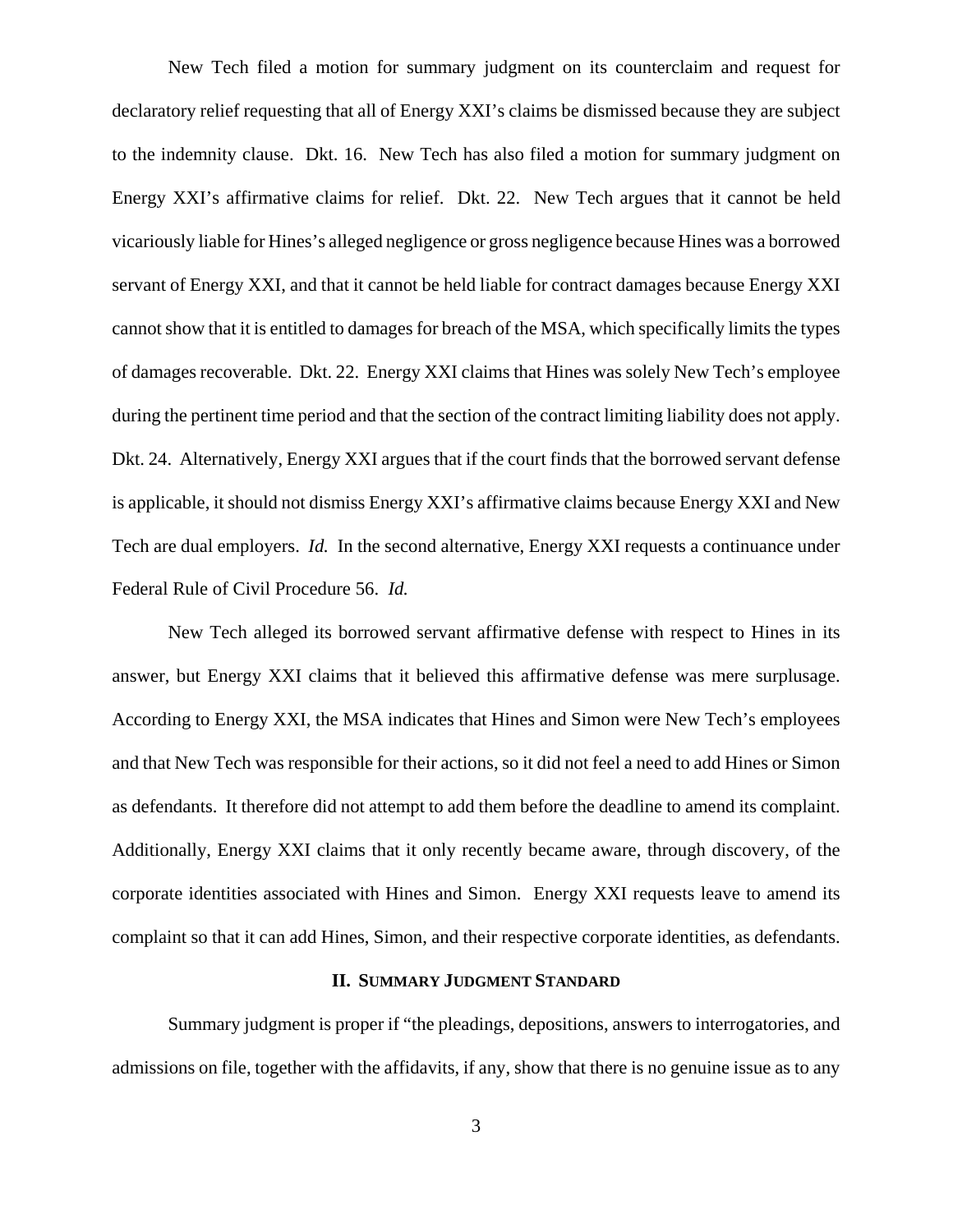material fact and that the moving party is entitled to a judgment as a matter of law." Fed. R. Civ. P. 56(c); *see also Carrizales v. State Farm Lloyds*, 518 F.3d 343, 345 (5th Cir. 2008). The mere existence of some alleged factual dispute between the parties will not defeat an otherwise properly supported motion for summary judgment; there must be an absence of any genuine issue of material fact. *Anderson v. Liberty Lobby, Inc*., 477 U.S. 242, 247–48, 106 S. Ct. 2505 (1986). An issue is "material" if its resolution could affect the outcome of the action. *Burrell v. Dr. Pepper/Seven Up Bottling Grp., Inc.*, 482 F.3d 408, 411 (5th Cir. 2007). "[A]nd a fact is genuinely in dispute only if a reasonable jury could return a verdict for the non-moving party." *Fordoche, Inc. v. Texaco, Inc.*, 463 F.3d 388, 392 (5th Cir. 2006).

The moving party bears the initial burden of informing the court of all evidence demonstrating the absence of a genuine issue of material fact. *Celotex Corp. v. Catrett*, 477 U.S. 317, 323, 106 S. Ct. 2548 (1986). Only when the moving party has discharged this initial burden does the burden shift to the non-moving party to demonstrate that there is a genuine issue of material fact. *Id.* at 322. If the moving party fails to meet this burden, then it is not entitled to a summary judgment, and no defense to the motion is required. *Id* . "For any matter on which the non-movant would bear the burden of proof at trial . . . , the movant may merely point to the absence of evidence and thereby shift to the non-movant the burden of demonstrating by competent summary judgment proof that there is an issue of material fact warranting trial." *Transamerica Ins. Co. v. Avenell* , 66 F.3d 715, 718–19 (5th Cir. 1995); *see also Celotex*, 477 U.S. at 323–25. To prevent summary judgment, "the non-moving party must come forward with 'specific facts showing that there is a genuine issue for trial.'" *Matsushita Elec. Indus. Co., Ltd. v. Zenith Radio Corp.*, 475 U.S. 574, 587, 106 S. Ct. 1348 (1986) (quoting Fed. R. Civ. P. 56(e)).

When considering a motion for summary judgment, the court must view the evidence in the light most favorable to the non-movant and draw all justifiable inferences in favor of the non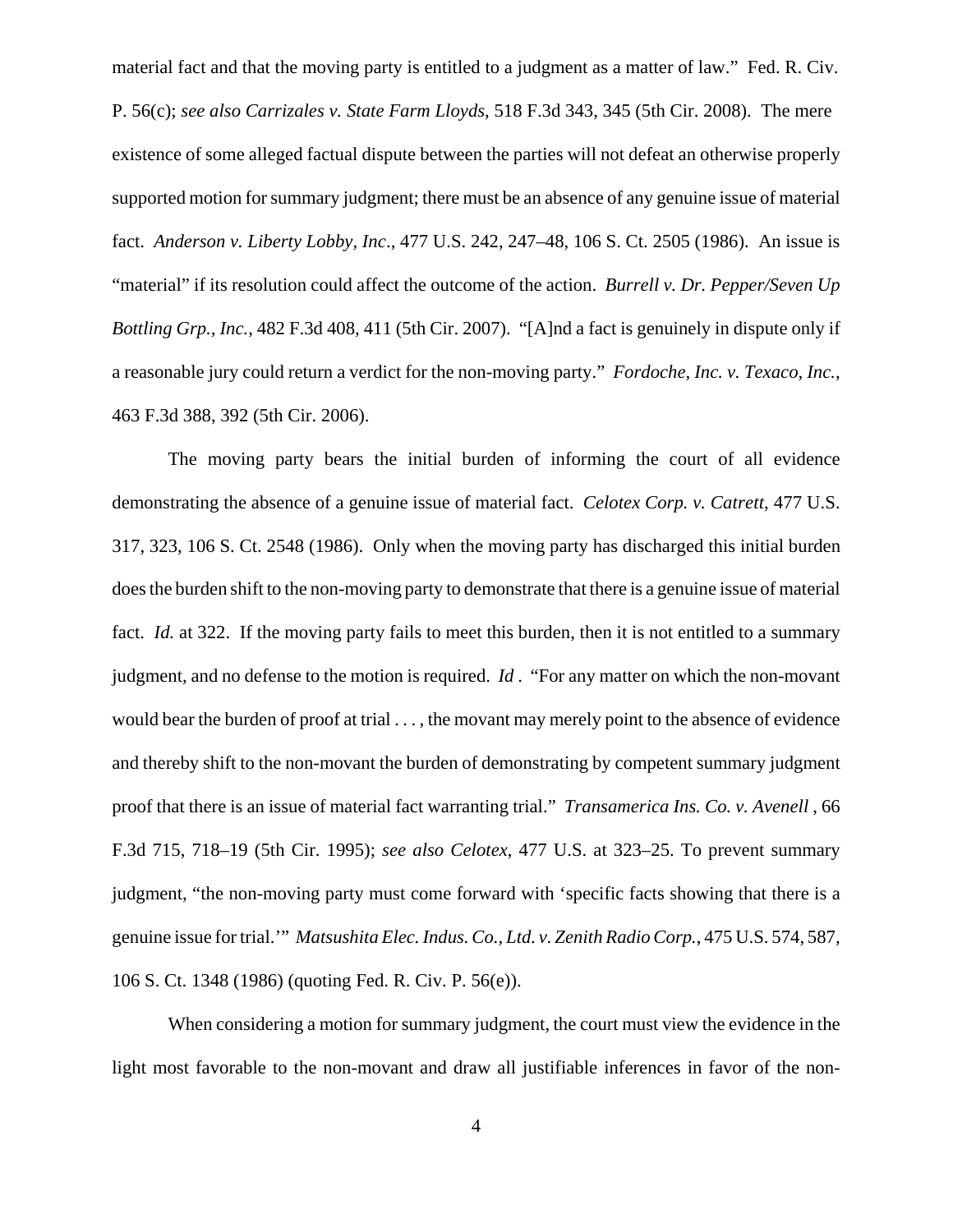movant. *Envl. Conservation Org. v. City of Dallas, Tex.*, 529 F.3d 519, 524 (5th Cir. 2008). The court must review all of the evidence in the record, but make no credibility determinations or weigh any evidence; disregard all evidence favorable to the moving party that the jury is not required to believe; and give credence to the evidence favoring the non-moving party as well as to the evidence supporting the moving party that is uncontradicted and unimpeached. *Moore v. Willis Ind. Sch. Dist.*, 233 F.3d 871, 874 (5th Cir. 2000). However, the non-movant cannot avoid summary judgment simply by presenting "conclusory allegations and denials, speculation, improbable inferences, unsubstantiated assertions, and legalistic argumentation." *TIG Ins. Co. v. Sedgwick James of Wash.*, 276 F.3d 754, 759 (5th Cir. 2002); *Little v. Liquid Air Corp.*, 37 F.3d 1069, 1075 (5th Cir. 1994) (en banc). By the same token, the moving party will not meet its burden of proof based on conclusory "bald assertions of ultimate facts." *Gossett v. Du-Ra-Kel Corp.*, 569 F.2d 869, 872 (5th Cir. 1978); *see also Galindo v. Precision Am. Corp.*, 754 F.2d 1212, 1221 (5th Cir. 1985).

## **III. ANALYSIS**

The court will first address New Tech's motion for summary judgment on its counterclaim for indemnification and request for declaratory relief. It will then consider New Tech's motion for summary judgment on Energy XXI's affirmative claims. The court will decide whether to grant Energy XXI's motion for a continuance and motion to amend its complaint after determining whether summary judgment is warranted.

### **A. Motion for Summary Judgment on New Tech's Counterclaim**

New Tech claims that the MSA requires Energy XXI to defend, indemnify, and hold New Tech harmless for damage to Energy XXI's property caused by Hines. Dkt. 16. Energy XXI argues that the indemnity clause does not apply to claims for gross negligence and breach of contract. The court therefore must interpret the clause to determine which party is correct. However, in order to properly interpret the clause, the court must first determine which law to apply.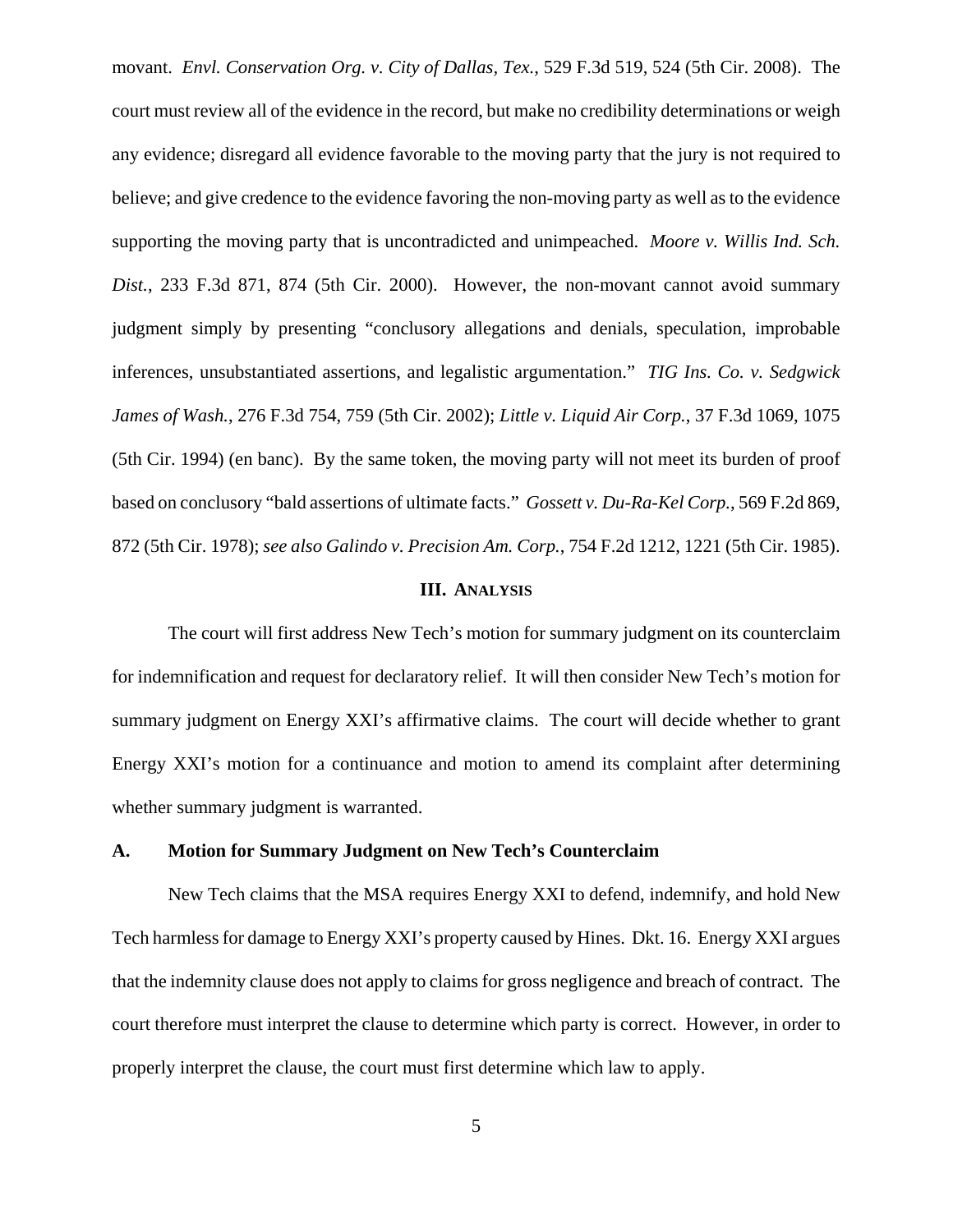#### *1. Choice of Law*

Under the Outer Continental Shelf Lands Act ("OCSLA"), federal courts sitting in admiralty apply state law as surrogate federal law in certain circumstances. In making the determination as to whether state law or maritime law should apply, courts consider the factors enunciated in *Union Texas Petroleum Corp. v. PLT Engineering, Inc.*: "(1) The controversy must arise on a situs covered by OCSLA (i.e. the subsoil seabed, or artificial structures permanently or temporarily attached thereto)"; "(2) Federal maritime law must not apply of its own force"; and "(3) The state law must not be inconsistent with Federal law." 895 F.2d at 1047.

*a. OCSLA Situs.* In a case involving a contractual dispute, courts in the Fifth Circuit use the "focus-of-contract test" to determine if the controversy arises on an OCSLA situs. *Grand Isle Shipyard*, *Inc. v. Seacor Marine, LLC*, 589 F.3d 778, 787 (5th Cir. 2009). Under this test, a controversy arises on an OCSLA situs "if a majority of the work called for by the contract is on stationary platforms or other enumerated OCSLA situses." *Id.* If "the contract consists of two parts, a blanket contract followed by later work orders, the two must be interpreted together in evaluating whether maritime or land law is applicable to the interpretation and enforceability of the contract's provisions." *Davis & Sons v. Gulf Oil Corp.*, 919 F.2d 313, 315-17 (5th Cir. 1990). "Generally, each work order is for a discrete, relatively short-term job. Unless a contrary intent is reflected by the master contract and the work order, in determining the situs in a contract case . . ., courts should ordinarily look to the location where the work is to be performed pursuant to the specific work order rather than the long term blanket contract." *Grand Isle Shipyard*, 589 F.3d at 787 n.6.

Here, the recompletion operations were being conducted on a jack-up drilling rig that was attached to the Outer Continental Shelf. Dkt. 33. In the Fifth Circuit, a jack-up drilling rig that is jacked up is an OCSLA situs. *See Demette v. Falcon Drilling Co.*, 280 F.3d 492, 498 (5th Cir. 2002), *overruled on other grounds, Grand Isle Shipyard*, 589 F.3d at 788 (5th Cir. 2009) (finding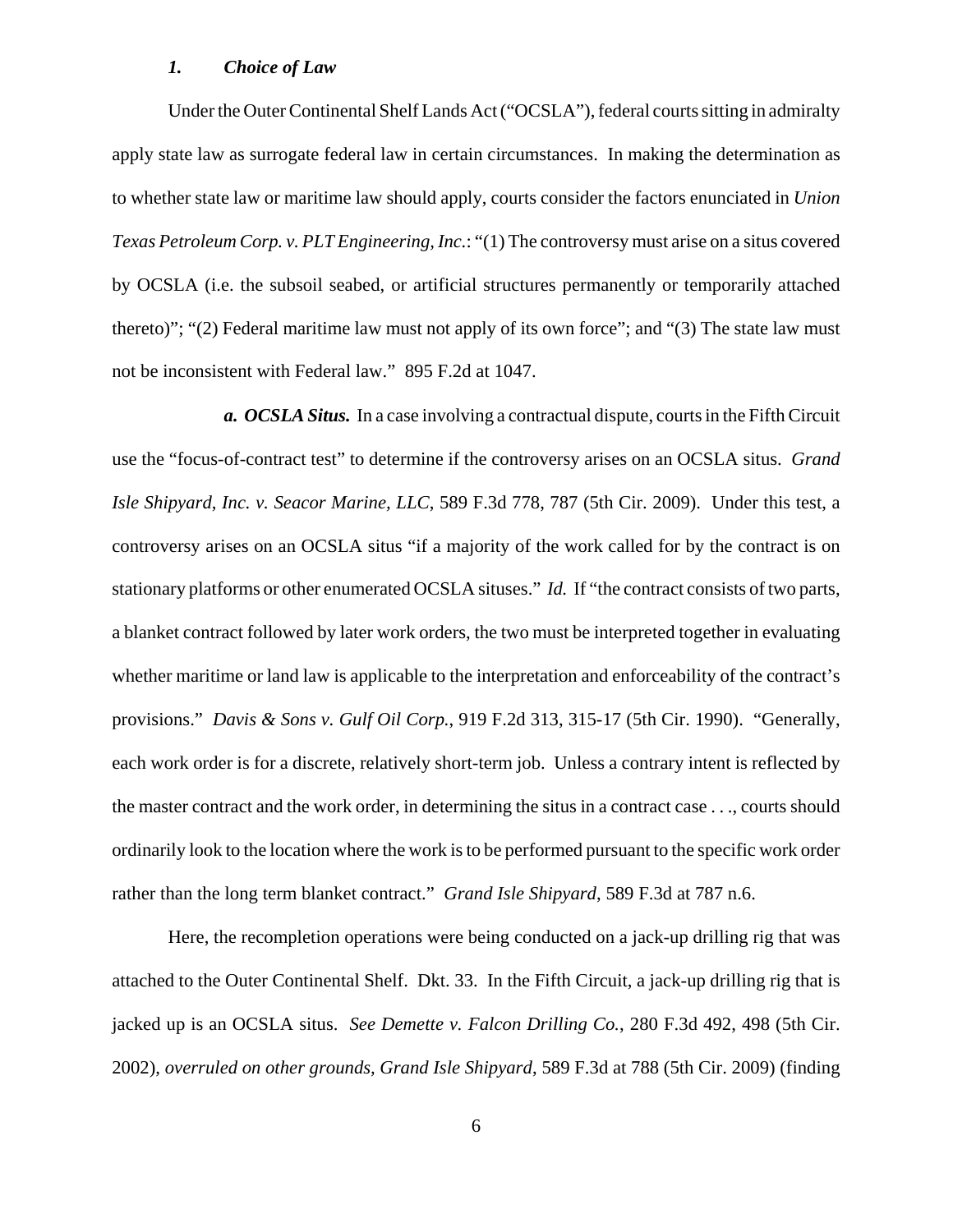that a rig that was jacked up met the second category of OCSLA situses because it "was a device temporarily attached to the seabed, which was erected on the OCS for the purpose of drilling for oil"). Thus, the majority of the work for this job was being performed on an OCSLA situs.

*b. Maritime Law.* Under the second *PLT* factor, the court must determine whether the contract is a maritime contract. If it is a maritime contract, then the court should interpret the contract under federal maritime law. However, if it is not a maritime contract, the court must apply Louisiana law. *See Hoda v. Rowan Cos., Inc.*, 419 F.3d 379, 380 (5th Cir. 2005) (noting that Louisiana law is applicable if a contract is "non-maritime"). New Tech argues that the recompletion services at the Gouda Well were "inextricably intertwined with maritime activities" because they necessarily required the use of a vessel, and the jack-up drilling rig is a vessel. Dkt. 36. Energy XXI argues that the recompletion services are not maritime in nature because they could just as easily be performed at a land-based facility as at sea. Dkt. 35.

Courts in the Fifth Circuit use the test set forth in *Davis & Sons, Inc. v. Gulf Oil Corp.* to determine whether a contract is a maritime contract. *Hoda*, 419 F.3d at 381. "Under *Davis*, there are two parts to the inquiry – an examination of the 'historical treatment in the jurisprudence' and a six-factor 'fact-specific inquiry.'" *Id.* (quoting *Davis*, 919 F.2d at 316). If the historical treatment is clear enough, courts need not engage in the fact-specific inquiry. *Id.* (citing *Demette*, 280 F.3d at 500).

The second part of the *Davis* test requires courts to weigh the following factors:

- (1) what does the specific work order in effect at the time of injury provide?
- (2) what work did the crew assigned under the work order actually do?
- (3) was the crew assigned to work aboard a vessel in navigable waters?
- (4) to what extent did the work being done relate to the mission of that vessel?
- (5) what was the principal work of the injured worker? and
- (6) what work was the injured worker actually doing at the time of injury?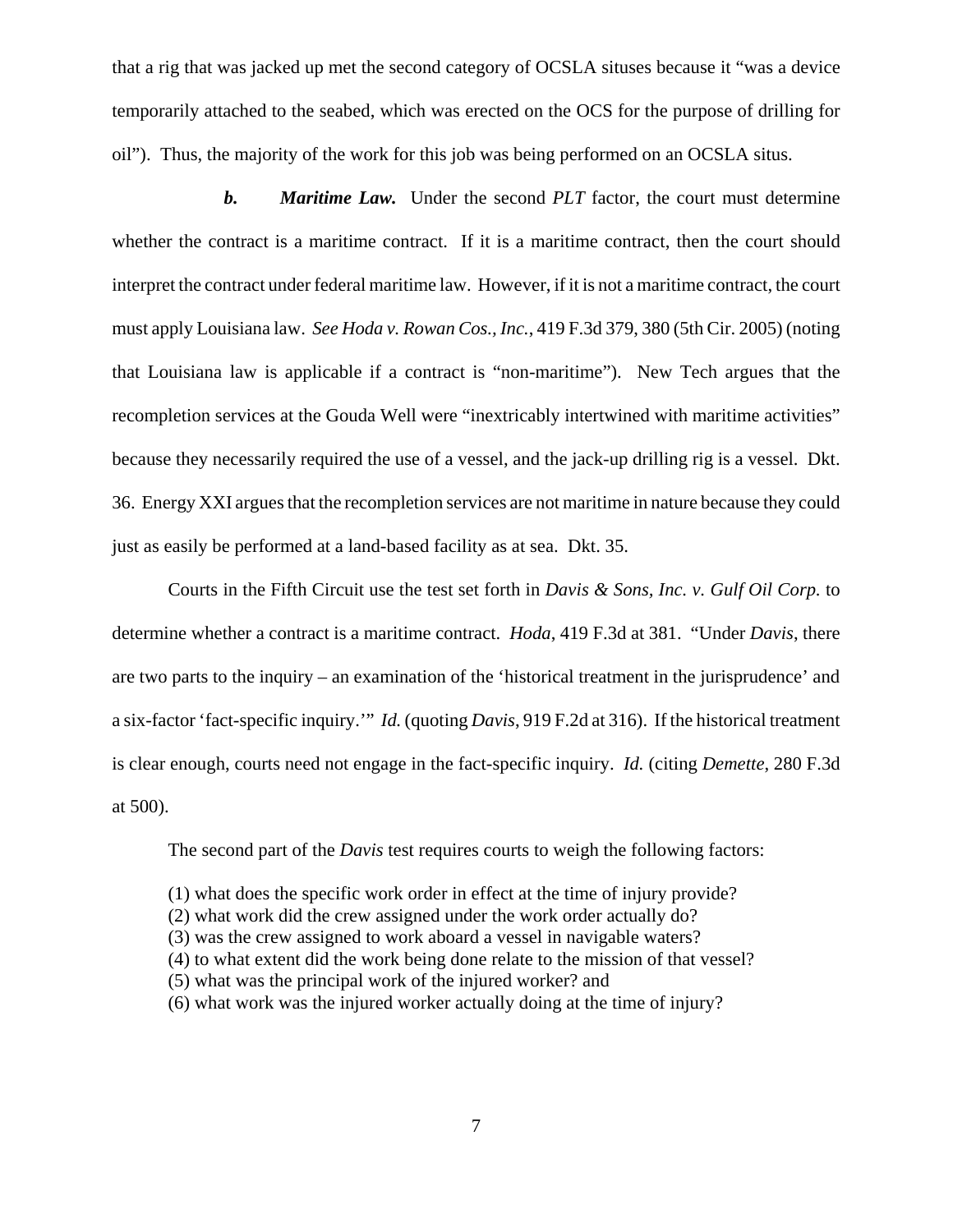*Davis*, 919 F.2d at 316 (formatting added); *Hoda*, 419 F.3d at 381 (quoting these factors). What constitutes a maritime contract is a case-by-case determination that "is not determinable by rubric." *Davis*, 919 F.2d at 316. "The maritime or non-maritime status of the contract ultimately depends on its 'nature and character,' *not* on its place of execution or performance." *Hoda*, 419 F.2d at 381 (quoting *Davis*, 919 F.2d at 316). "A specialty services contract related to oil and gas exploration takes on a salty flavor when the performance of the contract is more than incidentally related to the execution of the vessel's mission." *Domingue v. Ocean Drilling & Exploration Co.*, 923 F.2d 393, 396 (5th Cir. 1991).

**I) Historical Jurisprudence.**The court must first consider the historical jurisprudence relating to contracts for oil and gas exploration services occurring on vessels in the Gulf of Mexico. The parties have pointed to no cases specifically addressing whether a contract to provide a "company man" to oversee a recompletion operation on a jack-up drilling rig is a maritime contract. The cases that address whether a contract for specialty services relating to oil exploration is a maritime contract teach that neither the fact that the contract called for services to be performed on a jack-up drilling rig, which is a vessel, nor the fact that the services are traditionally nonmaritime in nature, is determinative. For example, in *Campbell v. Sonat Offshore Drilling, Inc.*, the Fifth Circuit determined that a contract between a casing service contractor and an oil company involving driving casing into the seabed on the Outer Continental Shelf, which is "inherently nonmaritime in nature," was a maritime contract because the work "was 'inextricably intertwined with maritime activities since it required the use of a vesself, a jack-up drilling rig, and its crew." *Campbell*, 979 F.2d 1115, 1123 (5th Cir. 1992), *superseded by statute on other grounds*. The use of a jack-up drilling rig, however, does not always transform a contract for traditionally nonmaritime services into a maritime contract. In *Domingue v. Ocean Drilling & Exploration Co.*, for example, the Fifth Circuit determined that a contract for wireline services, which is also a non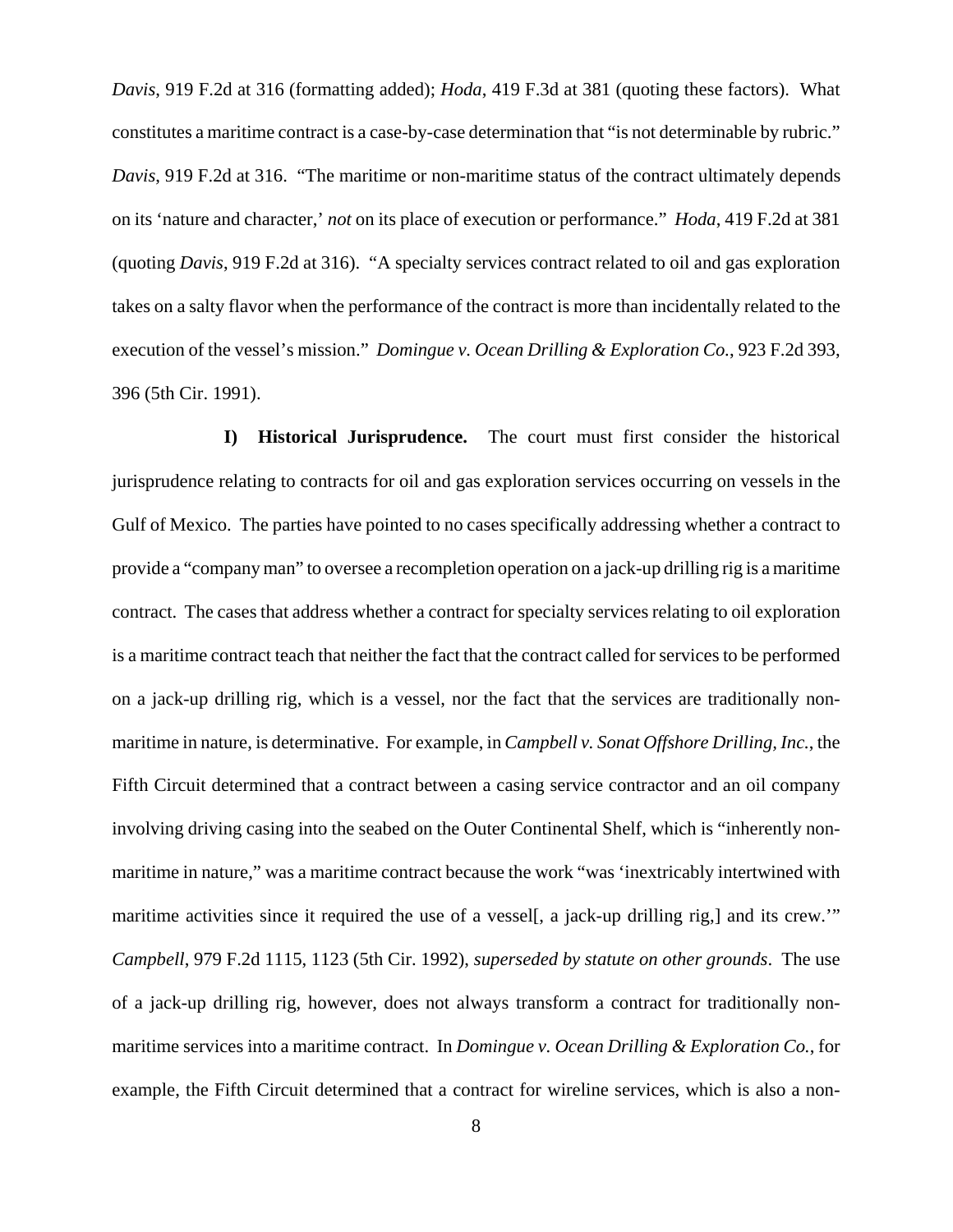maritime activity, was *not* a maritime contract because, while the work was performed on a jack-up drilling rig, the rig's vessel status was "nothing more than incidental to its purpose here of serving as a work platform for the execution of this particular service contract." 923 F.2d at 397. "The fact that the [jack-up drilling rig] is a vessel [did] not decisively affect the nature or character of the [contract]." *Id.* 

The historical jurisprudence does not clearly dictate a specific outcome when considering the basic facts of this case. Thus, the court must weigh *Davis* factors to determine if the contract at issue is a maritime contract. The court only considers the first four factors because the last two factors of the *Davis* test inquire about the work of the "injured worker." Here, there is no injured worker, so the last two factors are not relevant to the analysis.

**ii) The First Two** *Davis* **Factors.** There is no need to differentiate between the first two *Davis* factors in this case. Under the first *Davis* factor, the court must consider what work was required under the specific work order in effect at the time of the incident, and under the second factor, the court must consider what work the crew assigned under the order actually did. Here, the specific work order was for a "company man" to oversee the recompletion of a well. "'[R]ecompletion' is defined as '[r]edrilling the same well bore to reach a new reservoir after production from the original reservoir has been abandoned.'" *Burns v. La. Land & Exploration Co.*, 870 F.2d 1016, 1021 (5th Cir. 1989) (quoting Williams & Meyers, *Manual of Oil and Gas Terms* 160, 163 (7th ed. 1987)) (second alteration in original). This type of work is not maritime in nature, as it could as easily be performed at a land-based well as at sea. However, the company man who was provided for this project was tasked with overseeing the recompletion of a well using a jack-up drilling rig—a vessel—offshore. The use of a vessel lends a salty flavor to this otherwise nonmaritime activity.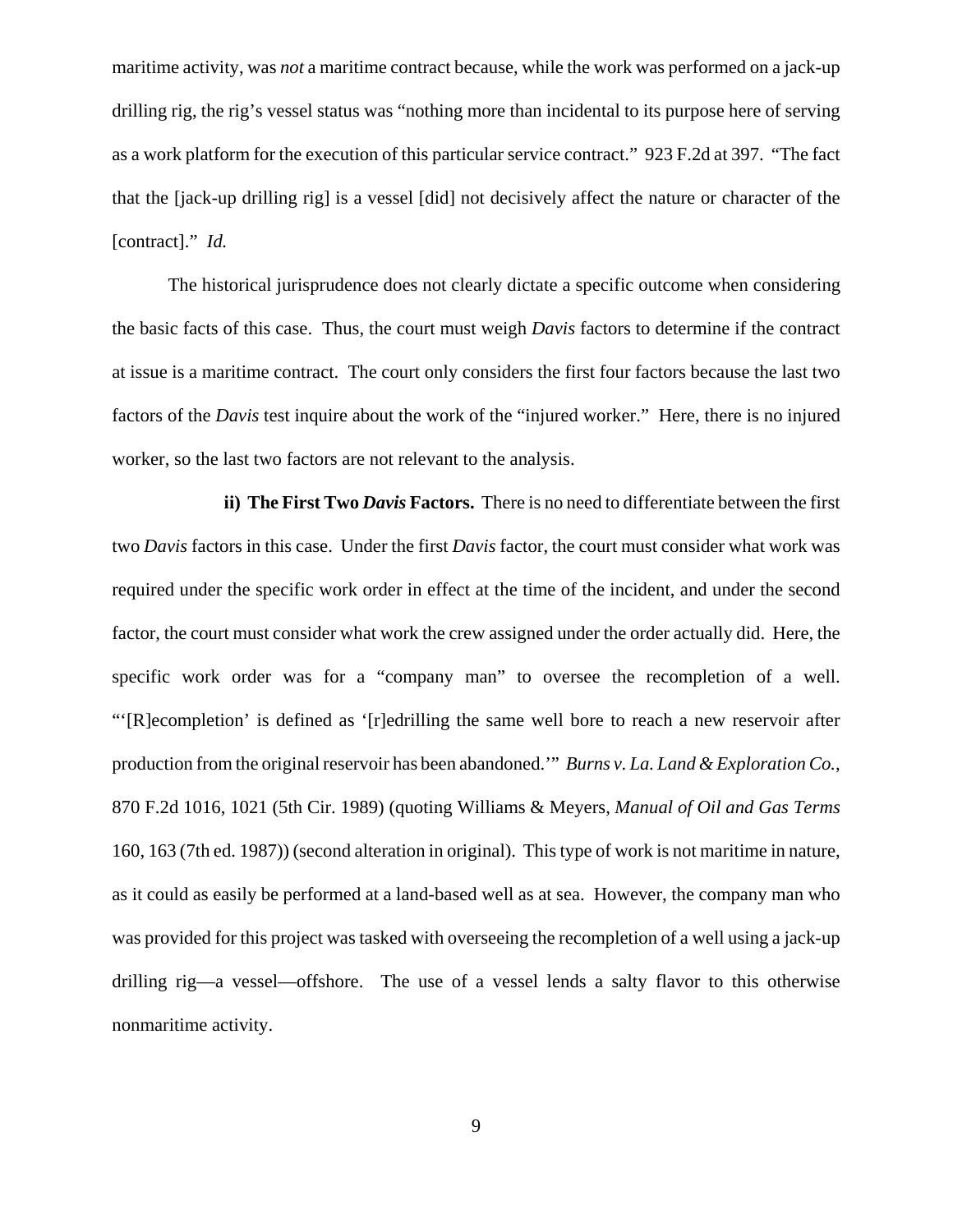**iii) The Third** *Davis* **Factor.**The answer to the third *Davis* factor, was the crew assigned to work aboard a vessel in navigable waters, is yes. In the Fifth Circuit, a jack-up drilling rig is considered a vessel, and the rig was jacked up in the Gulf of Mexico. The third factor therefore weighs in favor of the application of maritime law.

**iv)** The Fourth *Davis* Factor. The fourth factor inquires into the extent to which the work done under the work order contributed to the mission of the vessel. New Tech, citing *Hoda v. Rowan Companies, Inc.*, *Campbell*, *Davis*, *Gilbert v. Offshore Production & Salvage*, No. 95-122, 1997 U.S. Dist. LEXIS 3592 (E.D. La. Mar. 21, 1997), and *Samson Contour Energy E&P, LLC v. Leam Drilling Systems, Inc.*, No. 10-00671, 2010 Dist. LEXIS 129016 (S.D. Tex. Dec. 7, 2010) (Werlein, J.), argues that the primary purpose of the jack-up drilling rig was to perform the recompletion operation and that Hines's work supervising the operation was an integral part of that mission. Energy XXI, relying on *Domingue v. Ocean Drilling and Exploration Co.*, 923 F.2d 393 (5th Cir. 1991) and *Thurmond v. Delta Well Surveyors*, 836 F.2d 952 (5th Cir. 1988), claims that the recompletion operation could have been completed without the vessel and that Hines's services were only incidentally related to the mission of the vessel.

In *Hoda v. Rowan Companies, Inc.*, the plaintiff was injured when he tripped on a hose on the deck of a jack-up drilling rig at a wellhead on the Outer Continental Shelf. 419 F.3d at 381. He was torquing nuts on the blow-out preventer on the wellhead pursuant to the work order. *Id.* The MSA under which he worked covered "'hydrostatic testing, hydraulic torque wrench service, nut splitters, casing cutting, pipeline/production and miscellaneous rental tool equipment.'" *Id.* (quoting the MSA). This work "did not require the use of the vessel, her personnel or equipment, but [the employer] would have had nothing to do had [the drilling company's] personnel not used the rig's equipment to set the blow-out preventers in place, align them, place the bolts on them, and place the nuts on the bolts for tightening . . . . Moreover, [the employer's] work was sequenced with and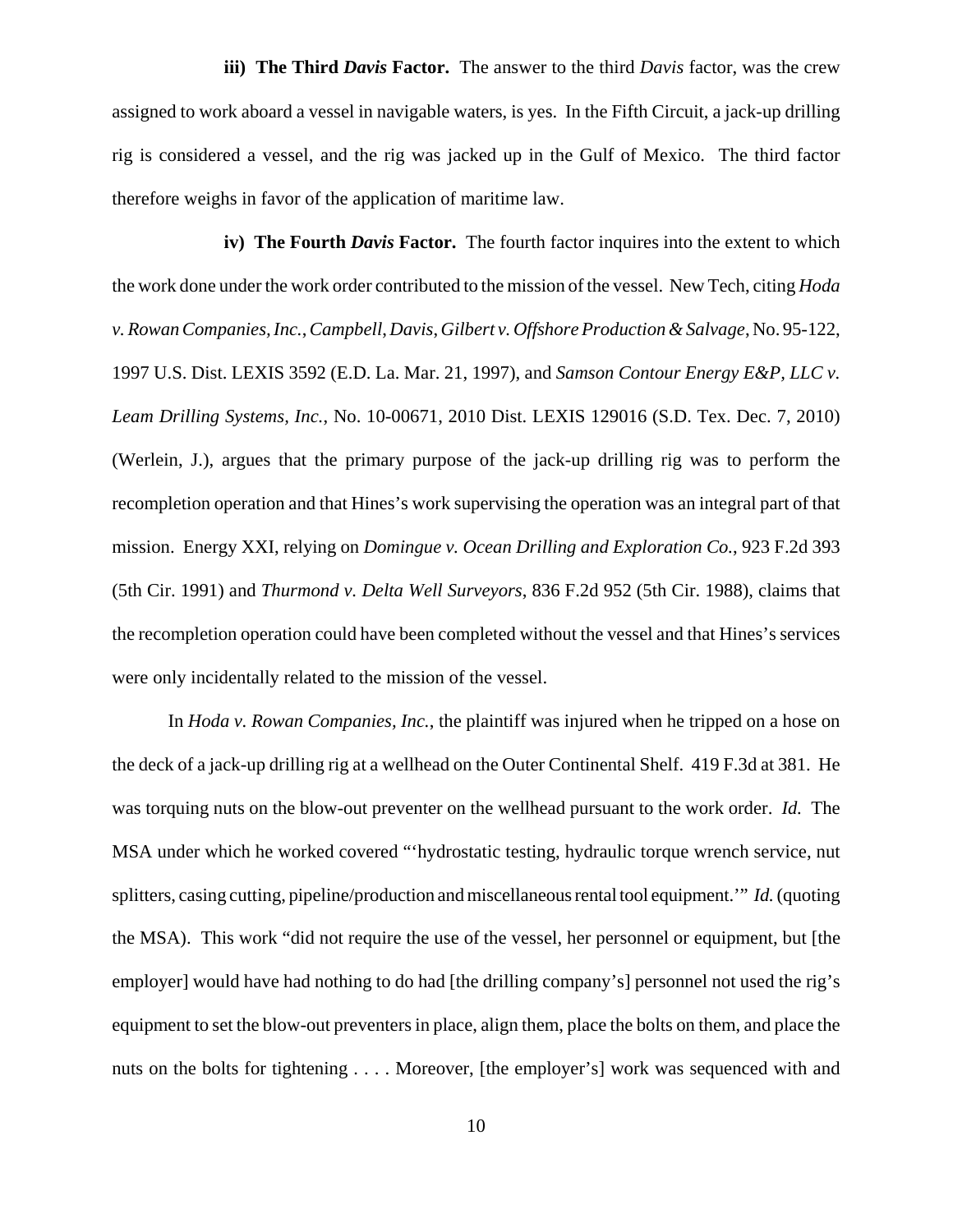delayed by [the drilling company] with gravel packing operations that [the drilling company] was separately undertaking on the well." *Id.* The Fifth Circuit determined that the plaintiff's employer's work was "'inextricably intertwined' with the activity of the rig," and that the work was "'an integral part of drilling, which is the primary purpose of the vessel.'" *Id.* at 383 (quoting *Demette*, 280 F.3d at 501).

Energy XXI attempts to distinguish *Hoda* by noting that the "linchpin of the decision in *Hoda* was that the activities being undertaken at the time of the incident *could not be performed* in the absence of a vessel." Dkt. 35 (citing *Hoda*, 419 F.3d at 383) (emphasis in original). Energy XXI contends that the recompletion procedure in this case *could* have been completed without a vessel. Dkt. 35. New Tech takes issue with this characterization of the evidence, noting that the Gouda Well is in fact "in the middle of the Gulf of Mexico" and that the recompletion operation could not have taken place "without the use of the vessel and its crew." Dkt. 36. New Tech points out that it "was not possible for Tony Hines to supervise and carry out the recompletion operation, which [Energy XXI] admits consists of operations thousands of feet below the ocean floor, without the [jack-up drilling rig's] drilling equipment and its crew." *Id*.

The court finds that, like the work in *Hoda*, Hines's work as the "company man" was an integral part of the primary purpose of a vessel.<sup>1</sup> His position was to supervise the recompletion operation, and the record demonstrates that the purpose of the vessel, which was positioned above the Gouda Well at the beginning of the recompletion operation, demobilized when the fishing operation was terminated in February 2009, and returned to the Gouda Well to perform the sidetrack operation, was to perform the recompletion operation. Dkt. 36; *see also* Dkt. 20, Exh. B-1 (Expert

<sup>&</sup>lt;sup>1</sup> This analysis focuses on the work of Hines rather than Simon because the record contains scant information about Simon.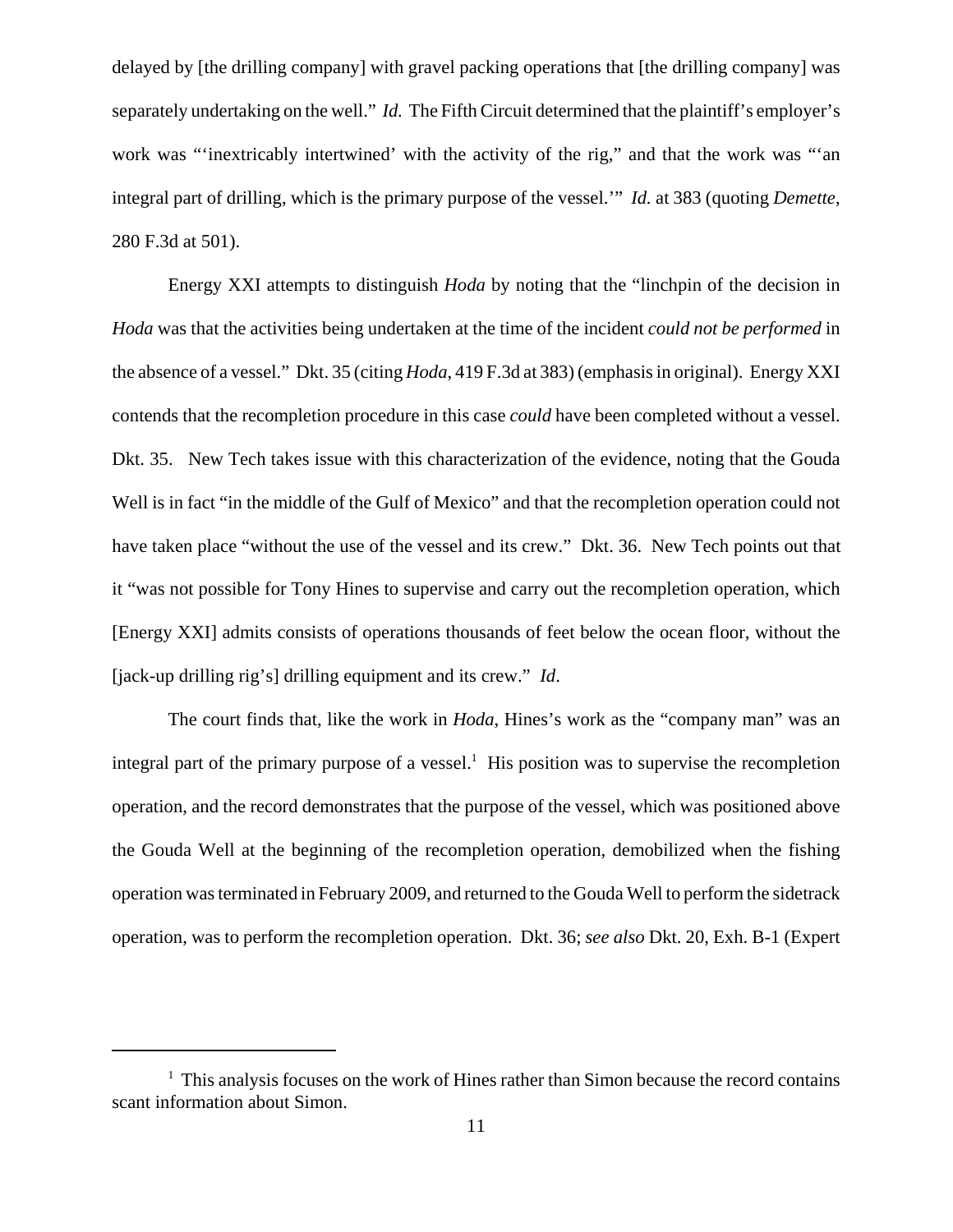Report of Jeffrey R. Hughes) (noting that the rig "performed the work"). Moreover, Hines testified that the purpose of the rig was to perform the recompletion procedure.<sup>2</sup> Dkt. 37, Exh. A at 205.

The other cases cited by New Tech lend support the court's conclusion that Hines's work contributed to the mission of that vessel.<sup>3</sup> Dkt. 34. In *Campbell*, the contract at issue involved the provision of casing services. 979 F.2d at 1123. The crew used a jack-up drilling rig's derrick and draw worksto accomplish the vessel's mission–"which wasto drill oil and gas wells over navigable waters." *Id.* The Fifth Circuit held that this work "was 'inextricably intertwined with maritime activities since it required the use of a vessel and its crew.'" *Id.* (quoting *Davis*, 919 F.2d at 317). In *Davis*, the Fifth Circuit held that a barge that served as a "mobile maintenance unit" was more than a mere work platform, and its crew, which provided maintenance services, "served in a capacity that contributed to the accomplishment of its mission in the same way that a surgeon serves as a member of the crew of a floating hospital." *Davis*, 919 F.2d at 317. In *Gilbert*, the federal district court for the Eastern District of Louisiana determined that a jack-up drilling rig engaged in tie-back and completion work "was not a mere work platform for some incidental service contract" and that the supervision of a company man who was overseeing the work "centered around the work for which the [jack-up drilling rig] had specifically been chartered." *Gilbert*, 1997 U.S. Dist. LEXIS 3592, at \*21-22. Likewise, in *Samson*, the court determined that directional drilling work "related directly to the mission" of a jack-up drilling rig and "required use of the drilling vessel as more than a mere platform." *Samson*, 2010 U.S. Dist. LEXIS 129016, at \*19.

 $2^2$  Specifically, the rig was moved onto the Gouda Well, which did not have a permanent platform, and it was placed there to "reenter this well and pull the . . . bad tubing out of it and recomplete this; squeeze the zone, bottom zone off, move up to the top zone, perforate it, recomplete it." Dkt. 37, Exh. A at 204.

<sup>&</sup>lt;sup>3</sup> New Tech also cites various Jones Act cases to support this assertion.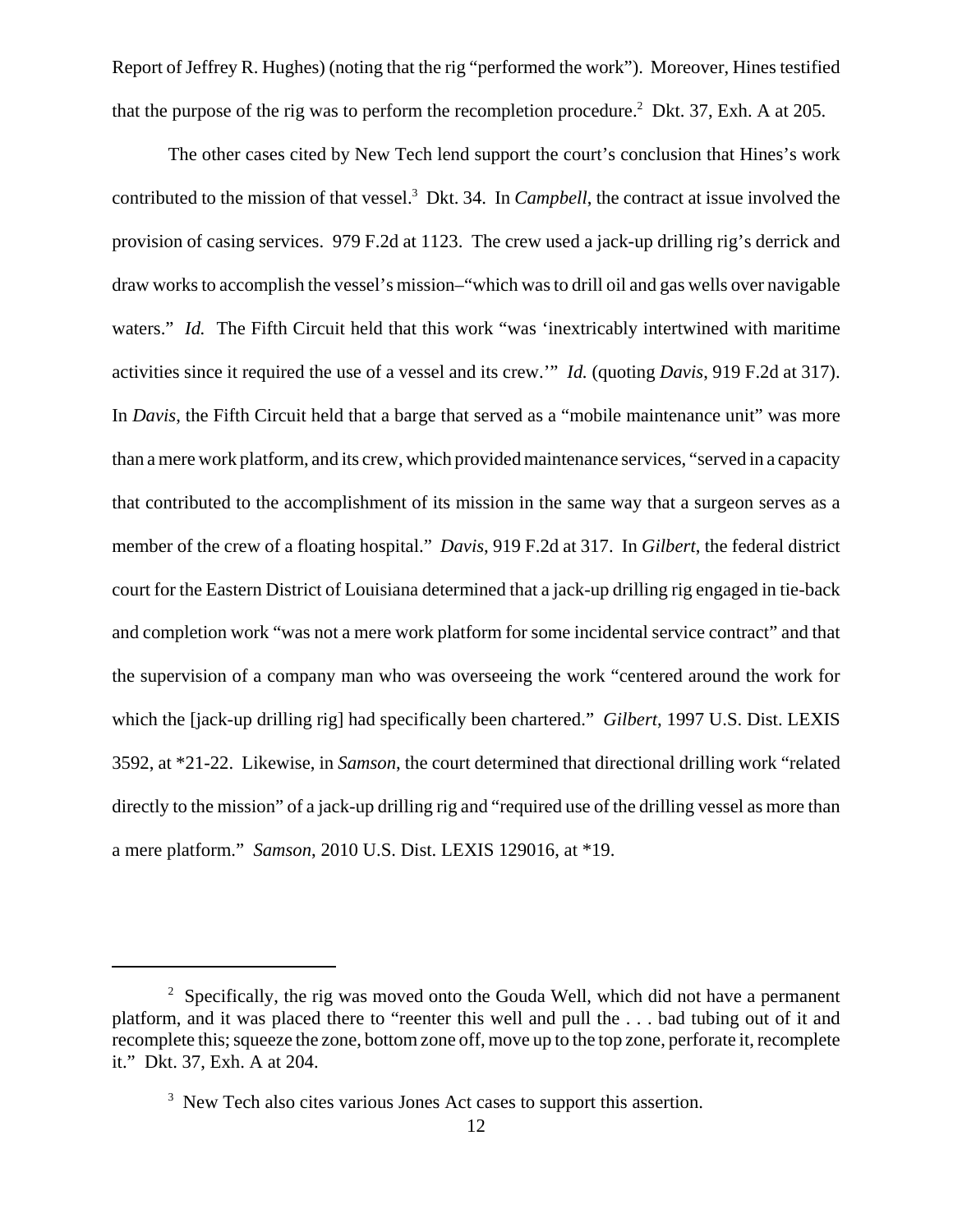Here, like in *Davis*, *Gilbert*, and *Samson*, the work being performed required the use of the drilling vessel as more than a mere platform. Though a recompletion operation, in general, can be performed on land as well as at sea, it could not have been performed without a vessel in this case. The recompletion operation was performed at sea using a vessel, which was specifically brought to the site so that this work could be performed. Hines's supervision of the recompletion operation was, therefore, "inextricably intertwined with maritime activities since it required the use of a vessel and its crew." *Davis*, 919 F.2d at 317.

The cases that Energy XXI cites in support of its position that Hines's work was only incidentally related to the mission of the vessel are not on point because the contracts in those cases were for wireline services, which do not involve the use of a vessel. In *Thurmond*, the Fifth Circuit held that a contract to perform wireline services from a barge was not a maritime contract. *Thurmond*, 836 F.2d at 956. Similarly, in *Domingue*, the Fifth Circuit determined that a contract to provide wireline services from a jack-up drilling rig was non-maritime. *Domingue*, 923 F.2d at 397. Wireline operations involve servicing partially drilled oil and gas wells, and "they do not concern the operation of a vessel." *Thurmond*, 8936 F.2d at 955; *Domingue*, 923 F.2d at 394 n.3, 396. In *Domingue*, the Fifth Circuit stated that the jack-up drilling rig was merely serving as a work platform.4 *Id.*

After weighing these factors, the court concludes that the contract at issue is a maritime contract. Thus, federal maritime law applies, and there is no need to address the third *PLT* prong.5

<sup>&</sup>lt;sup>4</sup> In a later, unpublished opinion, the Fifth Circuit noted that it "deemed the wireline contract in *Domingue* . . . non-maritime because the need for a vessel arose purely from the lack of a fixed platform." *Devon La. Corp. v. Petra Consultants, Inc.*, 247 Fed. App'x 539, 545 (5th Cir. 2007).

<sup>&</sup>lt;sup>5</sup> The court notes that New Tech also argues that maritime law should apply because the choice-of-law provision in the contract requires the application of maritime law. However,"OCSLA is itself a Congressionally mandated choice of law provision," and if the contract is not a maritime contract, it requires "that the substantive state law of the adjacent state is to apply even in the presence of a choice of law provision in the contract to the contrary." *PLT*, 895 F.2d at1050; *see also Grand Isle Shipyard*, 589 F.3d at 789 n.10 (same). Thus, the choice-of-law provision contained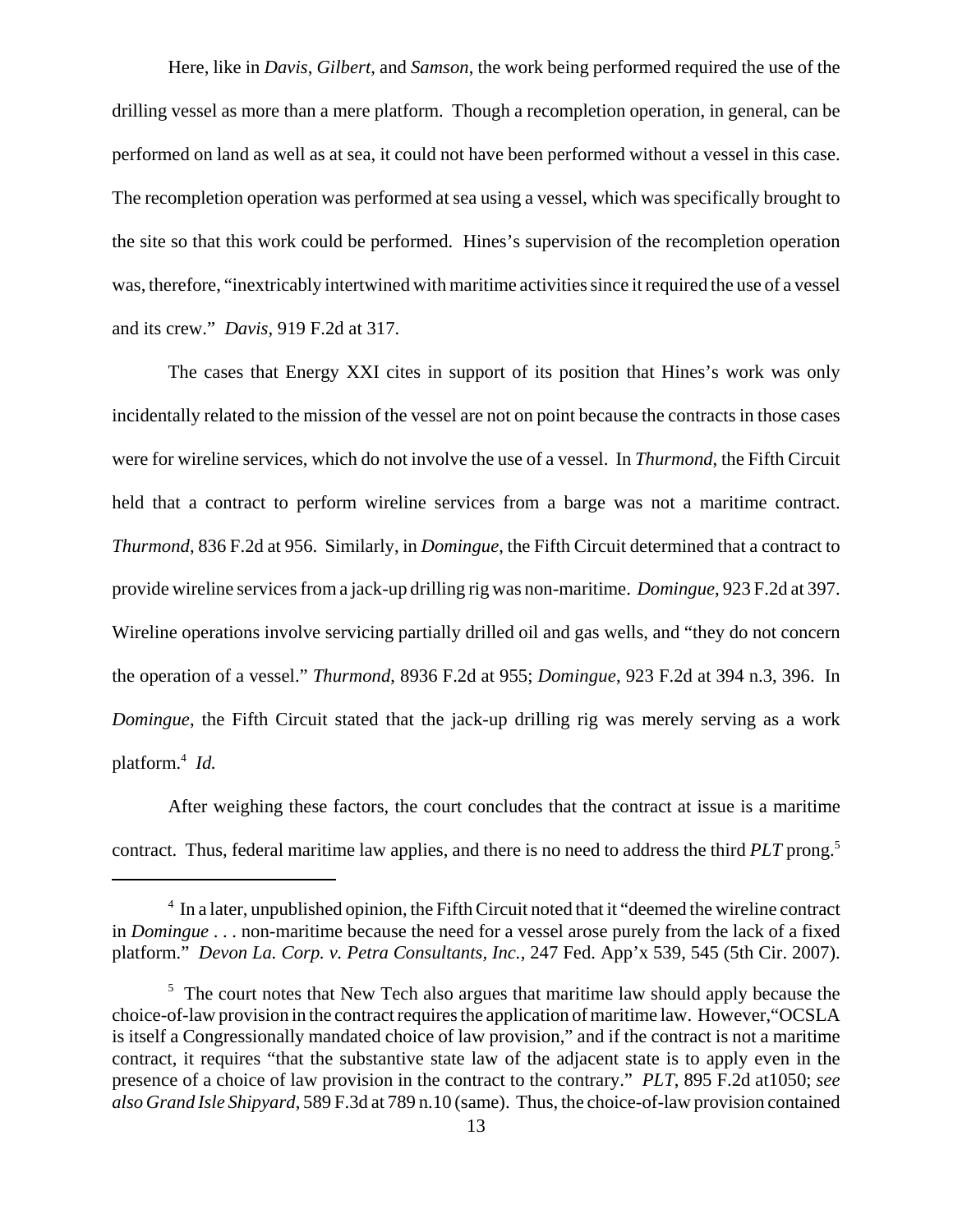### *2. Analysis Under Maritime Law*

New Tech's motion for summary judgment on its counterclaim depends on the indemnity

provision contained within the MSA ("Indemnity Clause"). "The interpretation of a contractual

indemnity provision is a question of law." *Becker v. Tidewater, Inc.*, 586 F.3d 358, 369 (5th Cir.

### 2009). The Indemnity Clause states:

Energy XXI shall be responsible, and Contractor [New Tech] shall never be liable, for property damage of . . . Energy XXI . . . and Energy XXI agrees to defend, indemnity [sic.] and hold harmless, Contractor, against any and all such claims, demands, losses or suits, (including, but not limited to, claims, demands or suits for property damage . . .) which may be brought against Contractor by Energy XXI, any employee of Energy XXI or the legal representative or successor of any such employee, in anywise arising out of or incident to work being performed on or about Energy XXI's property or jobsite, irrespective of whether such claims, demands or suits are based on the relationship of master and servant, third party, or otherwise, and even though occasioned, brought about, caused by, arising out of or resulting from Energy XXI's work, or its acts, activities, or presence on any location, structure or vessel, or travel to and from such location, structure, or vessel, the unseaworthiness or unairworthiness or [sic.] vessels and craft, or the negligence or strict liability, in whole or in part, of Contractor, or by or from any other means, relationship or cause, without limitation whatsoever.<sup>6</sup>

Dkt. 16, Exh. C (MSA). According to New Tech, Energy XXI's claims for negligence, breach of contract, and gross negligence all fall within this contractual provision because they all involve property damage arising from work performed during the recompletion of the Gouda Well. Dkt. 16. Energy XXI argues that the Indemnity Clause does not cover its breach of contract or gross negligence claims. Energy XXI does not address New Tech's arguments relating to its negligence claim.

*a. Breach of Contract Claim***.** Energy XXI claims that New Tech breached the MSA by "failing to perform in the manner set forth in the MSA." Dkt. 20 at 7. New Tech argues that Energy

within the contract does not weigh into the court's analysis.

<sup>&</sup>lt;sup>6</sup> In the actual MSA, this text is in all capital letters, bold, and underlined. The court has used a regular font for ease of reading.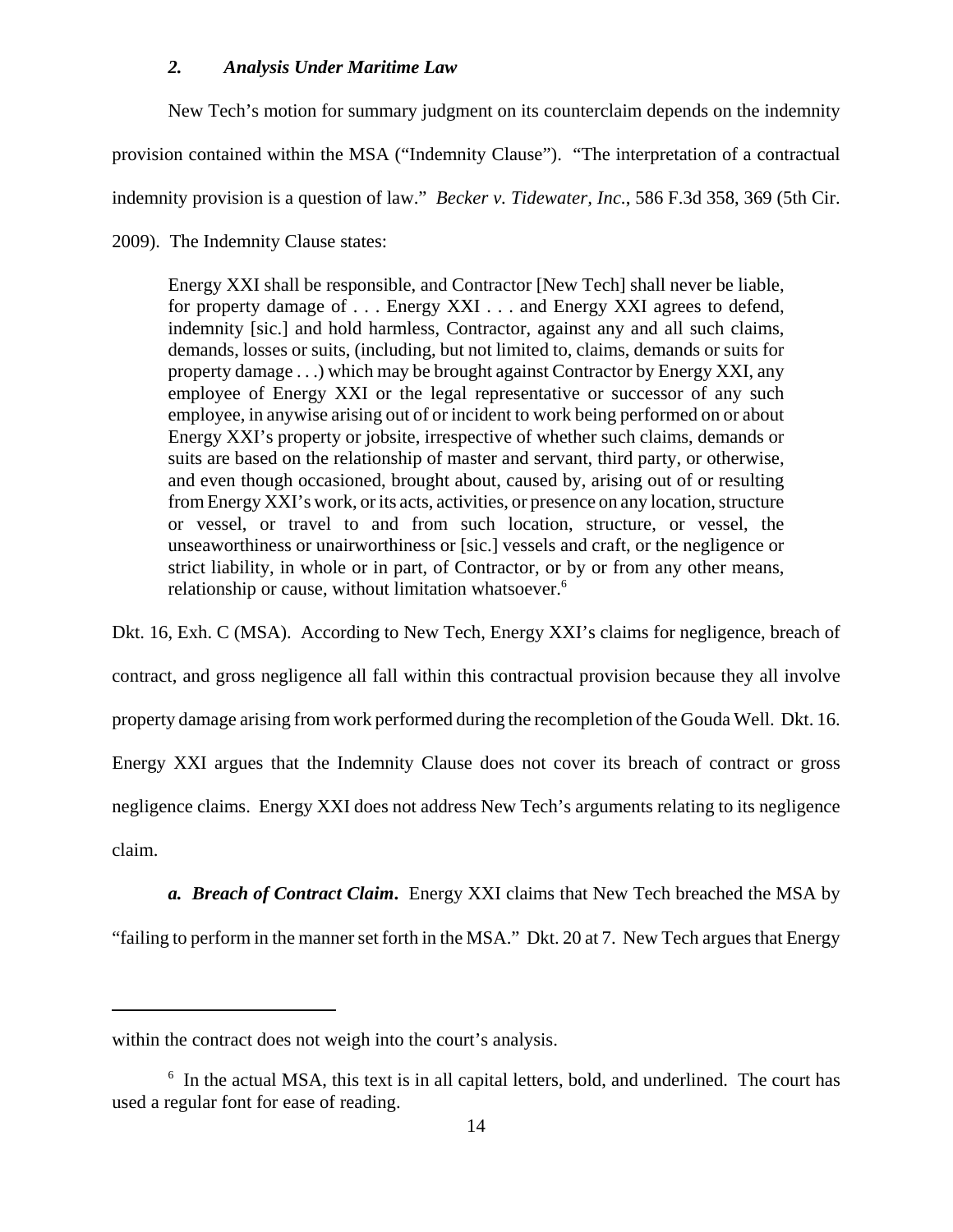XXI must indemnify it for any alleged contractual breach because the Indemnity Clause in the MSA is broad enough to encompass Energy XXI's breach of contract claim, which arises from damage to Energy XXI's property. Under federal maritime law, a "contract of indemnity should be construed to cover all losses, damages, or liabilities which reasonably appear to have been within the contemplation of the parties, but it should not be read to impose liability for those losses or liabilities which are neither expressly within its terms nor of such a character that it can be reasonably inferred that the parties intended to include them within the indemnity coverage." *Corbitt*, 654 F.2d at 333.

Energy XXI argues that its breach of contract claim was not within the contemplation of the parties because (1) there is no mention of the word "contract" in the Indemnity Clause, even though it specifically mentions negligence and strict liability; and (2) if the Indemnity Clause does cover a breach of contract, then the provision of the contract requiring New Tech to perform work "with due diligence and in a safe, good and workmanlike manner," which is the provision Energy XXI claims New Tech breached, would be meaningless. Dkt. 20 at 5, 8 (quoting Dkt. 16, Exh. C (MSA)). New Tech claims, on the other hand, that the Indemnity Clause is "extremely broad" and that "indemnity for breach of contract 'reasonably appears to have been within the contemplation of the parties.'" Dkt. 21 at 3.

With regard to Energy XXI's first argument, under maritime law, the "contract need not contain any special words to evince an intention to create a right of indemnity for independent contractual liabilities." *Corbitt*, 654 F.2d at 334. The contract simply "must clearly express such a purpose." *Id.* The Indemnity Clause does not contain the words "breach of contract," but it does expressly state that it covers "any and all such claims, demands, losses or suits, (including, but not limited to, claims, demands or suits for property damage . . .) which may be brought against [New Tech] by Energy XXI . . . in anywise arising out of or incident to work being performed on or about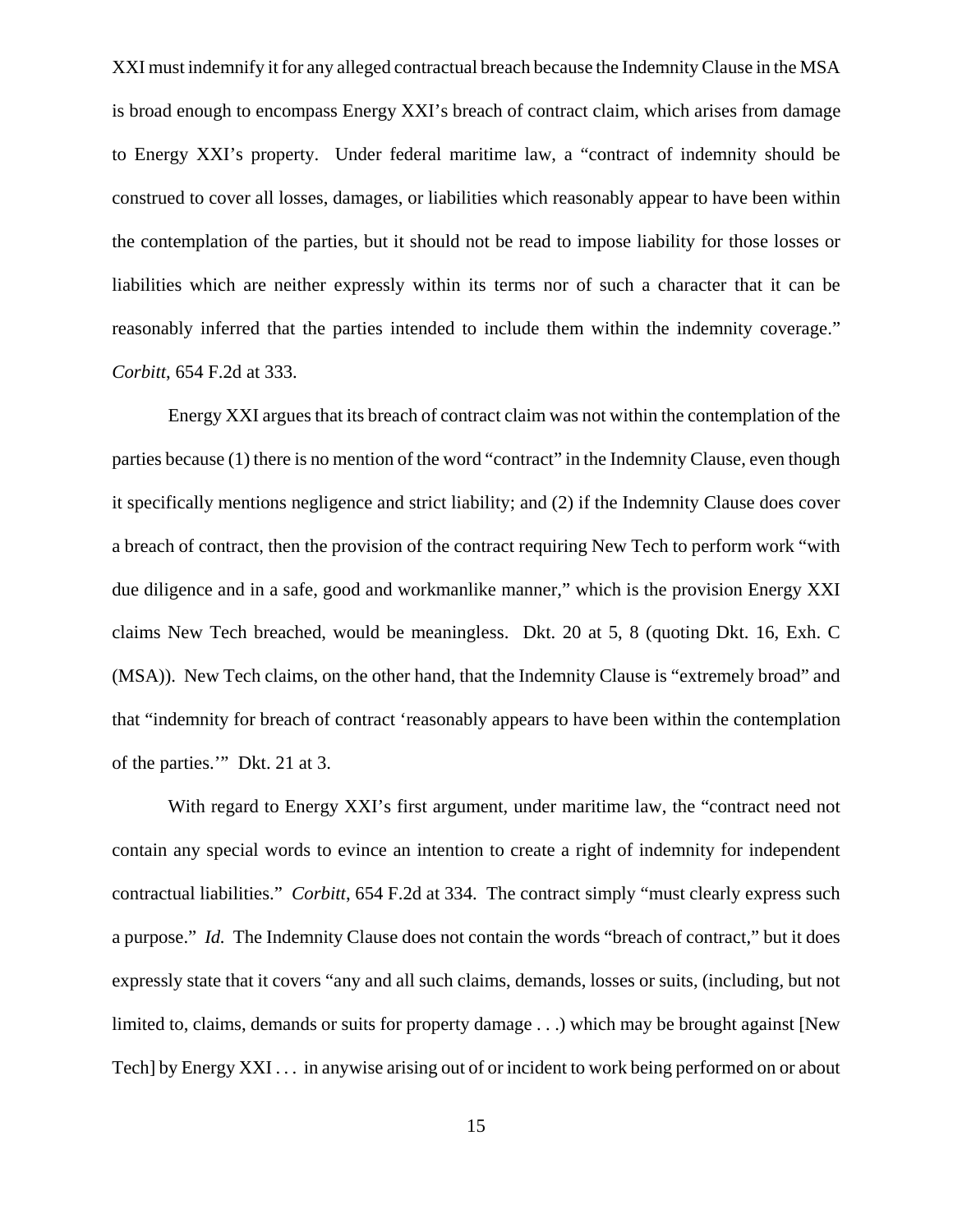Energy XXI's property or jobsite." It is without question that the breach of contract claim arises out of work being performed at Energy XXI's jobsite. Thus, the language in the Indemnity Clause is broad enough to encompass contractual obligations.

Energy XXI claims that interpreting the broad language of the indemnity clause as covering breach of contract claims stands in conflict with the Fifth Circuit precedent indicating that a broad indemnity clause covering "all claims" does not include contractual obligations. Dkt. 20. Energy XXI cites *Corbitt*, 654 F.2d at 333 and *Ingalls*, 410 F.3d at 221, in support of this argument. In *Corbitt*, Shell Oil Company ("Shell") and the defendant, Diamond M. Drilling Company ("Diamond M"), had a contract relating to the provision of labor and materials for drilling, working over, or deepening wells on Shell's leaseholds. The Shell/Diamond M contract had an indemnity clause whereby Shell agreed to indemnify Diamond M for claims for personal injuries by Shell employees arising out of work performed by Diamond M. *Corbitt*, 654 F.2d at 331. Diamond M likewise agreed to indemnify Shell for personal injury claims brought by Diamond M employees. *See id.* Shell was also a party to a purchase contract with a third party, Sladco, Inc. ("Sladco"), for personnel, equipment, and supplies, as required by Shell. *See id.* The Shell/Sladco contract had the same indemnification provision. *See id.* A Sladco employee, Harvey Corbitt, suffered an injury while working on one of Diamond M's drilling rigs. *See id.* Corbitt sued Diamond M for negligence. Diamond M sought indemnity from Shell, which in turn sought indemnification from Sladco under the terms of the Shell/Sladco purchase order. *See id.* Diamond M and Shell settled with Corbitt, and Sladco moved for summary judgment on Shell's indemnity claim, asserting that its indemnity agreement with Shell did not require it to indemnify Shell for Shell's contractual liability to Diamond M. *See id.*

The Fifth Circuit held that the indemnity clause in the Shell/Sladco purchase order "does not expressly provide that Sladco will indemnify Shell for Shell's contractual liability to third persons."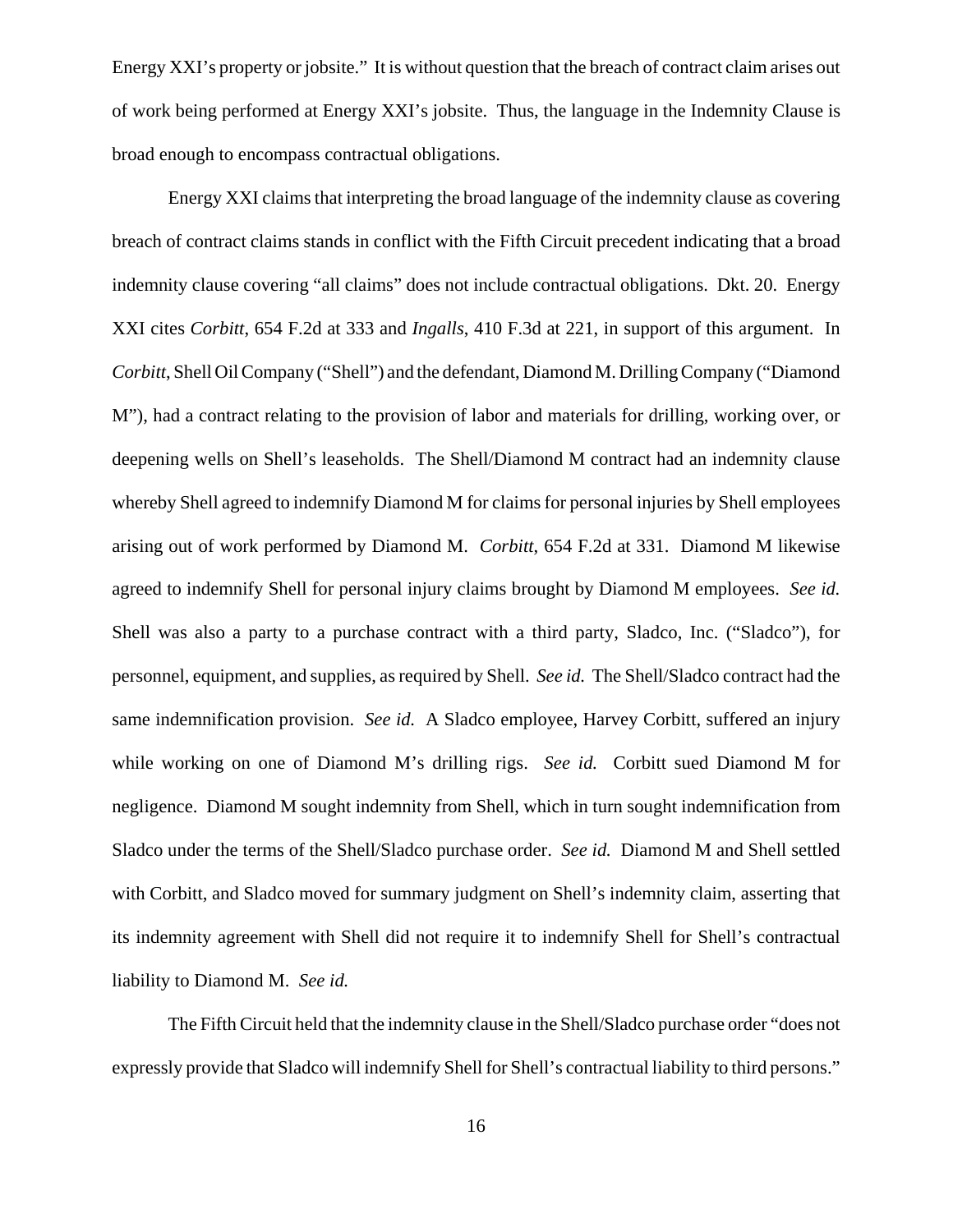*Id.* at 333. The indemnity clause in the purchase order provided for indemnity "against all claims, suits, liabilities and expenses on account of personal injury . . . arising out of or in connection with performance of this Order." *Id.* (quoting the Shell/Sladco purchase order). The Fifth Circuit found that Shell's liability to Diamond M, for which it requested indemnity, was not "on account of personal injury." Shell's liability arose out of its agreement with Diamond M, which was a separate agreement.

The *Corbitt* contract and facts are clearly distinguishable from the instant case. In *Corbitt*, Shell's liability was not on account of personal injury, which is the type of injury for which the indemnification provision expressly provided. Here, the liability that Energy XXI hopes to impose upon New Tech is exactly the type of injury expressly contemplated by the contract as it relates to "claims, demands or suits for *property damage* . . . brought about, caused by, arising out of or resulting from . . . the negligence or strict liability, in whole or in part, of Contractor." Dkt. 16, Exh. C (emphasis added). Moreover, Energy XXI's claims do not arise out of the breach of a separate agreement like the claims in *Corbitt*. Energy XXI claims that New Tech breached the same contract in which the Indemnity Clause is found—the MSA. *See* Dkt. 20.

In *Ingalls*, the Fifth Circuit found that the indemnity provision at issue did not encompass the contractual claims presented, but it specifically noted that the indemnity provision did not include "expansive phrases such as 'whatsoever nature or character.'" *See Ingalls*, 410 F.3d at 222 (distinguishing *Sumrall v. Ensco Offshore Co.*, 291 F.3d 316, 318-19 & n.4 (5th Cir. 2002)). Here, the Indemnity Clause *does* include expansive phrasing. Specifically, the instant clause states that "Energy XXI agrees to defend, indemnity [sic.] and hold harmless [New Tech] against any such claims . . . in anywise arising out of or incident to work being performed on or about Energy XXI's property or jobsite, irrespective of whether such claims . . . are based on . . . the negligence or strict liability, in whole or in part, of [New Tech] or by or from any other means, relationship or cause,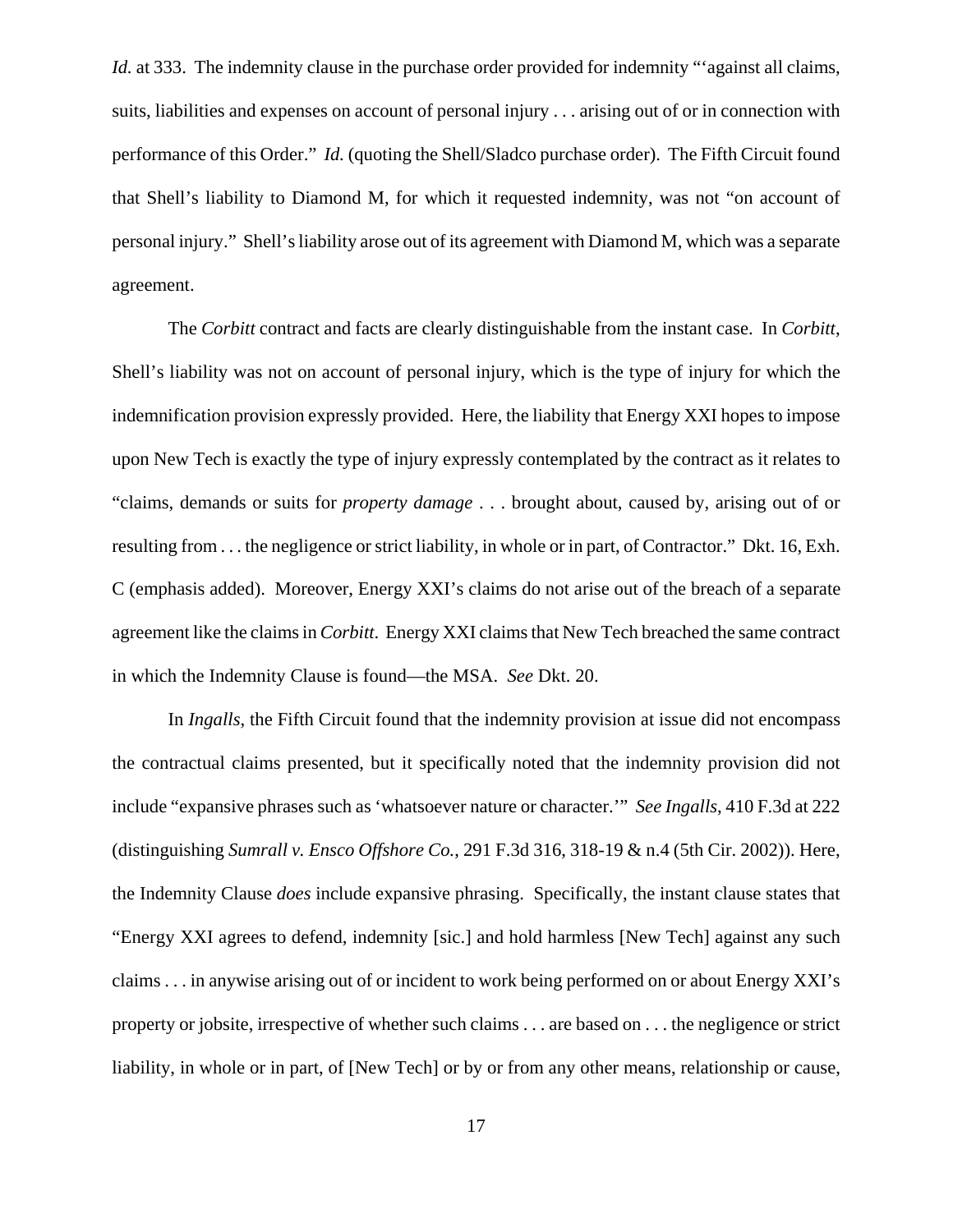without limitation whatsoever." Dkt. 16, Exh. C. Thus, while the use of the term "all claims" in an indemnity clause may preclude indemnification for contractual claims if it is used in isolation, the use of a similar term in the Indemnity Clause here does not preclude contractual claims due to the expansive language used with the clause and the lack of limiting language.

Energy XXI's second argument relating to New Tech's request for indemnification for Energy XXI's contractual claim is that an interpretation requiring indemnification for breach of contract claims would render meaningless the part of the contract requiring that New Tech "'perform all such services or work with due diligence and in a safe, good and workmanlike manner, in accordance with all laws, regulations and rules valid and applicable, and to the full and complete satisfaction of ENERGY XXI'" (hereinafter "Good and Workmanlike Manner Clause"). Dkt. 20 (quoting Dkt. 16, Exh. C). A "basic principle of contract interpretation in admiralty law is to interpret, to the extent possible, all the terms in a contract without rendering any of them meaningless or superfluous." *Chembulk Trading LLC v. Chemex Ltd.*, 393 F.3d 550, 554 (5th Cir. 2004) (citations omitted). Thus, interpreting the contract to require indemnity for breach of contract in this case would be contrary to the rules of contract interpretation if doing so rendered the Good and Workmanlike Manner Clause meaningless.

However, interpreting the Indemnity Clause as covering claims for breach of contract does not render the Good and Workmanlike Manner Clause in the MSA meaningless. The indemnity provision makes Energy XXI responsible for "*property damage of, personal injury to, or death of* Energy XXI and any of Energy XXI employees." Dkt. 16, Exh. C (emphasis added). Here, the injury associated with the alleged breach of the Good and Workmanlike Manner Clause is property damage. There are, however, certainly scenarios in which New Tech could breach the Good and Workmanlike Manner Clause that do not fall under the indemnity provision. For instance, if a breach of the Good and Workmanlike Manner Clause resulted only in economic loss as opposed to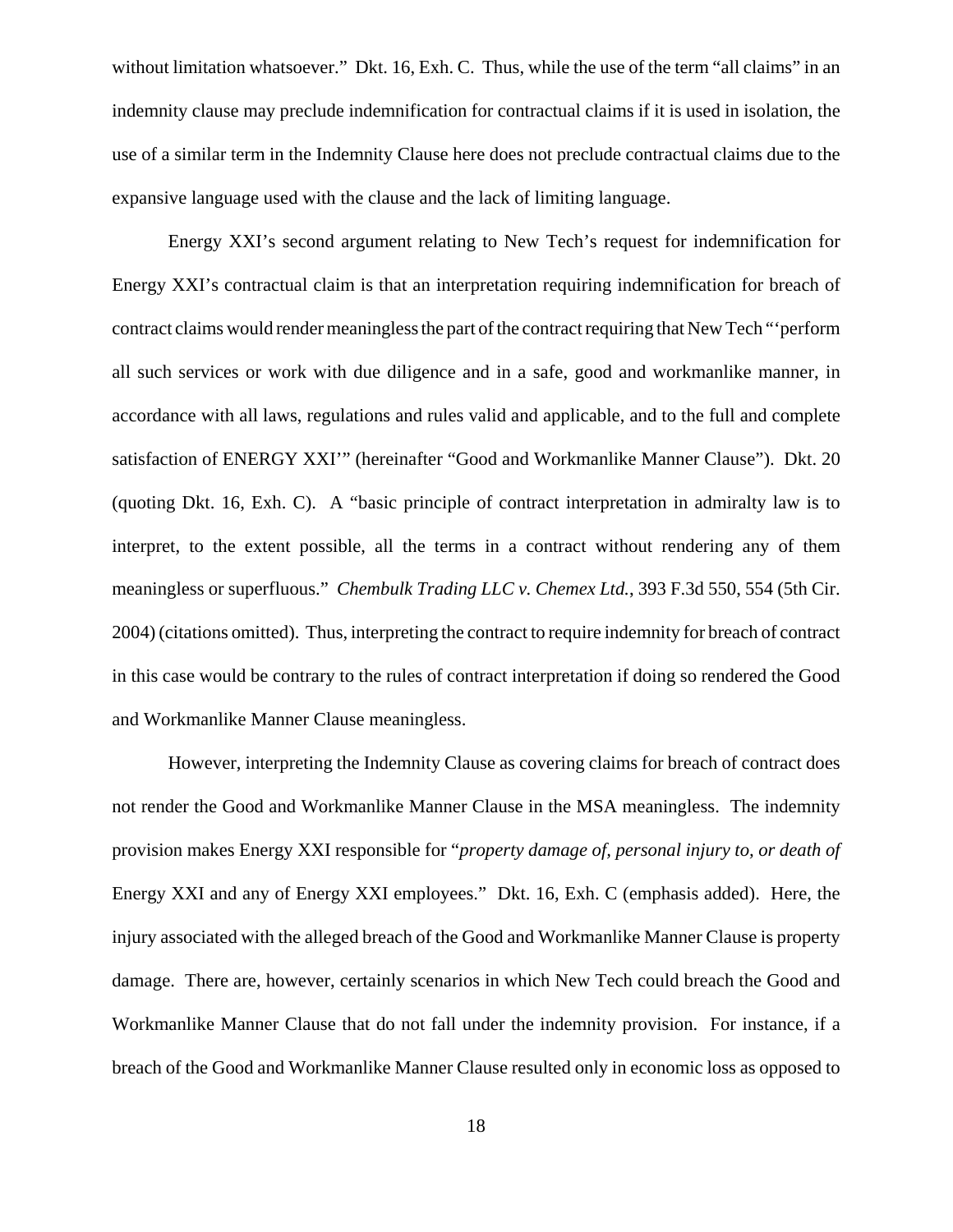property damage, personal injury, or death, Energy XXI may have a valid claim for breach, and New Tech would not be protected by the Indemnity Clause. Thus, the court's interpretation of the Indemnity Clause as requiring indemnity in this case does not render the Good and Workmanlike Manner Clause meaningless in all cases.

*b. Negligence Claim.* Energy XXI claims that "New Tech and Hines failed to comply with [its reverse circulation procedure], and negligently caused a workstring to become stuck in the [Gouda Well]." Dkt. 1. New Tech claims that the Indemnity Clause precludes Energy XXI's negligence claims. Energy XXI did not address the regular (as opposed to gross) negligence claims in its response, likely because the plain language of the Indemnity Clause indicates that Energy XXI agreed to hold New Tech harmless for property damage claims resulting from "the negligence or strict liability . . . of [New Tech]." Dkt. 16, Exh. C. Because the Indemnity Clause precludes Energy XXI from bringing claims against New Tech for damage to its property resulting from New Tech's negligence, New Tech's motion for summary judgment with regard to Energy XXI's negligence claim is GRANTED. Energy XXI breached the agreement by bringing a negligence claim against New Tech for the damage to Energy XXI's property, and New Tech is not responsible for any damages to Energy XXI's property that may have resulted, in whole or in part, by New Tech's ordinary negligence.

*c. Gross Negligence Claim.* Energy XXI argues that the Indemnity Clause cannot be interpreted to require Energy XXI to indemnify New Tech for New Tech's gross negligence and that, even if the Indemnity Clause could so be construed, it would be unenforceable. Dkt. 20 at 9. New Tech argues that the contract's language is broad enough to encompass gross negligence and that even if the contract were required to specifically state that the clause covered gross negligence, the Indemnity Clause's delineation of "negligence" includes gross negligence.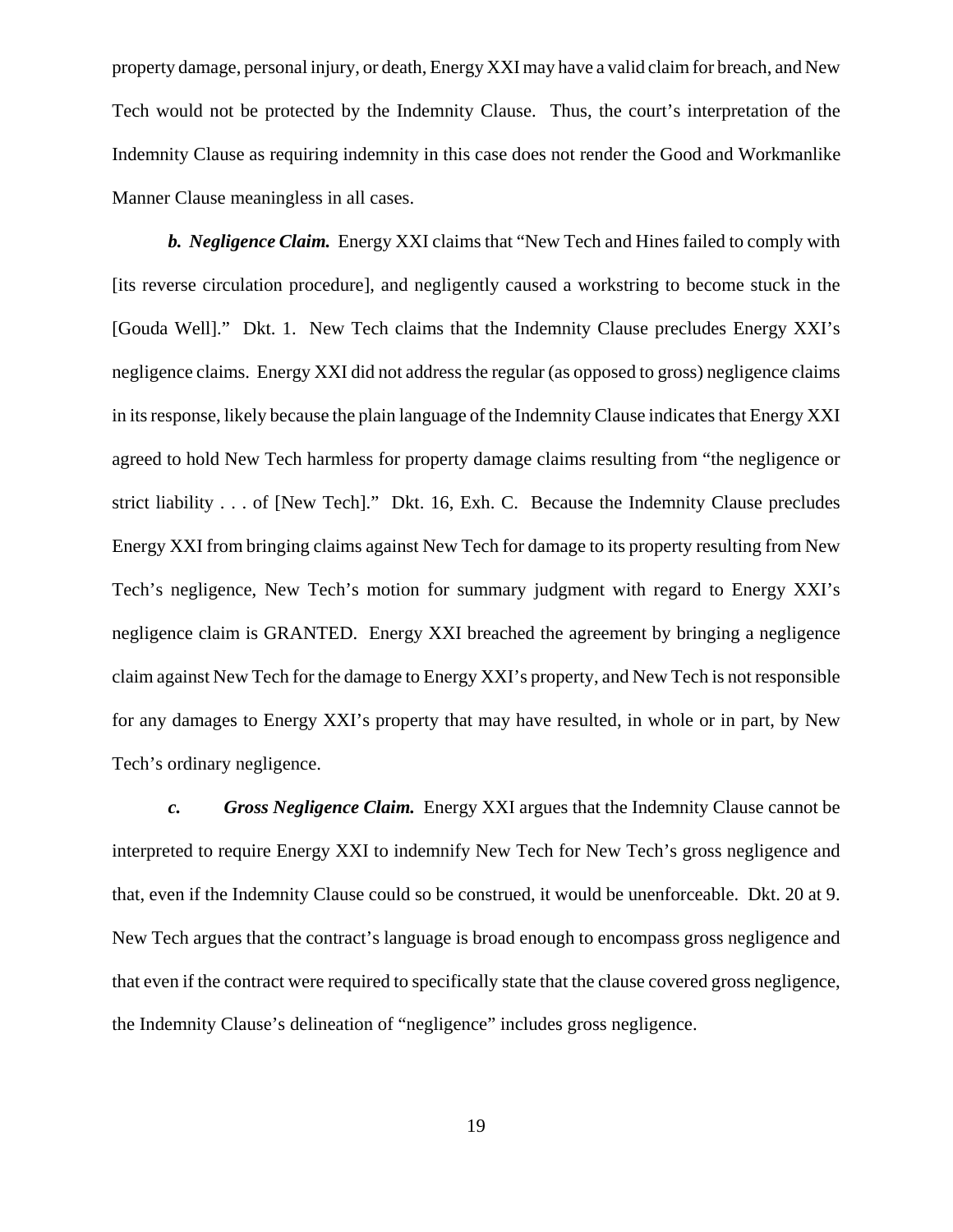*I. Interpretation of Clause.* Under maritime law, "indemnification for an indemnitee's own negligence [must] be clearly and unequivocally expressed." *Seal Offshore, Inc. v. Am. Standard, Inc.*, 736 F.2d 1078, 1081 (5th Cir. 1984). A reference to "any and all claims" with no mention of negligence is not broad enough to encompass the negligence of an indemnitee. *See id.* However, the phrase "without regard to the cause or causes thereof or the negligence of any party" does satisfy the "clear and unequivocal" test. *Theriot v. Bay Drilling Corp.*, 783 F.2d 527, 540 (5th Cir. 1986). The phrase "shall be responsible for all . . . causes of action of every kind . . . arising in connection herewith . . . of . . . Operator's invitees on account of bodily injury . . . without regard to cause" also satisfies the standard. *East v. Premier, Inc.*, 98 Fed. App'x 317, 321 (5th Cir. 2004) (unpublished).

Energy XXI first argues that the Indemnity Clause cannot cover gross negligence because it does not specifically include the term "gross negligence." Energy XXI cites *In re TT Boat Corp.*, No. Civ. A 98-0494, 98-1109, 1999 WL 1442054 (E.D. La. Sept. 8, 1999), in support of this contention. In *TT Boat Corp.*, the federal district court for the Eastern District of Louisiana noted that the Fifth Circuit requires that the court "be firmly convinced that the exculpatory provision reflects the intention of the parties" before enforcing an indemnification clause for the indemnitee's own negligence. *TT Boat Corp.*, 1999 WL 1442054, at \*6. The *TT Boat* indemnity provision excluded liability caused by "'negligence, strict liability, products liability and/or unseaworthiness.'" *Id.* The court noted that "the requirement of specificity in an indemnity contract is axiomatic, and this indemnity provision is silent with respect to gross negligence . . . ." *Id.* It ultimately declined to read "gross negligence" into the indemnity provision. *Id.*

The clause in *TT Boat Corp.* was not as expansive as the clause in this case. The *TT Boat Corp.* clause *limits* the types of claims to "negligence, strict liability, products liability and/or unseaworthiness." Here, the clause covers "negligence . . . [or] any other means, relationship or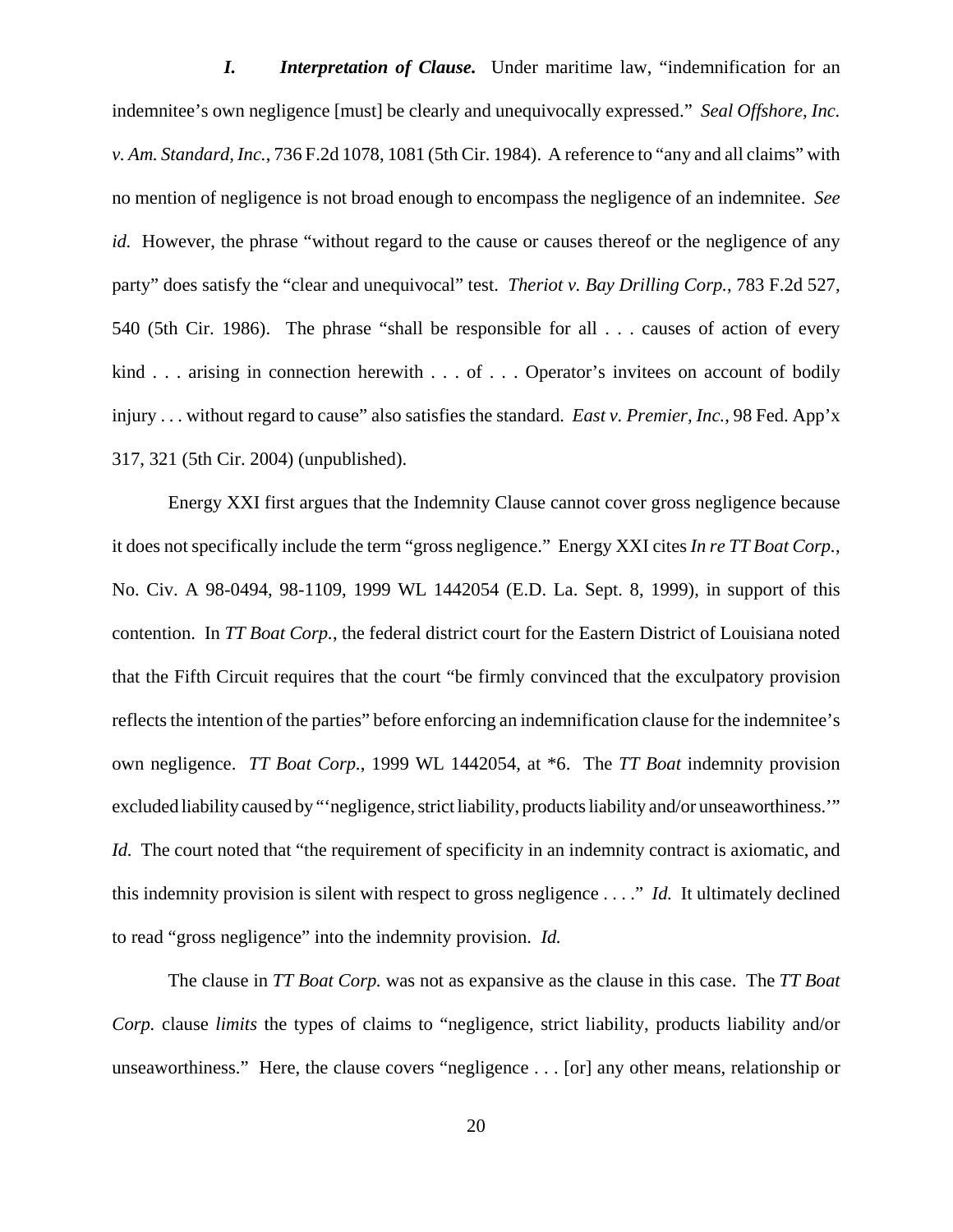cause, *without limitation whatsoever*." The plain language of this clause evinces an intent by both parties not to limit the types of claims that the indemnity provision covers. The present Indemnity Clause is therefore broad enough to encompass gross negligence. However, as discussed below, to the extent the clause could be interpreted to encompass gross negligence, it is unenforceable.

*ii. Enforceability of Clause.* Energy XXI claims that "gross negligence invalidates any type of exemption from liability." Dkt. 20 at 9. Energy XXI cites *Todd Shipyards Corp. v. Turbine Serv. Inc.*, 674 F.2d 401, 411 (5th Cir. 1982)*, Agip Petroleum Co., Inc. v. Gulf Island Fabrication, Inc.*, 920 F. Supp. 1330, 1341 (S.D. Tex. 1996) (Crone, J.), and *In re TT Boat Corp.*, 1999 WL 1442054, in support of this argument. In *Todd Shipyards*, the Fifth Circuit ultimately held that the appellee was not guilty of gross negligence, but during its analysis, it stated that gross negligence will invalidate an exemption from liability. *Todd Shipyards Corp.*, 674 F.2d at 411 (citing 6A CORBIN ON CONTRACTS § 1472 (1964 ed.)). The *Agip Petroleum Co.* Court, which relied, in part, on *Todd Shipyards*, considered whether a clause limiting damages "based on negligence, unseaworthiness, breach of warranty, breach of contract, strict liability or otherwise" was valid and enforceable under maritime law. *Agip*, 920 F. Supp. at 1341. The court noted that "clauses limiting liability for negligence and strict liability are valid and enforceable," but "[s]uch clauses . . . . may not limit liability for conduct rising to the level of gross negligence." *Id.* (citing *Todd Shipyards Corp. v. Turbine Serv. Inc.*, 674 F.2d 401, 411 (5th Cir. 1982)).

New Tech asserts that parties may properly indemnify each other on claims of gross negligence, citing *In re Horizon Vessels, Inc.*, H-03-3280, 2005 U.S. Dist. LEXIS 42110, at \*34 (S.D. Tex. Nov. 18, 2005). Dkt. 21. In *Horizon Vessels*, the federal district court for the Southern District of Texas found that an indemnity clause that specifically required indemnification for damage "caused or contributed to by negligence or other fault (including sole, joint, concurrent or gross negligence) . . . strict liability . . . or any other legal liability" imposed a duty to indemnify for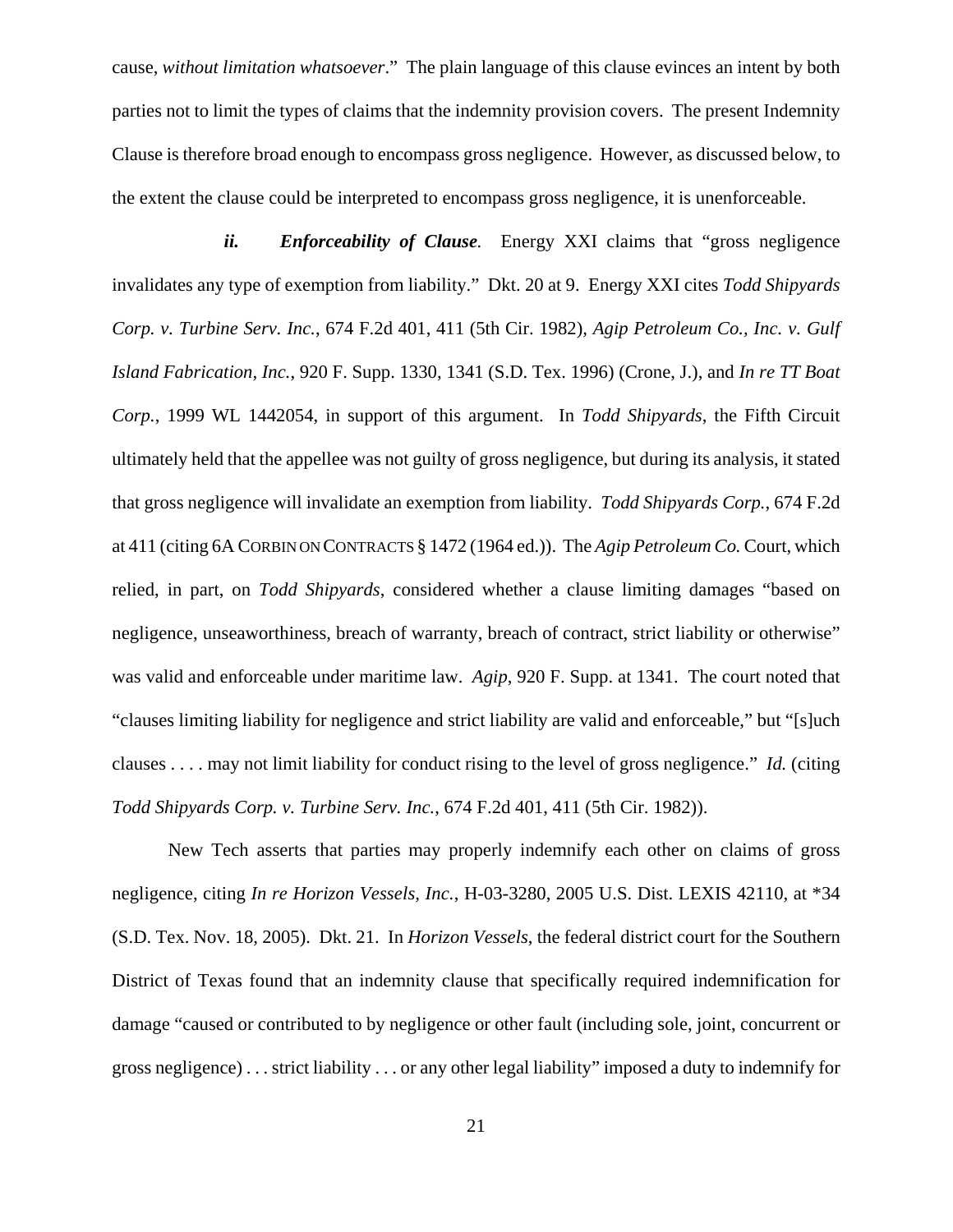reckless conduct. *In re Horizon*, No. 4:03-cv-03280, Dkt. 186, at \*22-23. The party seeking to avoid enforcement of the indemnification clause in *Horizon Vessels* argued that the plain language of the clause only required it to indemnify the party seeking to enforce the clause for "negligence or other fault (including sole, joint, concurrent or gross negligence,)" not for reckless conduct. *Id.* at 22. There is no indication that the party seeking to avoid enforcement of the clause argued that a clause exempting a party from its own gross negligence or recklessness was unenforceable. *See id.* The district court adopted the magistrate judge's order, in which the magistrate judge found that the clause's "plain language . . . unambiguously impose[d] . . . an obligation to defend and indemnify . . . even if [the party seeking to enforce the clause] engaged in reckless conduct with respect to the alleged incident." *In re Horizon*, No. 4:03-cv-03280, Dkts. 186, 196. The party seeking to avoid enforcement of the clause appealed, but the parties settled before the Fifth Circuit could address the validity of the clause. *See In re Horizon*, No. 4:03-cv-03280, Dkts. 391, 392. While the *Horizon Vessels* court did enforce an indemnity provision that sought to encompass gross negligence and even held that it was broad enough to encompass reckless conduct, there is no indication that it was presented with the argument that Energy XXI makes—that the clause was unenforceable. Thus, while *Horizon Vessels* is helpful with regard to the interpretation of the clause, it is not persuasive with regard to New Tech's position that the clause is enforceable.

New Tech also argues that even courts that require an express negligence clause do not require that the clause expressly state it applies to *gross* negligence claims in order to cover such claims. Dkt. 21 at 9. Indeed, under Texas law, which requires an express negligence clause, a clause purporting to require indemnification "to the greatest extent allowed by Texas law, regardless of any negligence, misconduct or strict liability of any Indemnified party" was held to be broad enough to encompass gross negligence; it was not necessary that the clause specifically state that it covered "gross negligence" because "gross negligence is not a separate cause of action from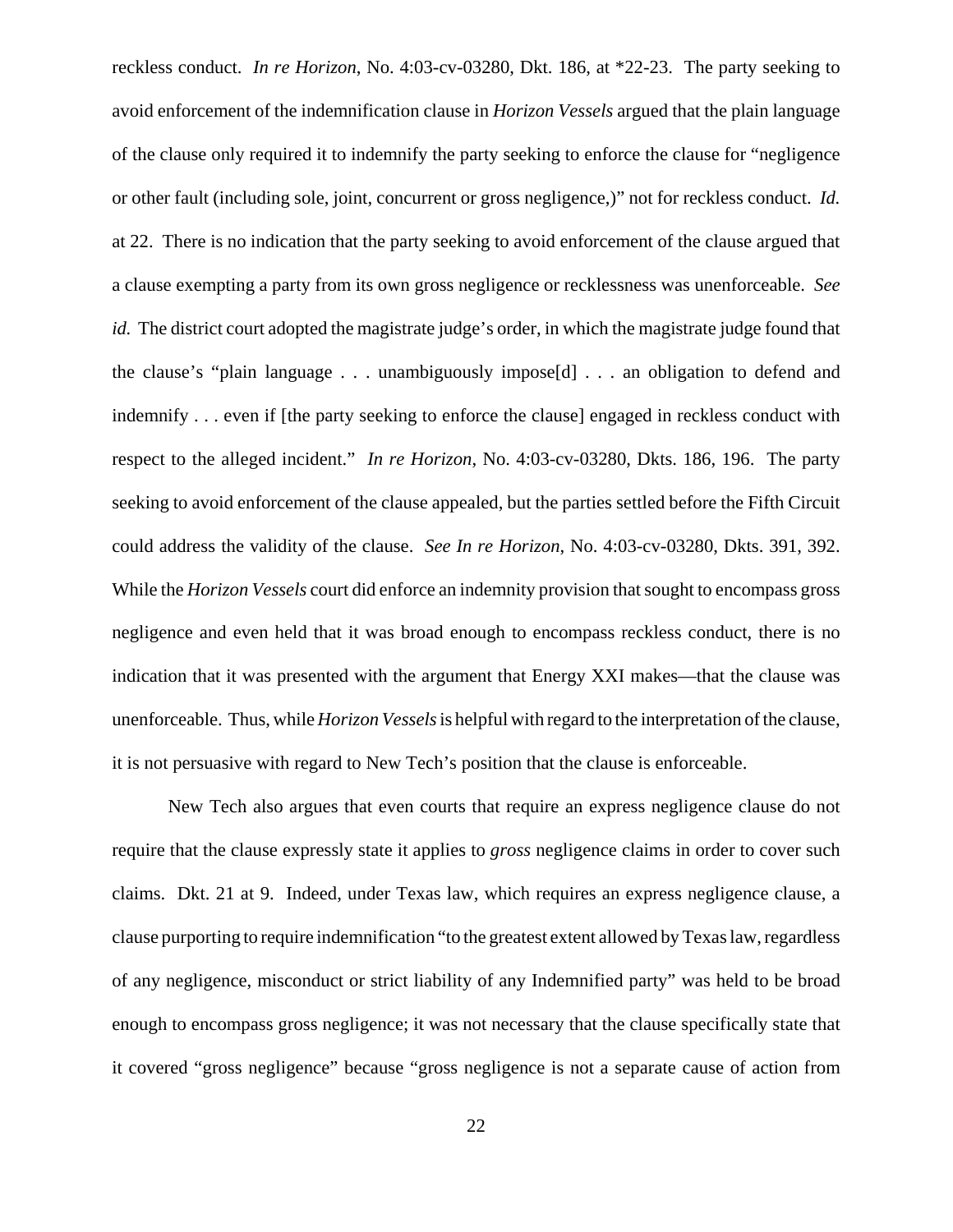negligence." *RLI Ins. Co. v. Union Pac. Ry. Co.*, 463 F. Supp. 2d 646, 649 (S.D. Tex. 2006) (Hittner, J.); *see also Webb v. Lawson-Avila Constr., Inc.*, 911 S.W.2d 457, 460-61 (Tex. App.–San Antonio 1995, writ dism'd) (noting that, under Texas law, when "the parties to an agreement use the term 'negligence' it is assumed they mean all shades of negligence" and concluding that the indemnifying party intended to indemnify "from the consequences of all shades and degrees of its own negligence, including gross negligence"). However, the indemnity provision here must be interpreted pursuant to maritime law, not Texas law, and the court therefore does not find the Texas cases persuasive.

There is more support for the position that, under maritime law, an indemnification clause purporting to exempt a party from liability for its own gross negligence is invalid than for the position that such clauses are an appropriate means of risk shifting. First, though *Todd Shipyards* did not directly *hold* that an exemption from liability for gross negligence is contrary to public policy, it did state, in dicta, that gross negligence "will invalidate an exemption from liability." *Todd Shipyards*, 674 F.2d at 411. The Fifth Circuit cited section 1472 of the 1964 edition of *Corbin on Contracts* for this concept. *Id.* That section states that "[c]ourts do not enforce agreements to exempt parties from tort liability if the liability results from that party's own gross negligence, recklessness, or intentional conduct." 15 *Corbin on Contracts* § 85.18 (2003 ed.) (formerly 6A *Corbin on Contracts* § 1472 (1964 ed.)).

Caselaw from other circuits and secondary sources also provide support for Energy XXI's position. The First and Ninth Circuits have, relying in part on *Todd Shipyards*, both instructed that a red letter clause may not limit liability for gross negligence in a maritime contract. *See Royal Ins. Co. of Am. v. Sw. Marine*, 194 F.3d 1009, 1016 (9th Cir. 1999) ("We are persuaded . . . that a party to a maritime contract should not be permitted to shield itself contractually from liability for gross negligence." (citing *Todd Shipyards*, *La Esperanza de P.R., Inc. v. Perez y Cia de Puerto Rico, Inc.*,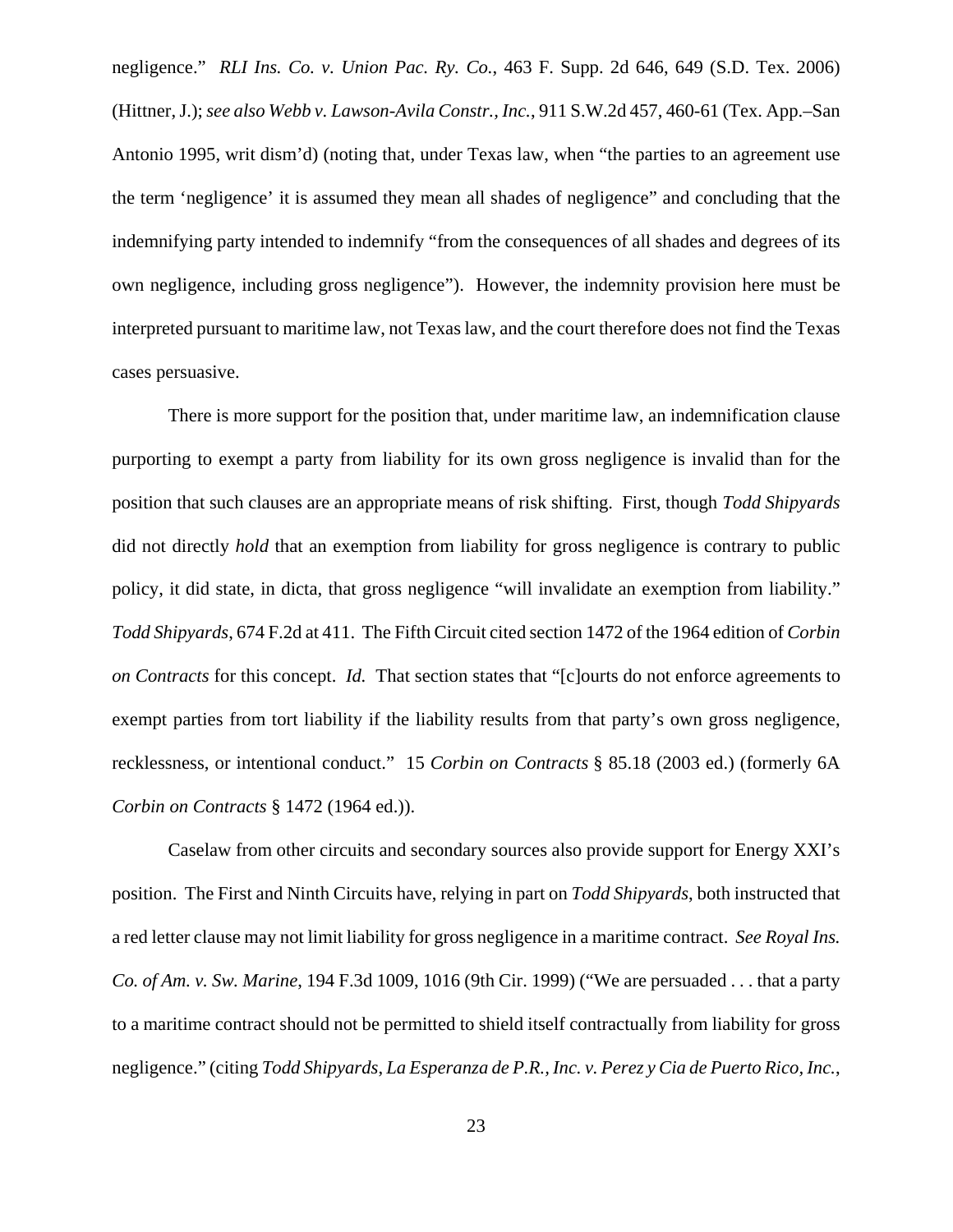124 F.3d 10 (1st Cir. 1997); Rest. 2d Contracts § 195(1) & cmt. a (1979); 6A *Corbin on Contracts* § 1472 (1962 ed. & Supp. 1999); 8 *Williston on Contracts* § 19:23 (4th ed. 1998); and Prosser & Keeton, *Torts* § 68, at 484 (5th ed. 1984))); *La Esperanza*, 124 F.3d at 19 ("A red letter clause . . . may not limit liability on a marine contract for gross negligence because harm willfully inflicted or caused by gross or wanton negligence operates to invalidate an exemption from liability." (internal quotation omitted) (quoting *Todd Shipyards*)). And, various secondary sources support the position that an exemption from liability for gross negligence in a maritime contract is contrary to public policy. *See, e.g.*, *Royal Ins. Co. of Am.*, 194 F.3d at 1016 (citing various secondary sources); Daniel B. Shilliday *et al.*, *Contractual Risk-Shifting in Offshore Energy Operations*, 81 Tulane L. Rev. 1579, 1604 (2007) ("Courts sitting in admiralty are clear that it is against public policy for a party to a maritime contract to be indemnified for its own gross negligence."); Matthew J. Bauer, *Making Sense of Maritime Exculpation Clause Jurisprudence*, 22 Thomas M. Cooley L. Rev. 309, 309 (2006) ("[C]ourts will not permit a party to use an exculpation clause to limit its liability for gross negligence or intentional torts."); 57A Am. Jur. 2d *Negligence* § 58 (Westlaw, updated Nov. 2010) ("It has been held that a person may not exonerate himself or herself for liability for intentional torts, for willful or wanton misconduct, or for gross negligence by the use of exculpatory language; such a provision is void as against public policy." (footnotes omitted)). *But see* Daniel B. MacLeod, *The Use and Enforceability of Exculpatory (Red Letter) Clauses in Ship Repair Contracts*, 6 Univ. of San Francisco Maritime Law J. 473, 492-500 (1994) (disagreeing with the view that the enforcement of exculpatory clauses should be predicated on "degrees of negligence"). In accord with these authorities, the court finds that the indemnity provision in this case, to the extent it encompasses claims for gross negligence, is unenforceable. New Tech's motion for summary judgment relating to the gross negligence claim is therefore DENIED.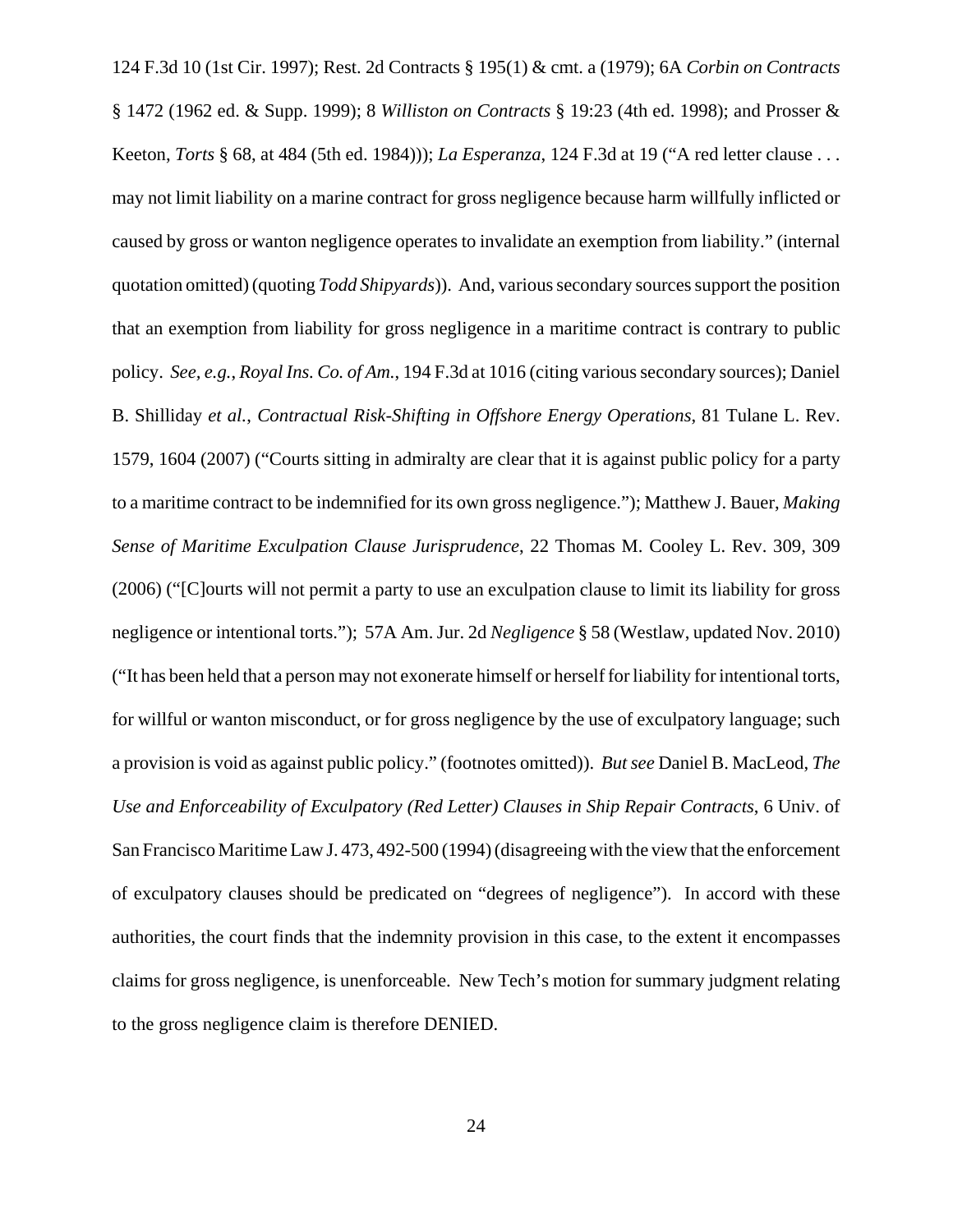### **B. Motion for Summary Judgment on Energy XXI's Affirmative Claims**

New Tech also moves for summary judgment on Energy XXI's affirmative claims based on its borrowed servant affirmative defense and a provision of the MSA that allegedly bars Energy XXI from recovering damages for breach of the MSA. Dkt. 22. Since the court is dismissing the breach of contract claim due to the indemnification clause, it need not address the damage limitation issue. As to the borrowed servant defense, New Tech claims that it cannot be held vicariously liable for Hines's conduct at the Gouda Well because its only involvement at the Gouda Well was to provide payroll services for Hines. *Id.* According to New Tech, Energy XXI directed and controlled Hines's work at the Well, and "the ability to exercise authoritative control over the individual's work performance . . . is the centerpiece of the borrowed servant analysis."7 *Id.* New Tech therefore claims that Hines is the borrowed servant of Energy XXI and that it cannot be held vicariously liable. *Id.* Energy XXI argues that there are questions of fact with regard to whether Hines was its borrowed servant. Dkt. 24. Additionally, Energy XXI argues that even if Hines was its borrowed servant, New Tech is not entirely relieved of liability because Louisiana law should be applied, and, under Louisiana law, New Tech and Energy XXI were dual employers.

**1. Borrowed Servant Analysis.** The "'issue of whether a relationship of borrowed servant existed is a matter of law' for the district court to determine." *Melancon v. Amoco Prod. Co.*, 834 F.2d 1238, 1244 (5th Cir. 1988) (quoting *Gaudet v. Exxon Corp.*, 562 F.2d 351, 357 (5th Cir. 1977)). Both parties agree that, whether maritime or Louisiana law applies, the court should apply the factors enunciated in *Ruiz v. Shell Oil Co.*, 413 F.2d 310, 313 (5th Cir. 1969) to determine if summary judgment is appropriate with regard to New Tech's borrowed servant defense. In *Ruiz*,

 $7$  New Tech claims that Energy XXI also directed Simon's work at the Well. However, the live complaint does not contain claims relating to Simon, and the live answer does not contain an affirmative defense asserting that Simon is a borrowed servant. *See* Dkts. 1, 8, 10. Thus, any claims relating to Simon's status are premature.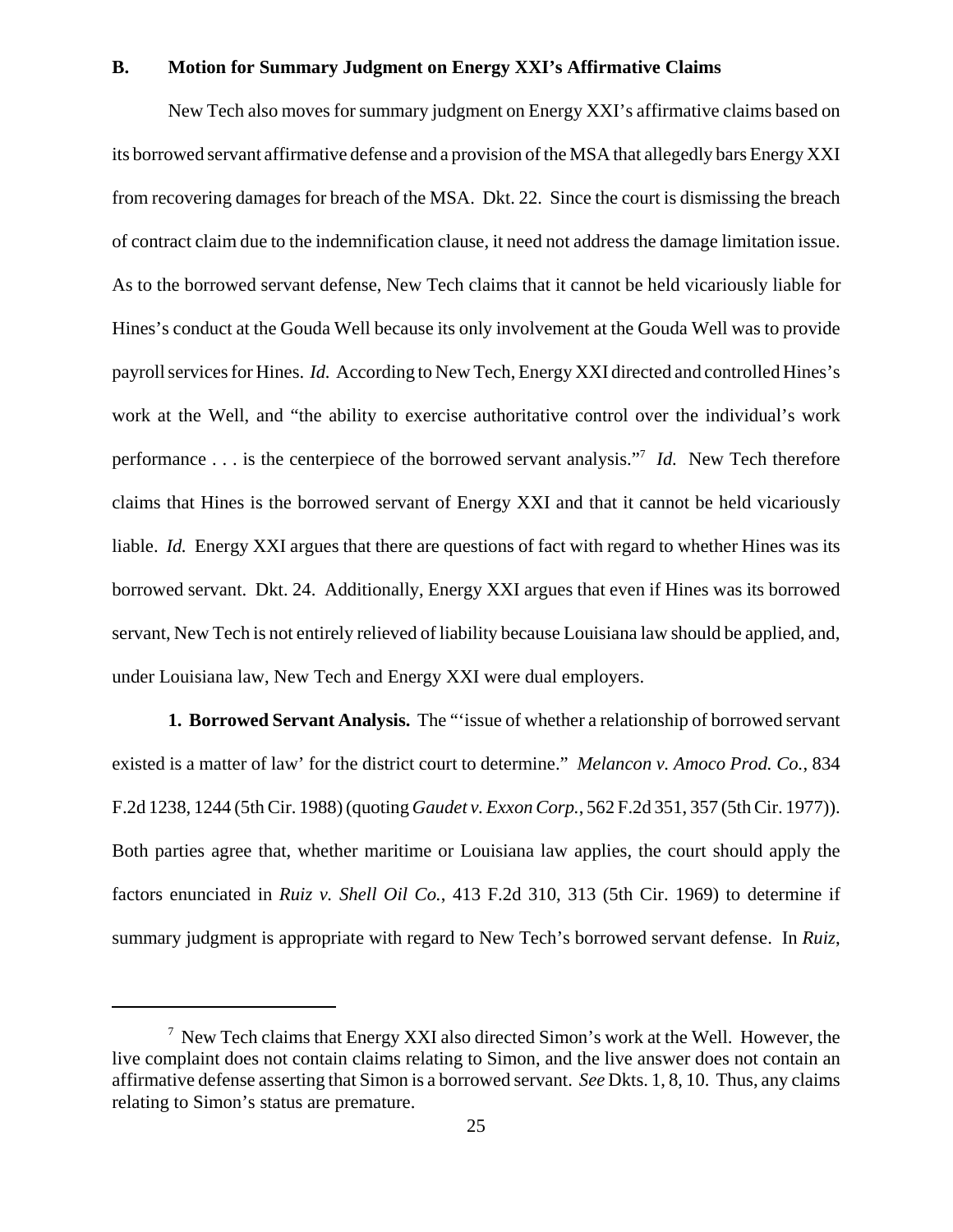the Fifth Circuit set forth the following factors for courts to consider when determining whether a

borrowed-servant relationship exists:

(1) the amount of control the borrower has over the servant and the work he or she performs;

(2) whether there is an agreement, understanding, or meeting of the minds between the borrower and the lender;

(3) agreement or acquiescence by the servant that he be employed by the borrower; (4) temporary termination by the general employer of its relationship with the servant;

(5) furnishing by the borrower of the necessary instruments and the place for performance of the work in question;

(6) employment of the servant over a considerable length of time;

(7) the fact that work being performed is that of the temporary employer;

(8) customary right to discharge the servant; and

(9) obligation for payment of the servant's wages.

*Ruiz*, 413 F.2d at 312-13. "No one factor or combination of factors is decisive and no test has been fixed to determine the existence of a borrowed servant relationship." *Trevino v. Gen. Dynamics Corp.*, 865 F.2d 1474, 1488 (5th Cir. 1989) (citing *Alday v. Patterson Truck Line, Inc.*, 750 F.2d 375, 376 (5th Cir. 1985)).

**a. Extent of control Energy XXI had over Hines's work.** In the Fifth Circuit, "the

question of who has control over the employee and the work he is performing, has [often] been considered the central issue of 'borrowed employee' status." *Melancon*, 834 F.2d at 1244-45 (citation omitted). However, this factor is "not necessarily determinative." *Id.* "In considering whether the power exists to control and direct a servant, a careful distinction must be made 'between authoritative direction and control, and mere suggestions as to details . . . .'" *Ruiz*, 413 F.2d at 313 (quoting *Standard Oil Co. v. Anderson*, 212 U.S. 215, 222, 29 S. Ct. 252 (1909)).

Energy XXI argues that it is the *right* to control the work as opposed to actual control that matters. Dkts. 27-4, 39. Energy XXI focuses on New Tech's overall control of Hines's employment situation as opposed to control over the actual work he was doing at the Gouda Well. Energy XXI claims that, when considering the areas of Hines's employment over which New Tech had control,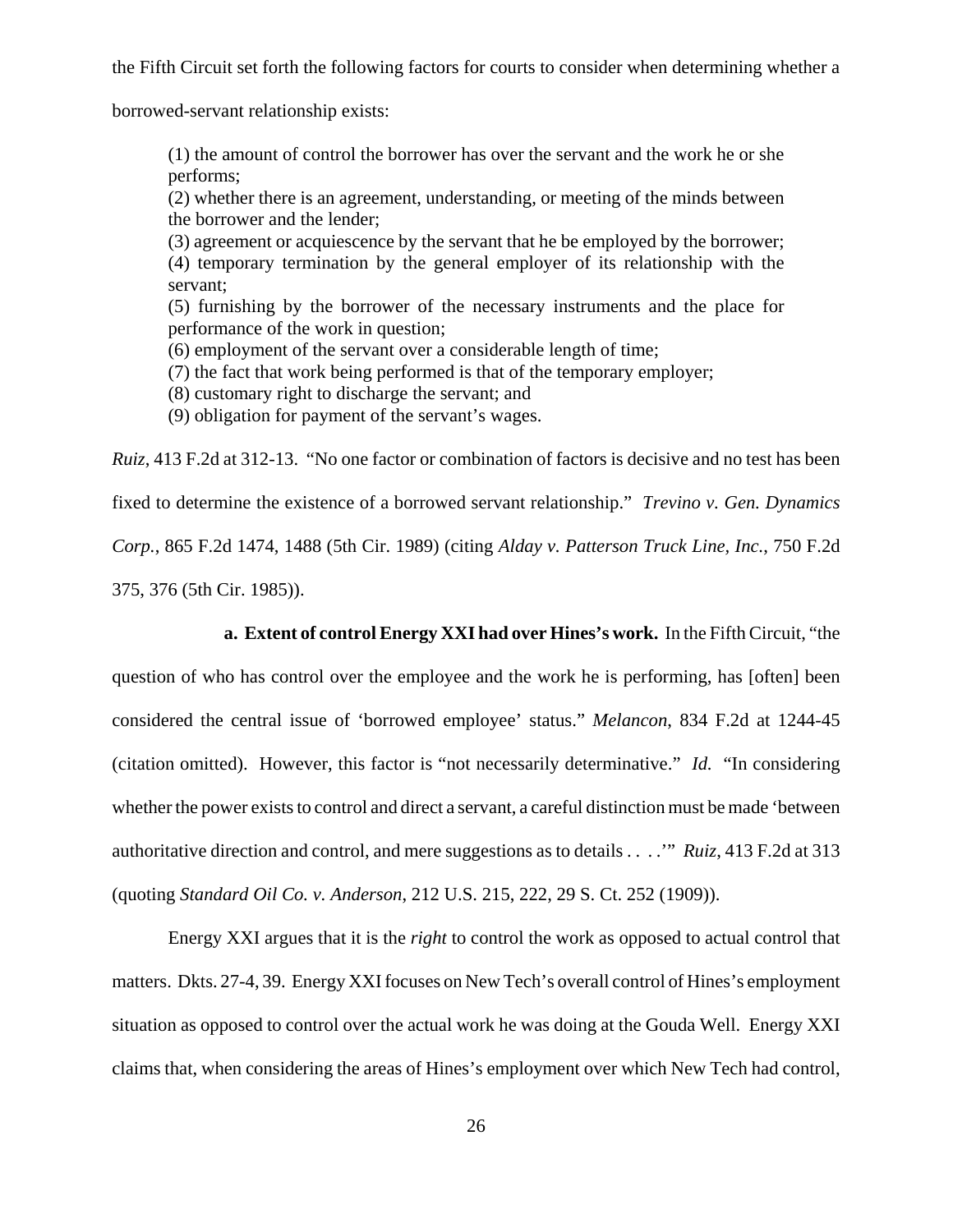"there is absolutely no distinction between Hines' employment with New Tech and any other ordinary employment relationship." Dkt. 39. New Tech performed a background and reference check before engaging Hines as a consultant, and it conducted a series of telephone interviews. Dkts. 27-4; 39. New Tech conducted drug testing on Hines two or three times, though Hines does not recall whether these tests were "preemployment or not." Dkt. 39. New Tech marketed Hines to oil companies, and it helped find him new projects after existing projects were completed. Dkt. 24. New Tech's contract with Hines requires him to perform his work with "due diligence in a workmanlike manner and according to accepted industry practices," and it contains specific provisions with regard to how Hines could submit his time and how he would be paid. Dkt. 39. New Tech also generally kept track of its consultants, and Energy XXI contends that Hines would have to call New Tech before taking a day off or leaving a job. Dkt. 24. New Tech required Hines to maintain automobile insurance, and it provided him with liability insurance. Dkt. 39. New Tech also gave Hines specific requirements relating to his invoices, and, of course, it issued his paychecks. Dkt. 24. Energy XXI, on the other hand, had no control over how Hines was paid, and Hines never received any direct payments from Energy XXI. Dkt. 39.

New Tech focuses on Energy XXI's control over Hines's work at the Gouda Well and New Tech's relative lack of control of the work being performed, rather than the overall employment relationship. Hines worked under the direct supervision of Art Craighead, an Energy XXI superintendent, for eight months prior to the incident. Dkt. 37; 40-1. Hines would report to and receive directions from Craighead. Dkt. 37. Hines was in daily communication with Energy XXI regarding operations at Energy XXI's jobsites, and he moved from job to job with the Energy XXI drilling crew over the eight months. *Id.*; Dkt. 22.Hines did not consult with anyone at New Tech about these moves and, with the exception of his notations regarding his location on his timesheets, did not even inform New Tech about the changes. Dkt. 37, Exh. A at 203, 211. After the incident,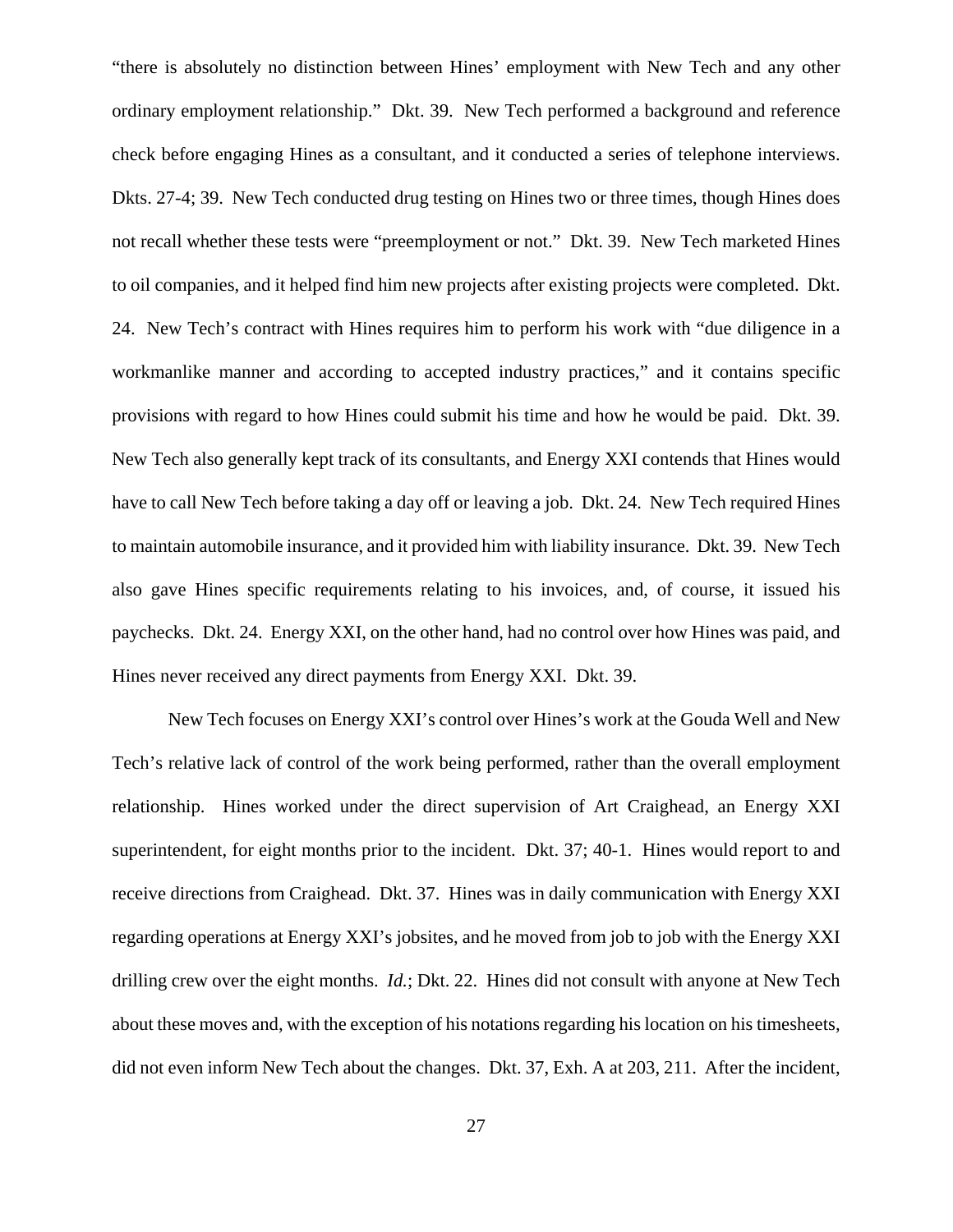Hines consulted with Tim Walker, Energy XXI's completions engineer, about how to handle the situation. Dkt. 37 & Exh. A at 140-42. He also spoke with Craighead, Steve Nelson, and Mark Magner—all Energy XXI employees. Hines did not talk with anyone at New Tech about what to do on the well following the incident. Dkt. 37. Moreover, Hines testified that New Tech had no involvement with his work at Energy XXI's well. *Id.* 

While New Tech initially hired Hines, conducted drug tests, controlled how Hines would receive his paychecks, and contractually required him to perform his work for Energy XXI in a good and workmanlike manner, it did not exercise control over the actual work Hines performed at Energy XXI's wells. Testimony from Energy XXI officials demonstrates that Energy XXI exercised control over Hines's work. When asked if "Energy XXI was controlling and defining the scope of the work that Hines was expected to perform on behalf of Energy XXI," Steve Nelson of Energy XXI responded, "Absolutely." Dkt. 25, Exh. B at 29. Additionally, Nelson agreed that the communications between Hines and Craighead and Walker were "frequent." *Id.* at 30. Moreover, when asked if Walker and Craighead were reviewing what Hines was doing, Nelson again responded, "Absolutely." *Id.* at 31-32. Finally, when Tim Walker was asked during his deposition if Hines "was basically working at the sole direction and control of Energy XXI," including Walker and Craighead, Walker replied, "Yes." Dkt. 25, Exh. D at 33-34. Thus, Energy XXI, not New Tech, controlled Hines's actual work at the Gouda Well.

New Tech also did not have a significant *right* to control the actual work Hines was performing at the Gouda Well. While Hines was contractually obligated to perform his work in a good and workmanlike manner and there is some testimony indicating that, in general, a company man can contact his main employer when he has substantive questions about his work, according to Craighead and Nelson, Hines could not contact New Tech for advice relating to operations at the Gouda Well without Energy XXI's permission; if Hines did call New Tech's engineers, New Tech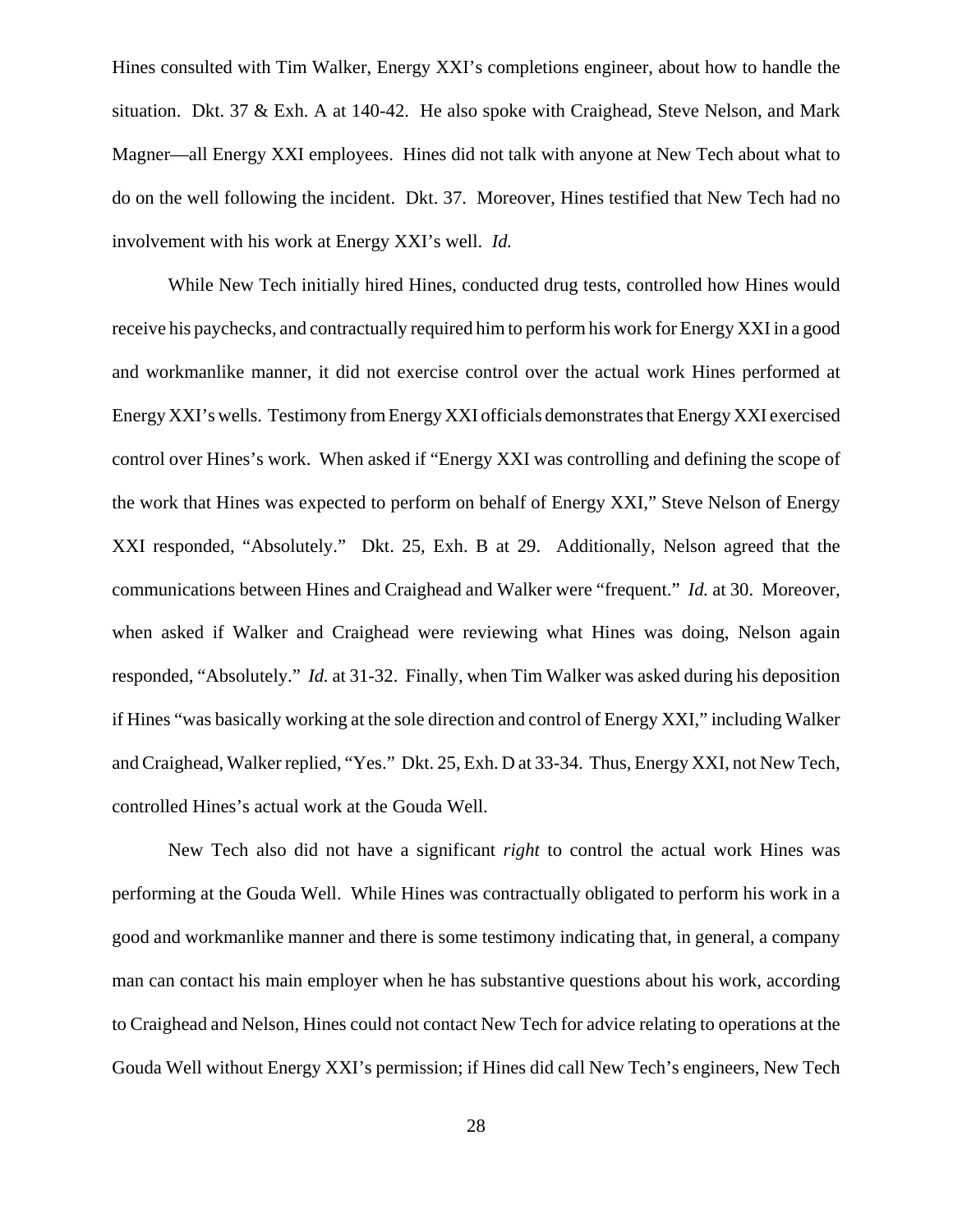would bill Energy XXI for the engineers' time. Dkt. 22, Exhs. E at 19-22, F at 12-14. Moreover, New Tech's Vice President Jeffrey R. Cummins and Hines both testified that Hines was not an "employee" of New Tech; rather, he was an independent consultant. Dkt. 25, Exh. E.; Dkt. 37, Exh. A.

Hines worked for Energy XXI for eight months, so New Tech's absence of control over Hines's day-to-day work was significant. This is very similar to the factual situation the Fifth Circuit addressed in *Lemaire v. Danos & Curole Marine Contractors, Inc.*, 265 F.3d 1059, 2001 WL 872840 (5thCir. 2001) (unpublished, per curium decision). The Fifth summarily affirmed the district court and attached the district court's memorandum opinion as an exhibit. *See id.* In that memorandum opinion, the district court noted that the employee had been employed by Steen for four or five months, and he had reported directly to Texaco's platform for three of those months. *See id.* at \*5. During this time, the employee would submit his work log to Steen, and he received his paycheck from Steen. *See id.* Otherwise, he was instructed by Texaco's employees. *See id.* The district court found that Texaco had control over the employee and the work he was performing. Here, it is clear that Energy XXI, like Texaco, had the power to control and direct Hines's work during the time Hines was working at Energy XXI's wells and, in fact, did so. The control New Tech had over other details of Hines's overall employment (as opposed to this job) do not outweigh Energy XXI's control. The court finds that this factor weighs strongly in favor of finding that Hines was Energy XXI's borrowed servant.

**b. Agreement between borrower and lender.** The MSA states that New Tech's personnel are not employees of Energy XXI. *See* Dkt. 37, Exh. D. It also states that "Energy XXI shall not have the right to control or direct the details of the work performed by Contractor." This factor, thus, weighs in favor of Energy XXI's position that Hines was not its borrowed servant. However, it does not outweigh the first *Ruiz* factor because the "reality at the work site and the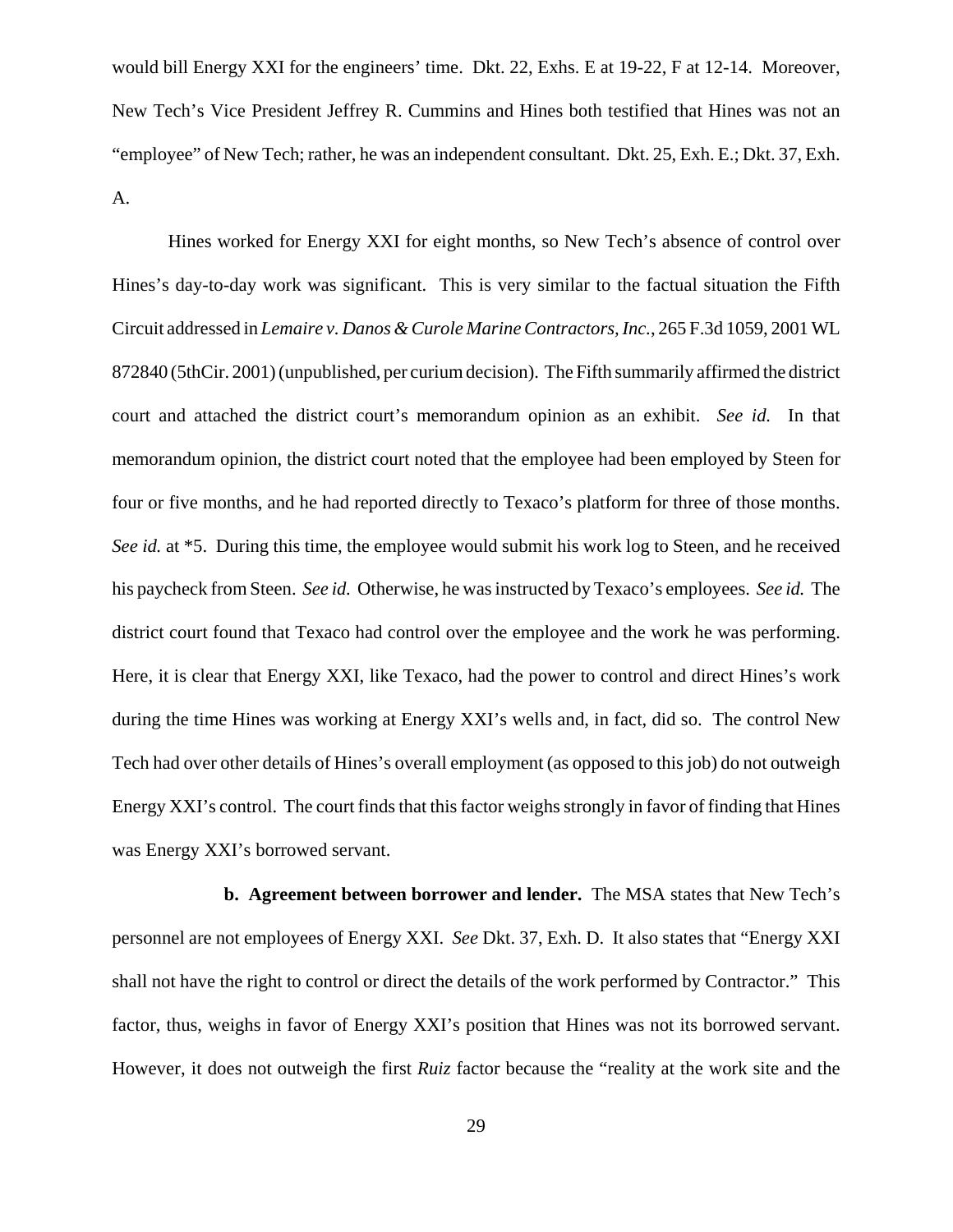parties' action in carrying out the contract . . . can impliedly modify, alter, or waive express contract provisions." *Melancon*, 834 F.2d at 1245.

**c. Agreement by employee that he was employed by borrower.** During the relevant time period, Hines officially "classified" himself as a senior drilling supervisor for New Tech Engineering. Dkt. 39; Dkt. 37, Exh. A at 35-36. Energy XXI points out that Hines testified that he had "worked for New Tech"—as opposed to Energy XXI—since 2006. Dkt. 39; Dkt. 37, Exh. A. This testimony, however, is easily misconstrued. Counsel asked Hines the following question, to which opposing counsel objected to form: "Since January of 2009, you've been with New Tech?" Dkt. 37, Exh. A at 38. Hines stated, "I would've assumed I would have been, but, I mean, I didn't work at all. So, I mean, there was no work, so I was putting my name out there. I worked *through* a lot of different firms." *Id.* at 39 (emphasis added). Counsel then asked, "What other firms have you worked *for*, say 2008 to present?" *Id.* (emphasis added). Hines testified, "Well, 2008 through 2009, was strictly New Tech." *Id.* The testimony goes on as follows:

- Q: How about 2007?
- A: New Tech.
- Q. Any others?

. . .

A: No. I haven't worked *through* others until – the way an independent petroleum consultant does is, we go to – we basically go to the highest bidder. Basically is, if a company calls us and says, I need a drilling foreman, if we're available and not working a the time, I will contract to them.

I have several  $-1$  mean, my name is just out there, just like a  $-$  like a building contractor, basically. You know, anybody can pick me up. Q: In 2007, 2008, 2009, the only company that you worked with or that had picked you up was New Tech? A: Correct.

Dkt. 37, Exh. A at 39-41 (emphasis added). Thus, when viewed in context, Hines actually testified

that he worked *through* New Tech, not *for* New Tech.

Regardless of his actual position with New Tech, Hines clearly testified that he did not

consider himself to be an "employee" of Energy XXI. Dkts. 37, 39. This is, however, all semantics.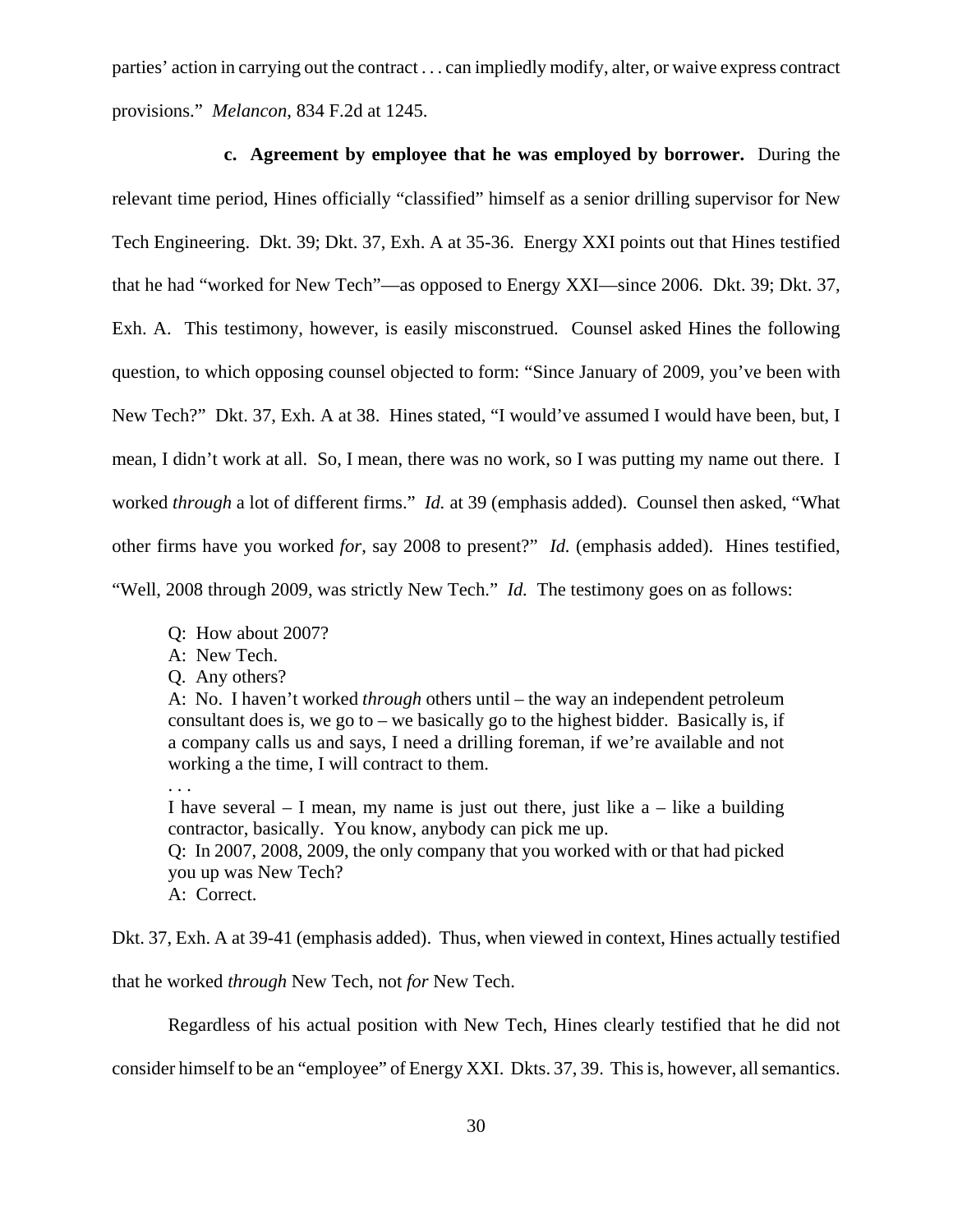Hines stated that he was not an "employee," he was a "representative." Dkt. 37. He said his job was "to represent the oil company." *Id.* Then he said, "[I]t doesn't matter whether I'm a consultant or an employee; I still get labeled as 'Energy XXI representative.'" *Id.* When asked if he ever considered himself to be "an Energy XXI direct employee?" Hines answered, after an objection to form, "We conducted ourselves like we were, yes." Dkt. 37, Exh. A at 93-94. He further explained, "We conducted ourselves as if we were an employee protecting the interest of that company *because that's who we're working for, is them*. And a good consultant always tries to put himself in the environment or in a position with an oil company *as if he is an employee*, to protect their interests. . . . So, you know, we take the best interest of every company we *work for as if we are their employee*, and that's the way it's supposed to be." Dkt. 37, Exh. A at 94 (emphasis added). Thus, while he knew that he was not technically classified as an employee, he certainly agreed to behave as an employee. *Cf. Capps v. N.L. Baroid-NL Industs., Inc.*,784 F.2d 615, 617 (5th Cir. 1986) (finding that an employee who worked for a company that loaned temporary employees acquiesced to new work situations when he agreed to work for the loaning company). This factor thus weighs in favor of New Tech's position that Hines was Energy XXI's borrowed servant.

### **d. Temporary termination of general employer's relationship with employee.**

New Tech did not temporarily terminate its relationship with Hines while Hines worked at Energy XXI's jobsites. This factor weighs in favor of Energy XXI's position that Hines was not its borrowed servant.

**e. Furnishing by borrower of instruments and location of work.** Energy XXI claims that this factor is "inconclusive" because, while it supplied the place of performance for work, New Tech provided Hines with the tools that were necessary for him to be paid. Dkt. 24. New Tech points out that Energy XXI provided not only the workplace but also the recompletion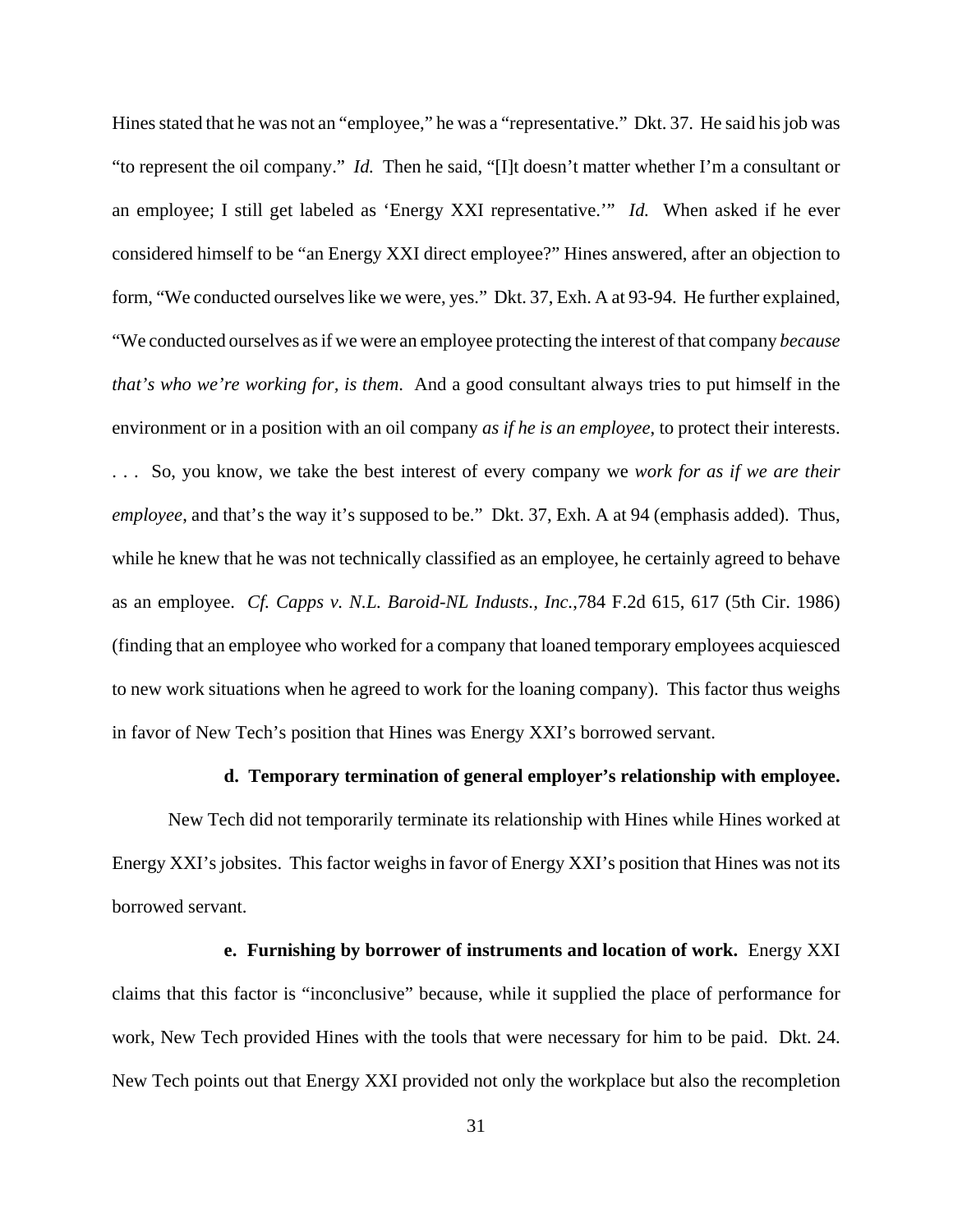procedure, which is what is at issue in this lawsuit. Dkt. 18. Hines testified that the only "thing" he got from New Tech relating to the Energy XXI job was the billing template. Dkt. 37, Exh. A. New Tech did not provide any supplies or equipment to Hines for actually performing his job at the Gouda Well. *Id.* The court finds that this factor weighs in favor of New Tech's position that Hines was Energy XXI's borrowed servant.

**f. Employment of the servant over a considerable length of time.** Energy XXI contends that the court should consider only the length of time that Hines was employed at the Gouda Well, not the entire length of time that he worked on Energy XXI jobs. Dkt. 24. New Tech points out that Hines had initially started working for Energy XXI, through New Tech, in June 2008. Dkt. 37. He worked for Energy XXI continuously for the next eight months, moving from job to job. Id. According to Timothy Walker, Hines was basically performing the same job on the Energy XXI wells on which he worked prior to the Gouda Well. Dkt. 22, Exh. C at 27. Thus, while Energy XXI asserts that the court should consider only the time at the Gouda Well because "a recompletion job such as the one at issue here is finite in duration and cannot reasonably be characterized as an ongoing employment situation," the court finds that Hines' continued work with Energy XXI performing essentially the same tasks for eight months weighs in favor of New Tech's position that Hines was Energy XXI's borrowed servant.

**g. Whose work was being performed.** Energy XXI claims that Hines' job was to provide consulting services for New Tech, which is in the business of providing consulting services. Dkt. 24. As such, Energy XXI asserts that Hines was performing New Tech's work. New Tech, on the other hand, contends that it is preposterous for Energy XXI to claim that Hines, who was performing a recompletion operation at a well owned, operated, and controlled by Energy XXI, was not performing Energy XXI's work. Dkt. 25. The court is inclined to agree with New Tech;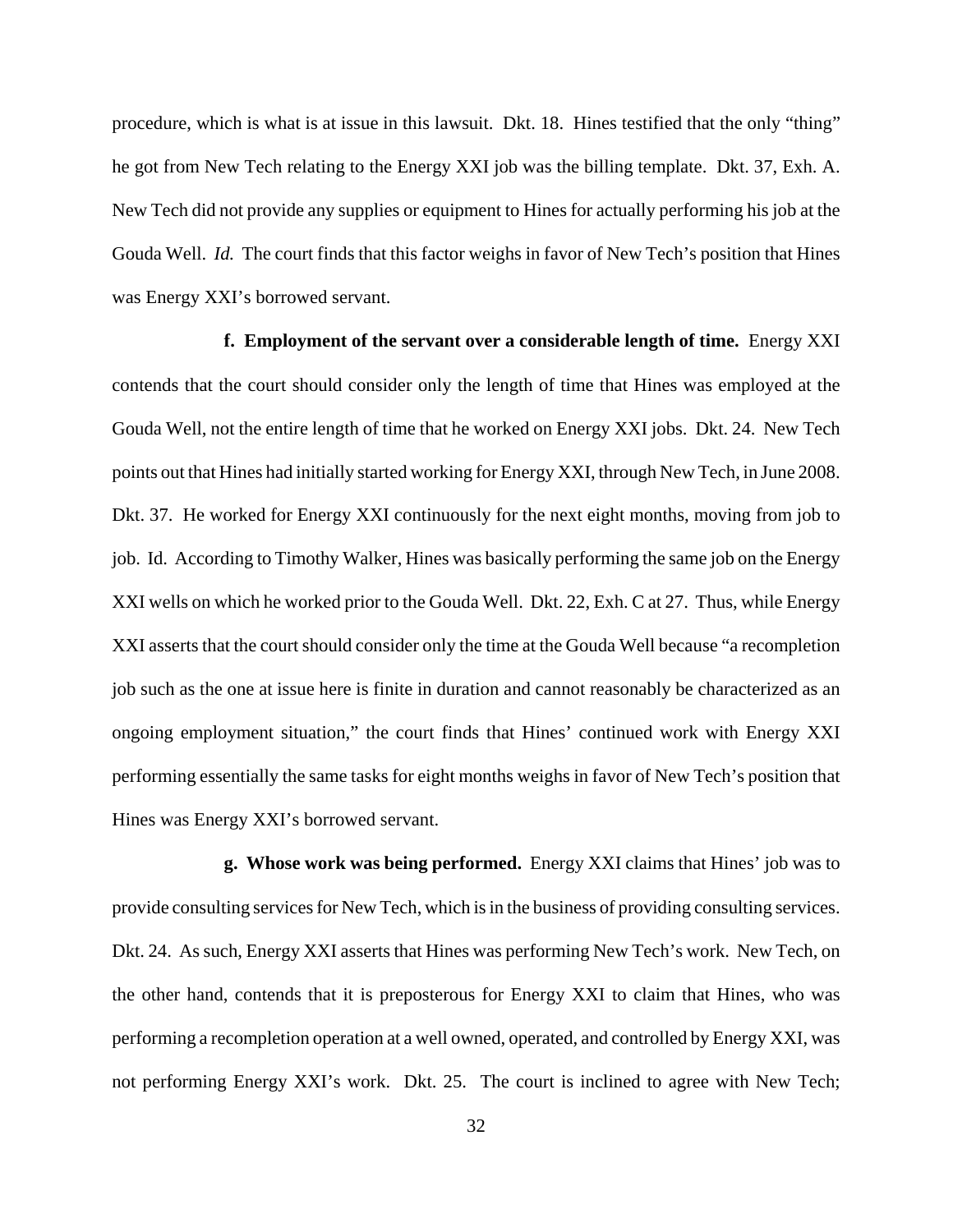however, even if one were to agree that Hines was performing New Tech's work because he was performing consulting services, this factor would not weigh in favor of Energy XXI's position. At best, it would be neutral, because Hines was also performing Energy XXI's work.

**h. Customary right to discharge the servant.** Energy XXI contends that only New Tech had the right to discharge Hines from New Tech's employ, whereas New Tech argues that Energy XXI had the right, and indeed exercised the right, to discharge Hines from his work on Energy XXI's project. Energy XXI officials testified that Energy XXI terminated Hines's job at the Gouda Well. Dkt. 25, Exhs. D, G. Hines testified that Art Craighead released him from the job following the incident, not New Tech. Dkt. 37, Exh. A. Then, once Hines was back onshore, he called New Tech to tell New Tech that he had been released. *Id.* Additionally, Hines testified that Craighead had the right to terminate his position with Energy XXI at any time. *Id.* When asked to clarify what he meant by "terminated," Hines stated, "I was released of duty, fired, whatever you want to call it." He was "told to pack [his] things and get off the rig." *Id.* He did not receive a termination notice from New Tech. *Id.* While New Tech certainly had the authority to terminate Hines's relationship with New Tech, Energy XXI clearly had the authority to terminate the work Hines was actually doing at the time of the incident–working as a company man overseeing the recompletion procedure at the Gouda Well. This is the authority that is at issue. *See, e.g.*, *Billizon v. Conoco, Inc.*, 993 F.2d 104, 105 (5th Cir. 1993) (noting that the borrowing company "did not have the right to terminate the [borrowed servant's] employment with [the lending employer], but it had the right to end [the borrowed servant's] association with [the borrowing company]", and ultimately finding that the only factor weighing against borrowed servant status was the meeting of the minds factor); *Melancon*, 834 F.2d at 1246 (holding that the borrowing employer's "right to terminate [the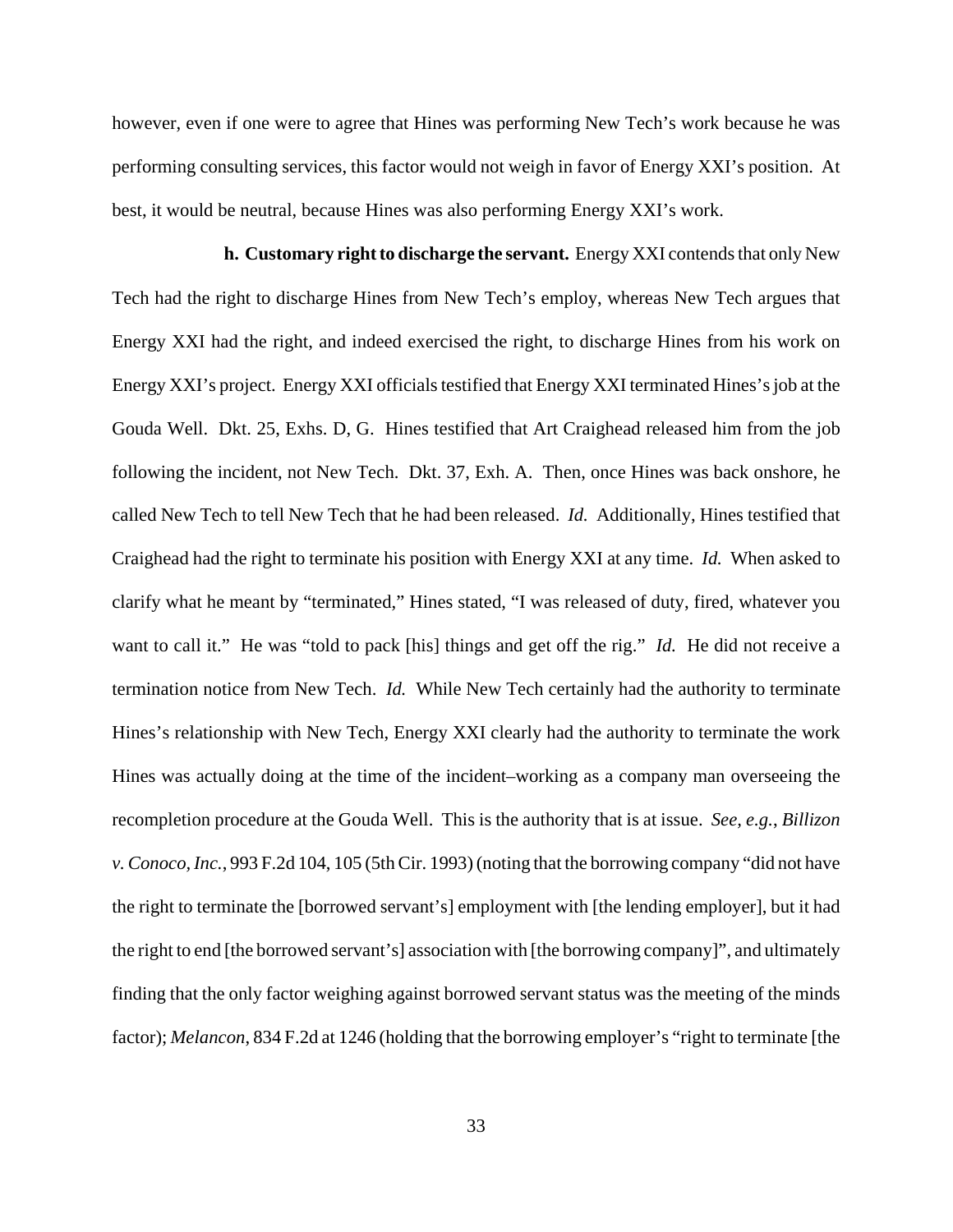servant's] services in the . . . field satisfied this requirement" (citing *Capps*, 784 F.2d at 618)). This factor thus weighs in favor of a finding that Hines was Energy XXI's borrowed servant.

**I. Obligation for payment of servant's wages.** Energy XXI points out that New Tech paid Hines's salary the entire time he worked on Energy XXI projects. It is undisputed that Hines received his paycheck from New Tech. However, New Tech billed Energy XXI for Hines's work, and Energy XXI ultimately paid Hines's salary. Hines testified that he worked through New Tech and companies like New Tech rather than working directly for the oil company because he can get paid quickly without having to "worry about sending billing to major companies and trying to collect money 30, 60, 90 days later." Dkt. 37, Exh. A. Additionally, it was easier for Hines if another company dealt with workers' compensation and general liability insurance, which he considered a "headache." *Id.* Since New Tech's role in paying Hines was, essentially, administrative, and Energy XXI was ultimately responsible for paying Hines's wages for the work performed on its wells, this factor does not weigh against a finding that Hines was Energy XXI's borrowed servant. *See, e.g.*, *Billizon*, 993 F.2d at 105 (noting that, while the borrowed servant was paid by the lending employer, his pay was based on time tickets verified by the borrowing employer, and determining that this factor did not support the borrowing employer's contention that the servant was not borrowed); *Melancon*, 834 F.2d at 1246 (finding that, when the borrowing employer paid the servant's wages "via" the lending employer based on the number of hours the servant worked for the borrowing employer, the fact that the lending employer "kept a percentage of the amount [the borrowing employer] was charged is not relevant" because the borrowing employer "furnished the funds from which" the lending employer paid the servant); *Capps*, 784 F.2d at 618 (finding, when the lending employer had the obligation to pay the borrowed servant but it received the funds to do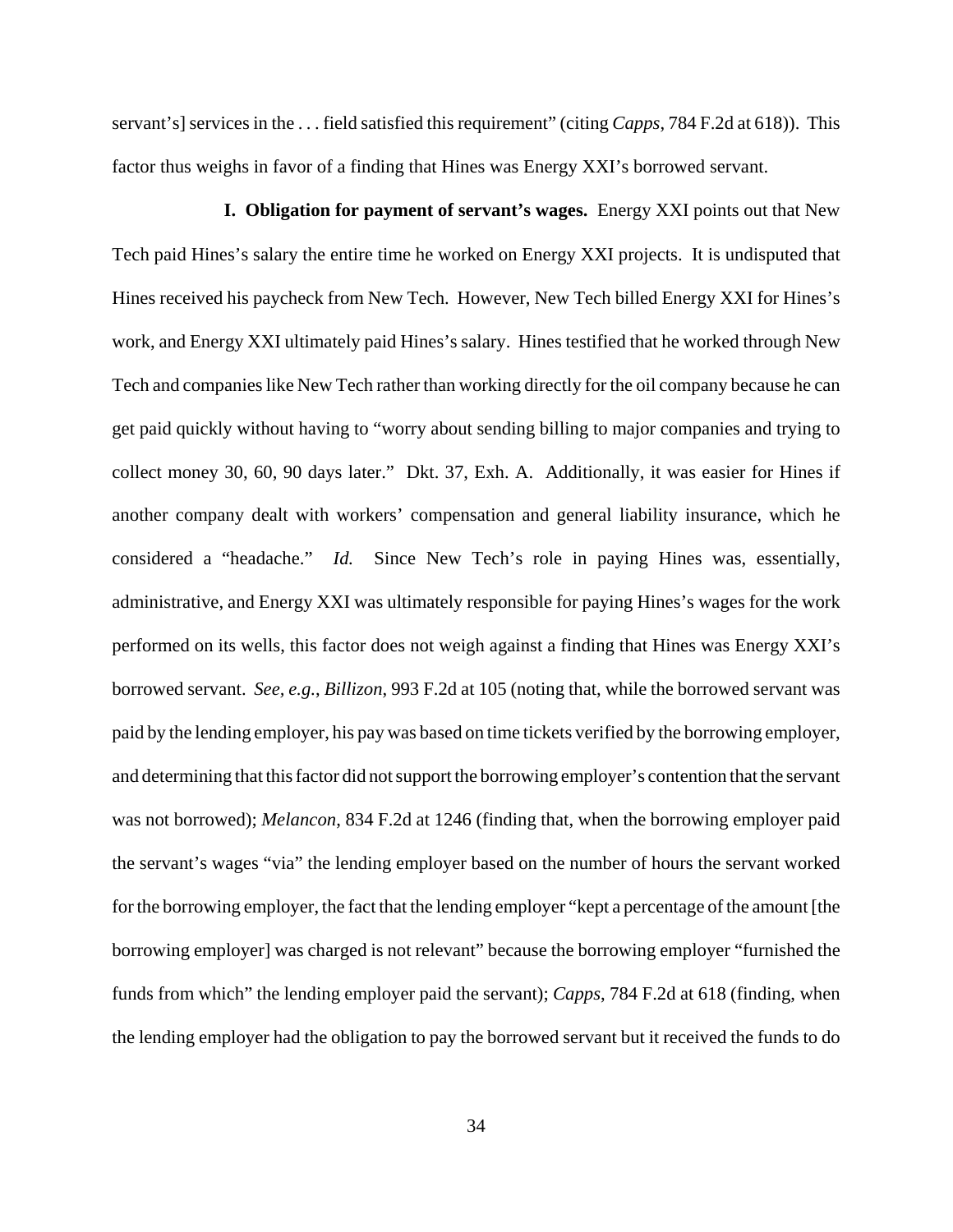so from the borrowing employer, that this factor did "not detract from the district court's ruling" that the employee was a borrowed servant).

In sum, most of the factors weigh in favor of New Tech's position that Hines was Energy XXI's borrowed servant, and the factors that either weigh in Energy XXI's favor or are neutral do not outweigh the factors in New Tech's favor. Accordingly, the court finds, as a matter of law, that Hines was Energy XXI's borrowed servant.

**2. Dual-Employer Doctrine.** Energy XXI argues that Louisiana law applies to the tort claims and, under Louisiana law, even if Hines is a "borrowed servant," New Tech could still be held liable under the "dual-employer" doctrine. Dkt. 24 (citing *Morgan v. ABC Mfr.*, 710 So.2d 1077, 1078 (La. 1998). Energy XXI also argues that even if the court were to determine that maritime and not Louisiana law applies, courts sitting in admiralty in the Fifth Circuit have recognized the dual-employer doctrine. Dkt. 28-4. New Tech, on the other hand, argues that it is not a dual employer because maritime law does not recognize the "dual-employer" doctrine, and maritime law applies to the tort claims. Dkt. 25. Moreover, according to New Tech, even if Louisiana law applies, the dual-employer doctrine does not apply under the facts of this case.

While the court need not engage in a choice-of-law analysis if, as with the borrowed servant test, there is no conflict between the law of the different forums, here each party claims that both Louisiana law and maritime law support their opposite positions. So, the court must determine first whether there is a conflict between Louisiana and maritime law or whether one of the two parties is correct in its assertion that there is no difference between Louisiana and maritime law as applied in this case. This requires an analysis of the applicability of the dual-employer doctrine under both Louisiana law and maritime law.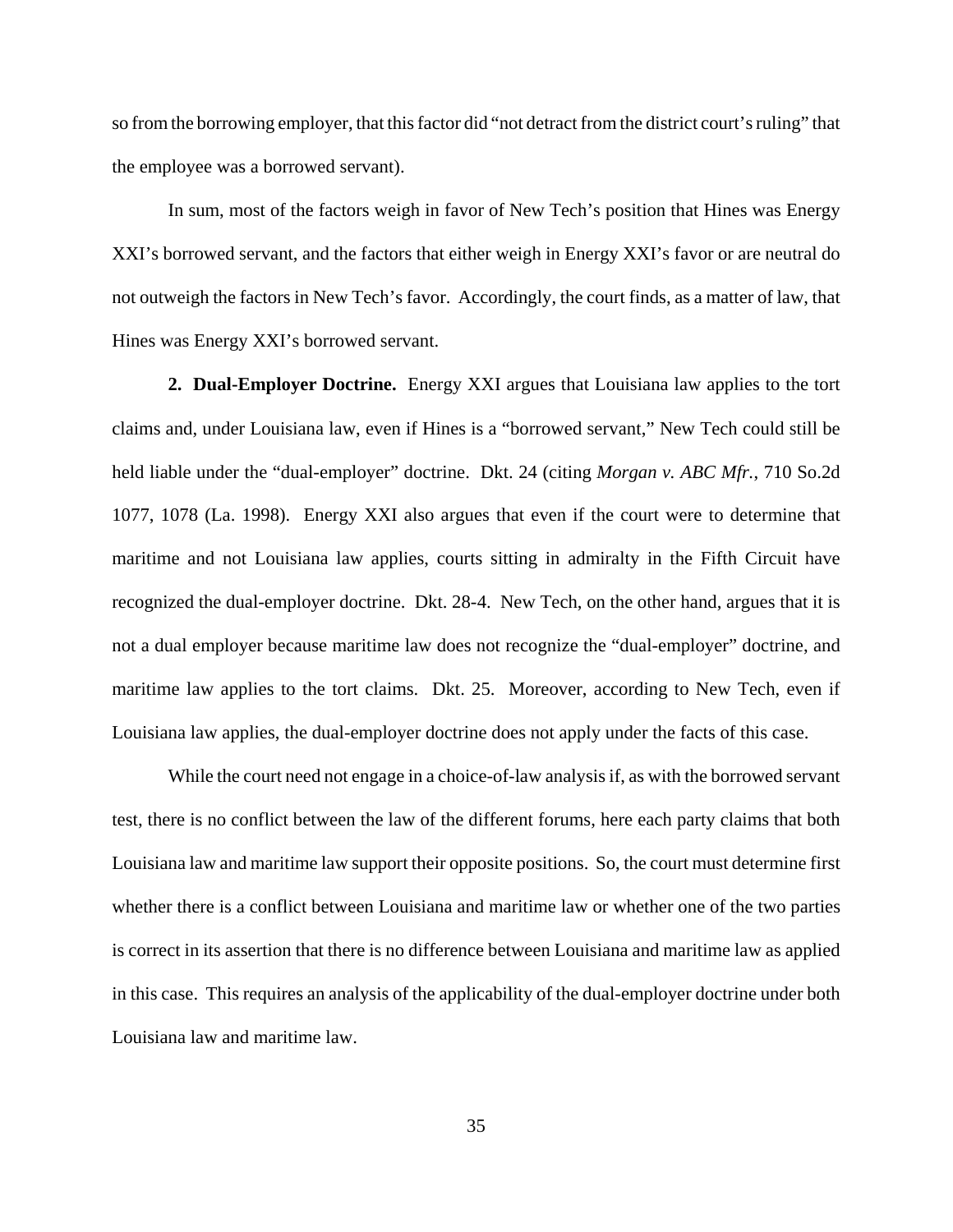*a. Louisiana Law.* Energy XXI asserts that New Tech's business of providing consulting services was furthered by Hines's work at Energy XXI's wells and that, therefore, the dual employer doctrine should render New Tech liable for Hines's torts. In *Morgan v. ABC Manufacturer*, the Louisiana Supreme Court held, "where a general employer is engaged in the business of hiring out its employees under the supervision of another employer, the general employer remains liable for the torts of the borrowed employees." *Morgan*, 710 So.2d at 1078. Under this doctrine, a general employer is liable for its employee's torts even if it does not control the employee's work because its business is furthered when it loans or hires out the employee. *Id.* at 1083.

In *Morgan*, Worktec Temporaries, Inc. ("Worktec"), provided temporary employees for Goldin Industries of Louisiana, Inc. ("Goldin"). 710 So.2d at 1078. Under the agreement between Goldin and Worktec, Worktec provided administrative services, recruited, screened, tested, provided orientation, assigned, and continually monitored the employees it provided. *Id.* Worktec also provided insurance for the employees. *Id.* Goldin provided tools and equipment for the employees provided by Worktec and gave the employees instructions. *Id.* Goldin could dismiss Worktec's employees from its "yard," but only Worktec could hire and fire the employees. *Id.* One of Goldin's employees was injured when a piece of scrap iron that was hooked to a crane fell on him. *Id.* The iron was allegedly negligently hooked to the crane by an employee of Worktec. *Id.* Worktec argued that the employee that hooked the iron to the crane was Goldin's borrowed servant and that it was therefore relieved of liability. *Id.* at 1079.

The case reached the Louisiana Supreme Court, which specifically noted that numerous courts and commentators had "expressed concern regarding the continued applicability of the borrowed employee doctrine" as courts tended to apply the doctrine inconsistently. *Id.* at 1081-82.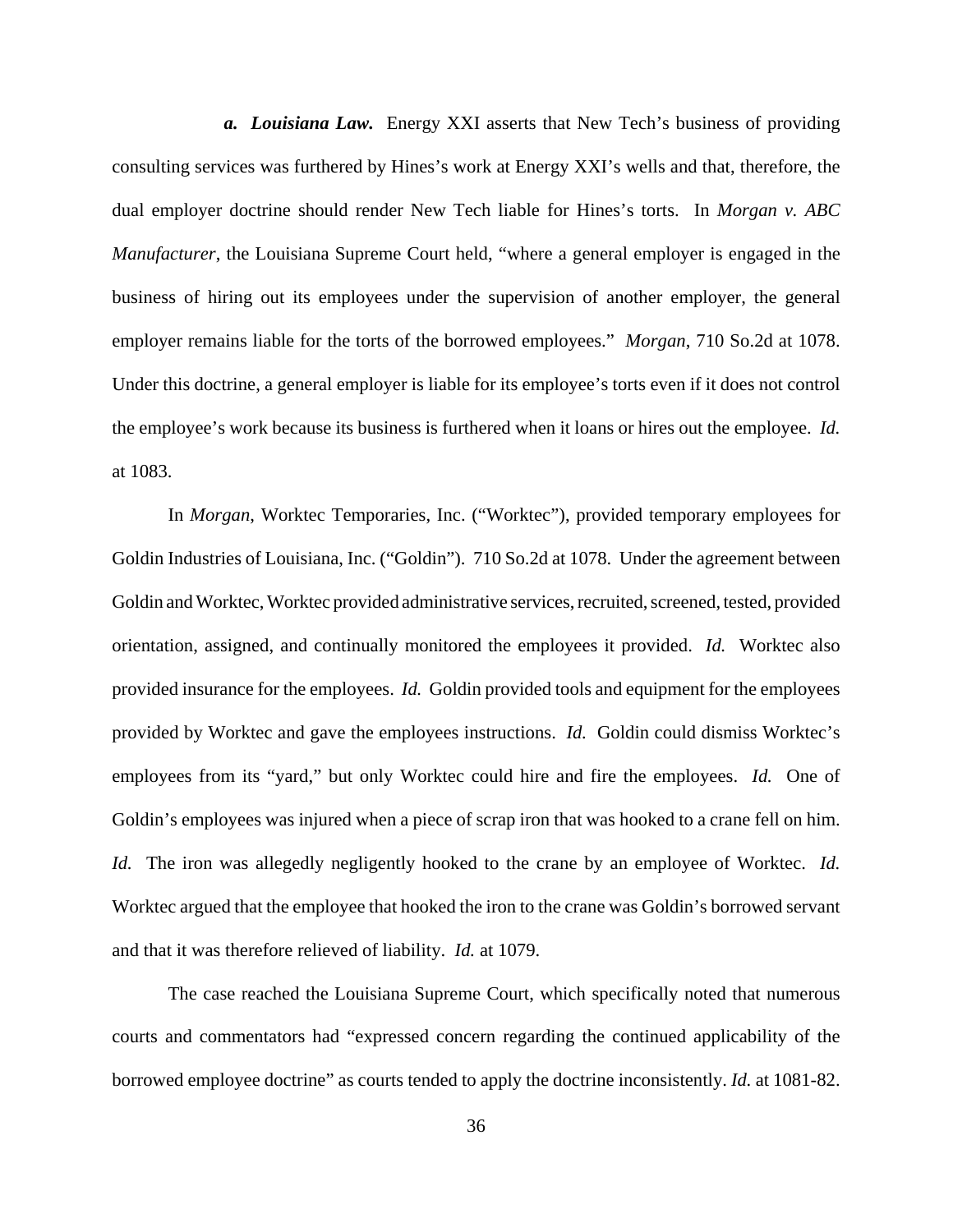It outlined its previous jurisprudence relating to the "dual-employer" doctrine, noting that "modern justification for employer liability is not based so much on the employer's control of the employee's actions, but on the concept of 'enterprise liability.'" *Id.* at 1083. Under this concept, "'a business enterprise cannot justly disclaim responsibility for accidents which may fairly be said to be characteristic of its activities.'" *Id.* (quoting *Ermert v. Hartford Ins. Co.*, 559 So.2d 467, 476 (La. 1990)). The court stated that the relevant inquiry is not whether the borrowed servant defense should apply when the lending employer does not retain supervisory control but rather whether the defense extends to a situation wherein "temporary agencies who are in the business of lending their employees under the supervision of others should receive the benefit of tort immunity." *Id.* at 1082. It noted that loaned employees were Worktec's "stock in trade" and that "a significant feature of [Worktec's] business is to pass control of the details of the work to its customers." *Id.* at 1083. Worktec, however, retained "ultimate and overriding authority over its loaned workers." *Id.* The court found that both Worktec and Goldin "had contemporaneous control over [the servant], and both contemporaneously benefitted from his labor." *Id.* It therefore held that, given the "overlapping control and shared financial interest," it was appropriate for the two companies to "share liability." *Id.*

Here, New Tech, like Worktec, is in the business of lending its "employees" to others, who controlled the details of the employees' work. New Tech, like Worktec, provided insurance for its "employees." New Tech and Energy XXI, like Worktec and Goldin, benefitted contemporaneously from the labor of the loaned "employees." Additionally, Energy XXI, like Goldin, had the power to dismiss the borrowed servant from its worksite, but only New Tech, like Worktec, could actually terminate the servants' relationship with it. Thus, like Worktec, New Tech's "failure to exercise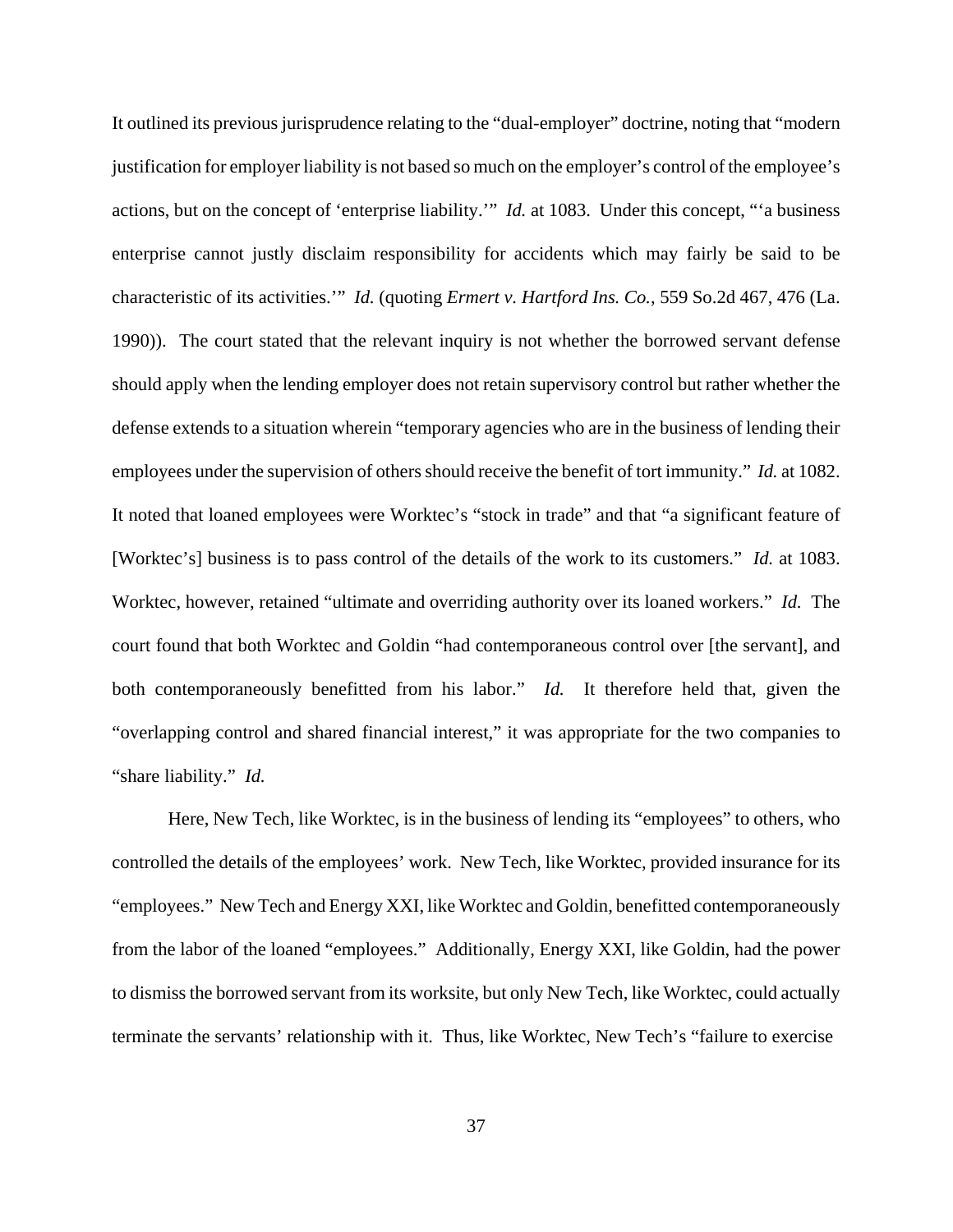direct supervisory control over [Hines] should not," if Louisiana law applies, "preclude its liability." *Id.* at 1084.

New Tech argues that the Fifth Circuit, applying Louisiana law, has limited the application of the dual-employer doctrine, and, as such, it is not a "dual employer" even if Louisiana law applies. New Tech claims that it had no control of Hines's activities relating to the underlying incident and that Energy XXI therefore must bear responsibility for Hines's actions. Dkt. 25. New Tech cites *Boston Old Colony Ins. Co. v Tiner Associates Inc.*, 288 F.3d 222, 229(5th Cir. 2002), in support of its arguments.

In *Boston Old Colony*, the Fifth Circuit, applying Louisiana law, noted that the borrowed servant doctrine "has been modified somewhat by the dual employer doctrine, according to which both the special and general employer may be found jointly liable for the torts of a borrowed employee."<sup>8</sup> *Boston Old Colony*, 288 F.3d at 229. However, the doctrine applies only "in circumstances where the employee's negligent acts were 'done in pursuance of duties designated for him by his [general] employer, in whose pay he continued and who had the sole right to discharge him.'" *Id.* (quoting *LeJeune v. Allstate Ins. Co.*, 365 So.2d 471, 481 (La. 1978)). If the "'general employer is engaged in the business of hiring out its employees under the supervision of another employer, the general employer remains liable for the torts of the "borrowed" employees.'" *Id.* (quoting *Morgan v. ABC Manufacturer*, 710 So.2d 1077 (La. 1998)).

In *Boston Old Colony*, a television tower collapsed and was completely destroyed because a work crew that was repairing the tower failed to use a temporary brace to support the tower while they were removing diagonal rods that prevented the structure from twisting. *Id.* at 226. Tiner

<sup>&</sup>lt;sup>8</sup> In some cases, the lending employer is called the "general employer," and the borrowing employer is called the "special employer."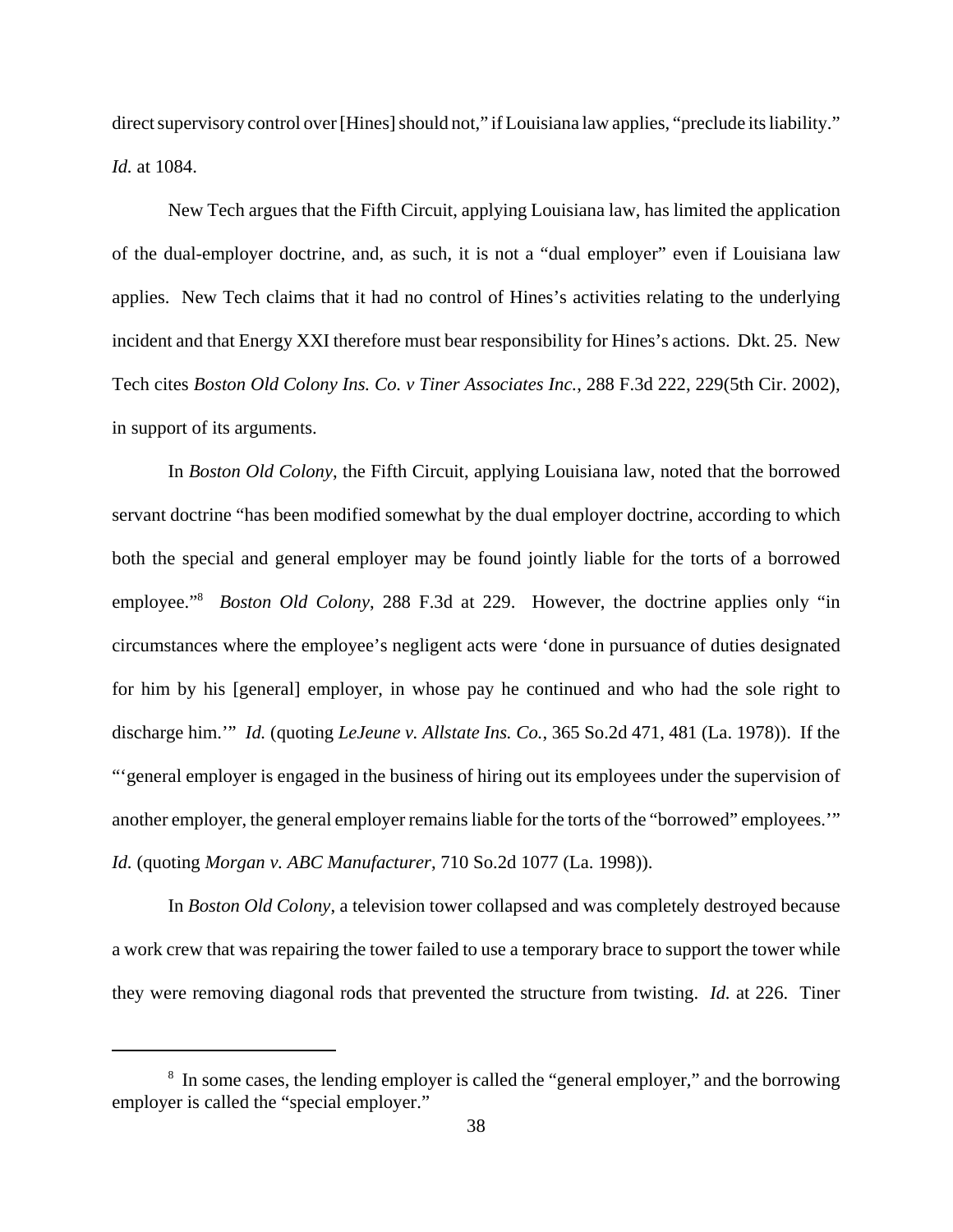Associates, Inc. ("Tiner") was a company that provided repair and maintenance services for towers. *Id.* Tiner entered into an agreement with HRC Armco, Inc., which was later assigned to Allied Resource Management, Inc. ("Allied"), whereby Allied would "lease" employees to Tiner in exchange for a fee and a percentage of the employees' wages. *Id.* at 228. Tiner actually recruited and hired the work crew, but Allied had the power to refuse to "employ" them in certain narrow circumstances, such as failure of a drug test or lack of proper immigration forms. *Id.* Allied did not have the power to terminate the employees' employment. *Id.* 

The Fifth Circuit noted that the work crew was under the control of Tiner at the time of the negligent action and that, even if Allied were considered the "general employer," the dual-employer doctrine did not apply "because Allied's function was primarily that of dealing with paperwork related to the employees"; it was "not in the business of providing tower repair services to companies," so the crew could not be said to be "performing the business of Allied." *Id.* at 229. Additionally, the work crew was working under the direct supervision of Tiner, and Allied did not have actual hiring or firing power. *Id.* 

While New Tech's business, like Allied's, was "primarily that of dealing with paperwork relating to employees," unlike Allied, New Tech recruited and marketed its contractors to its clients. Allied, for the most part, simply rubber-stamped Tiner's employee choices. New Tech's role was more similar to Worktec's role than Allied's role. While New Tech differs from Worktec in that the evidence in the record does not demonstrate that New Tech continually monitored its employees like Worktec, the facts are otherwise analogous. Thus, there is no indication that the Fifth Circuit has limited *Morgan* enough to preclude the application of the dual-employer doctrine in this case, if Louisiana law applies.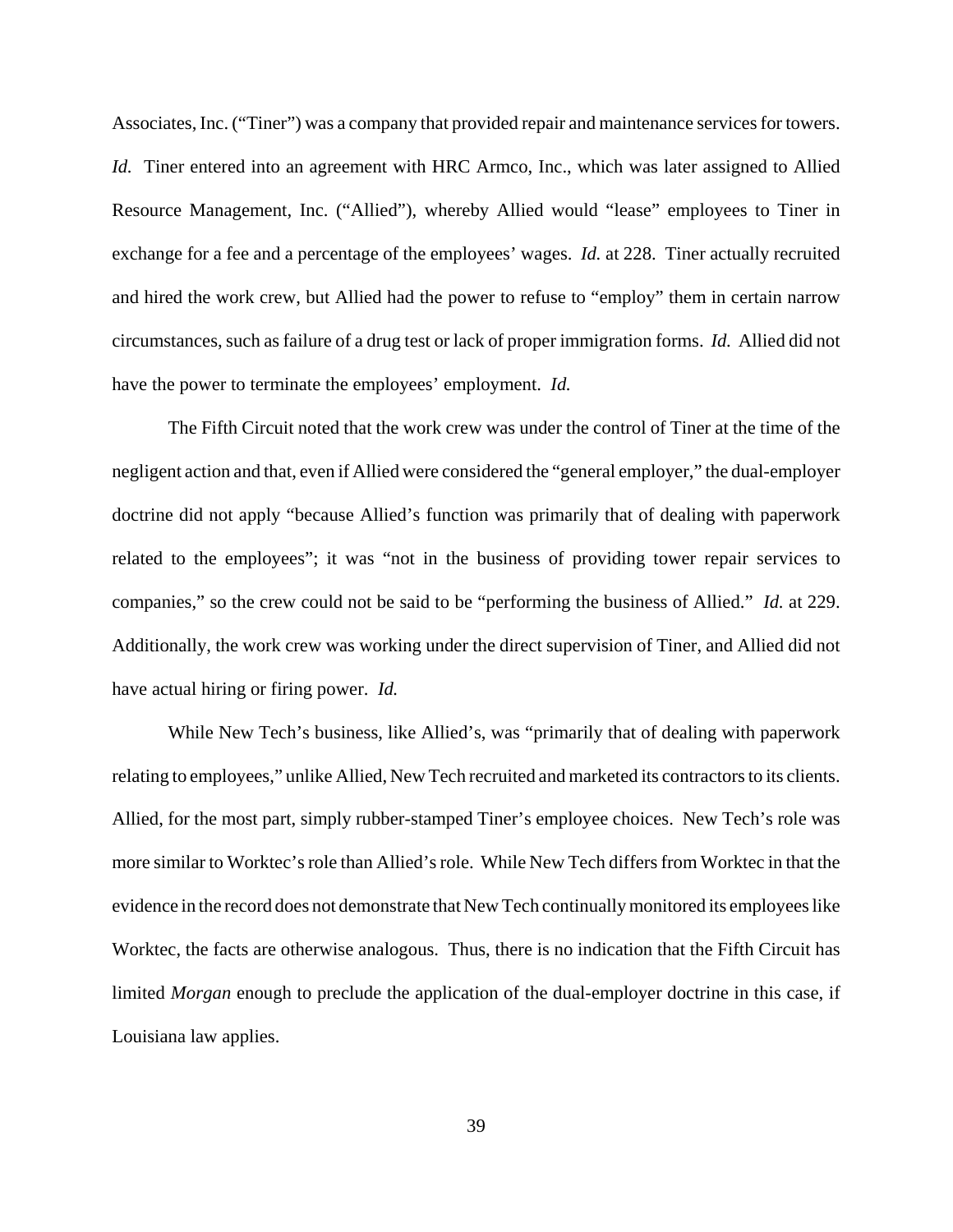*b. Maritime Law.* New Tech argues that the dual-employer doctrine is not applicable in cases decided under maritime law. Dkt. 25. Energy XXI claims that the dualemployer doctrine is "not foreign to maritime law." Dkt. 28-4. Energy XXI cites *Barthelemy v. Phillips Petroleum Co.*, No. Civ. A. 96-2226, 1999 WL 65024 (E.D. La. Feb. 9, 1999), and *Nunez v. B&B Dredging*, 108 F. Supp. 2d 656, 663 n.11 (E.D. La. 2000), *rev'd on other groun*ds, 288 F.3d 222 (5th Cir. 2002), in support of this contention. In *Barthelemy*, the district court held that the general employer, or lending employer, had "failed to prove that a borrowed servant relationship existed so as to limit the liability of" the special, or borrowing, employer. 1999 WL 65024, at \*6. It then noted that it agreed with and adopted the "dual employer" rule from *Morgan* and that the lending employer's liability, consequently, should not be severed. *Id.* While the *Barthelemy* district court agreed with the dual-employer rule, it clearly stated, before doing so, that the general employer had not proven the borrowed servant relationship, anyway. Thus, the outcome would have been the same whether the district court adopted the doctrine or not. The court therefore is not persuaded that it should follow the *Barthelemy*'s court lead and adopt the doctrine because in this case New Tech has shown that Hines was Energy XXI's borrowed servant.<sup>9</sup>

In *Nunez*, the district court held that a seaman was a borrowed servant but that the general or lending employer never abandoned its relationship with the servant, so both employers were jointly and severally liable. 108 F. Supp. 2d at 661-63. In a footnote, it stated that "the rule in several jurisdictions is that both the general and special employer may be held liable for the

<sup>&</sup>lt;sup>9</sup> Energy XXI attempts to make this case more persuasive by pointing out that the Fifth Circuit affirmed the district court's holding. Dkt. 28-4 (citing *Barthelemy v. Phillips Petroleum Co.*, 211 F.3d 594, 2000 WL 329383 (5th Cir. Mar. 24, 2000) (unpublished decision)). However, the Fifth Circuit opinion does not mention the dual-employer doctrine or *Morgan*, so the fact that the Fifth Circuit affirmed does not necessarily mean that it agreed with the district court's opinion relating to the dual-employer doctrine.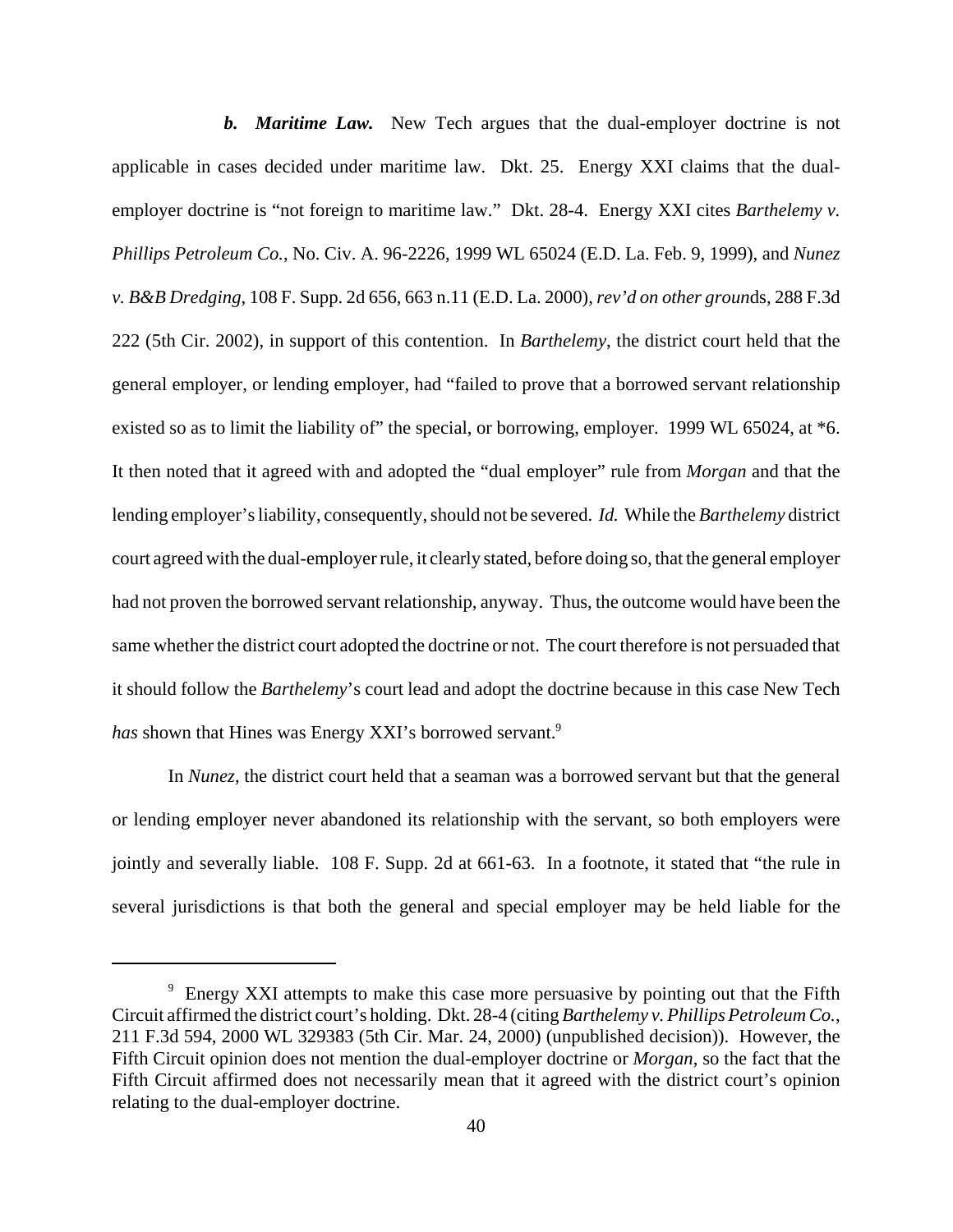employee's tort," citing *Morgan* and other cases. *Id.* at 663 n.11. On appeal, the Fifth Circuit held that the employee was not a Jones Act seaman. *Nunez v. B&B Dredging, Inc.*, 288 F.3d 271 (5th Cir. 2002). The lending employer had filed a cross-appeal on the district court's finding of joint liability, but the Fifth Circuit did not find it necessary to address this issue because the Jones Act finding rendered the cross-appeal irrelevant. *Id.* at 274 n.2. Thus, while the district court adopted and applied the doctrine in the admiralty context, the Fifth Circuit has not.

Energy XXI has failed to provide the court with any binding authority applying the dualemployer doctrine under maritime law, and the court has found none. There is, however, substantial authority applying the borrowed servant defense and precluding liability of the lending employer when it proves that its employee was the borrowed servant of the borrowing employer. The court is bound by this authority and is not inclined to adopt a rule that has not been adopted by the Fifth Circuit. As such, if maritime law applies, the dual-employer doctrine does not.

*c. Choice of Law.*Since there is a conflict between maritime law and Louisiana law, the court must engage in a choice-of-law analysis for the gross negligence claim. As noted above, the court must consider the *PLT* factors: "(1) The controversy must arise on a situs covered by OCSLA (i.e. the subsoil seabed, or artificial structures permanently or temporarily attached thereto)"; "(2) Federal maritime law must not apply of its own force"; and "(3) The state law must not be inconsistent with Federal law." *PLT*, 895 F.2d at 1047. The first prong is easily met because in the Fifth Circuit a jack-up drilling rig that is jacked up is an OCSLA situs. *See Demette*, 280 F.3d at 498. The second and third prongs, however, require more analysis.

As to the second factor, "a party seeking to invoke federal admiralty jurisdiction . . . over a tort claim must satisfy conditions both of location and of connection with maritime activity." *Jerome B. Grubart, Inc. v. Great Lakes Dredge & Dock Co.*, 513 U.S. 527, 534, 115 S. Ct. 1043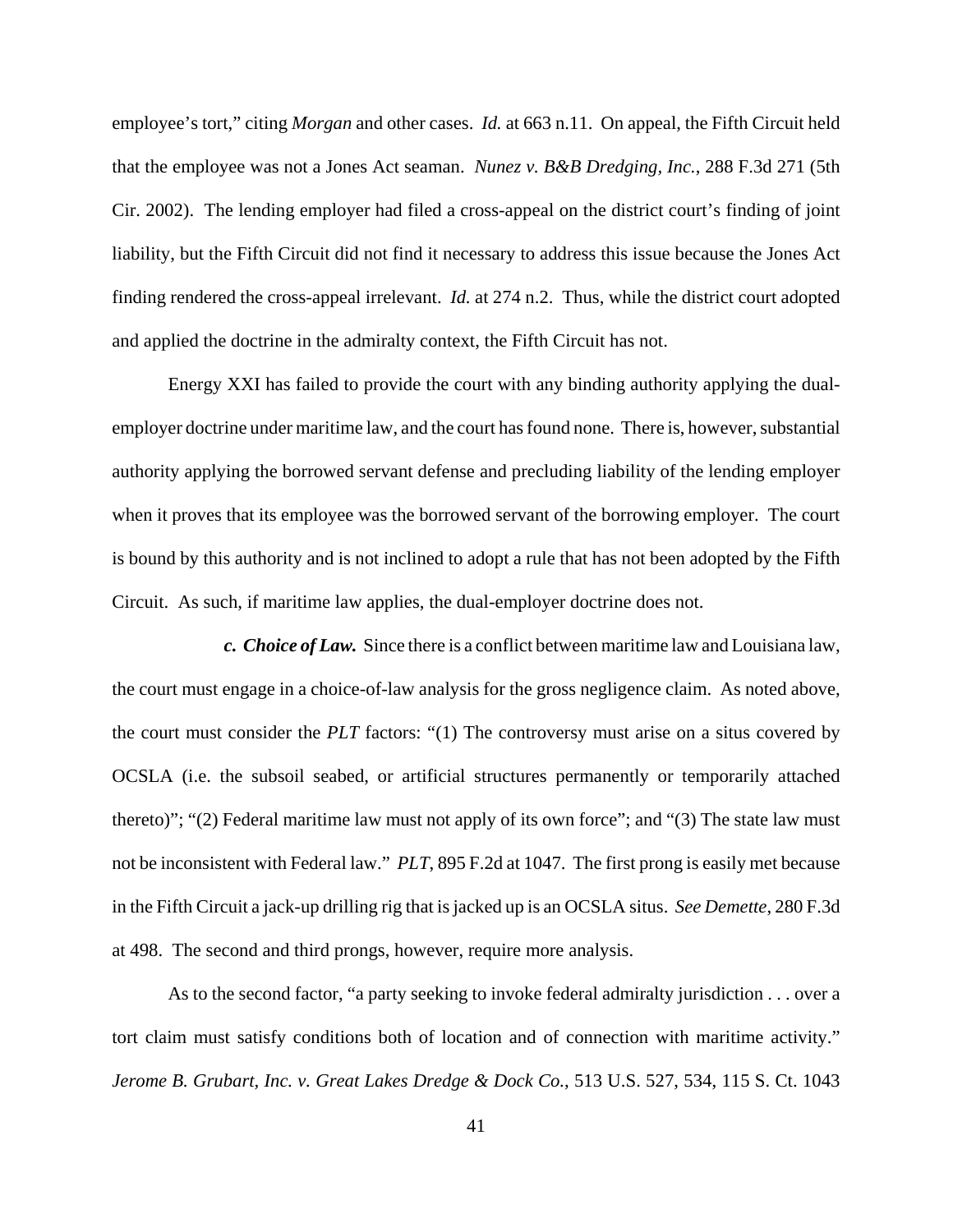(1995). To satisfy the location test, the tort must have "occurred on navigable water or," if it occurred on land, it must have been "caused by a vessel on navigable water." *Id.* The connection test involves "two queries: (1) whether the type of incident involved has the potential to disrupt maritime commerce and (2) 'whether the general character of the activity giving rise to the incident shows a substantial relationship to traditional maritime activity.'" *Texaco Exploration & Prod., Inc. v. AmClyde Engineered Prods. Co., Inc.*, 448 F.3d 760, 770-71 (5th Cir. 2006) (quoting *Jerome B. Grubart, Inc.*, 513 U.S. at 534 and *Scarborough v. Clemco Indus.*, 391 F.3d 660, 663 (5th Cir. 2004)).

Here, the location test is met. *See, e.g.*, *Strong v. B.P. Exploration & Prod., Inc.*, 440 F.3d 665, 669 (5th Cir. 2006) (stating that the location requirement is satisfied even when the vessel is jacked up and not under sail). As far as the connection, New Tech argues that the recompletion services at the Well were "inextricably intertwined with maritime activities" because they necessarily required the use of a vessel, and the jack-up drilling rig is a vessel. Dkt. 36. Energy XXI argues that the recompletion services are not maritime in nature because they could just as easily be performed at a land-based facility as at sea. Dkt. 35. Energy XXI points out that the events giving rise to this lawsuit were confined to a jack-up rig, that was jacked up, and the well beneath it, arguing that these events did not affect the navigability of the waters surrounding the well or otherwise affect maritime commerce. Dkt. 33. Moreover, Energy XXI argues that there is no substantial relationship to traditional maritime activity.

Energy XXI is correct that "exploration and development of the Continental Shelf are not themselves maritime commerce." *Herb's Welding v. Gray*, 470 U.S. 414, 422, 105 S. Ct. 1421 (1985). The court, however, must determine whether the fact that the work on the Continental Shelf here involved supervision of work being performed by a vessel sufficiently connects this otherwise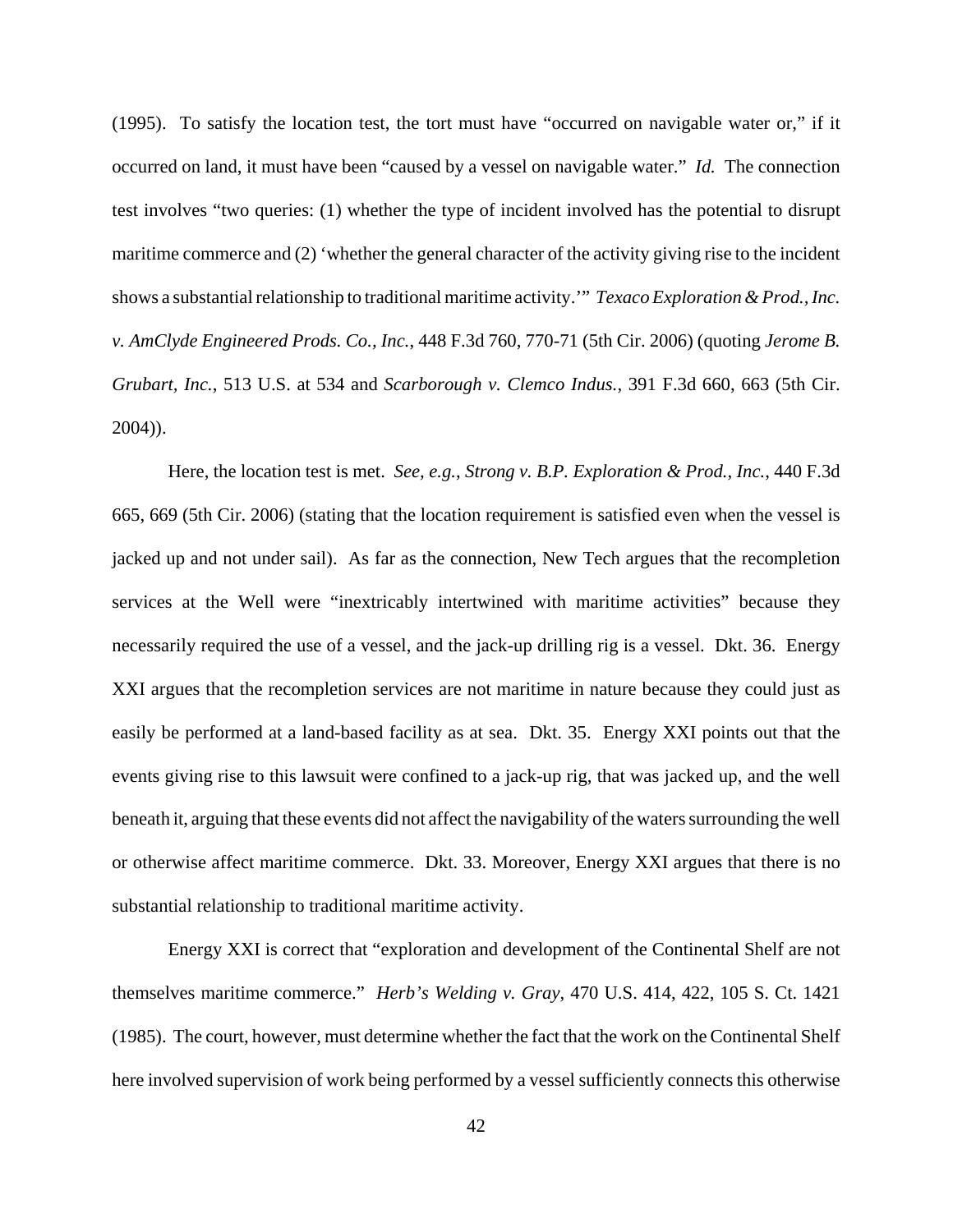nonmaritime activity into a maritime activity for the purpose of applying maritime law. The parties do not point to any cases that are directly on point, but there are two cases that are similar enough to provide guidance.

In *Texaco Exploration & Production, Inc.*, Texaco Exploration & Production, Inc. had a contract with J. Ray McDermott, Inc. requiring J. Ray McDermott, Inc. to design, fabricate, install, and construct a special platform on the Outer Continental Shelf that would be permanently attached to the seabed but could flex with the waves and produce 60,000 barrels of oil and 100 million cubic feet of natural gas per day. *Texaco Exploration*, 448 F.3d 760, 765 (5th Cir. 2006). McDermott chartered and operated a barge to use for the construction project. *Id.* at 765-66. During the installation of one of the deck modules, a crane's wire rope load line failed, and the module was dropped to the sea floor. *Id.* at 766. Texaco sued various entities, asserting negligence and products liability causes of action and alleging that the case should be governed by general admiralty law. *See id.* Texaco had, however, demanded a jury trial. *See id.* at 767. Another party moved to strike Texaco's jury demand, and the trial court granted the motion, finding that it did not have jurisdiction pursuant to OCSLA; rather, it determined that it had jurisdiction pursuant to general admiralty law, which does not give rise to a right to a jury trial. *Id.* The case proceeded to a bench trial, which lasted 24 days. *Id.* After the trial court issued its ruling, Texaco appealed, arguing that the trial court erred in denying a jury trial because it had jurisdiction under OCSLA. *Id.* at 768. On appeal, the Fifth Circuit determined that "the parties were undeniably involved in the development of the Outer Continental Shelf" and the "harm alleged by Texaco arises directly from the construction of . . . a fixed platform expressly covered by OCSLA's terms, and would not have occurred but for the development of the Outer Continental Shelf in the form of the [platform's] construction." *Id.* at 769.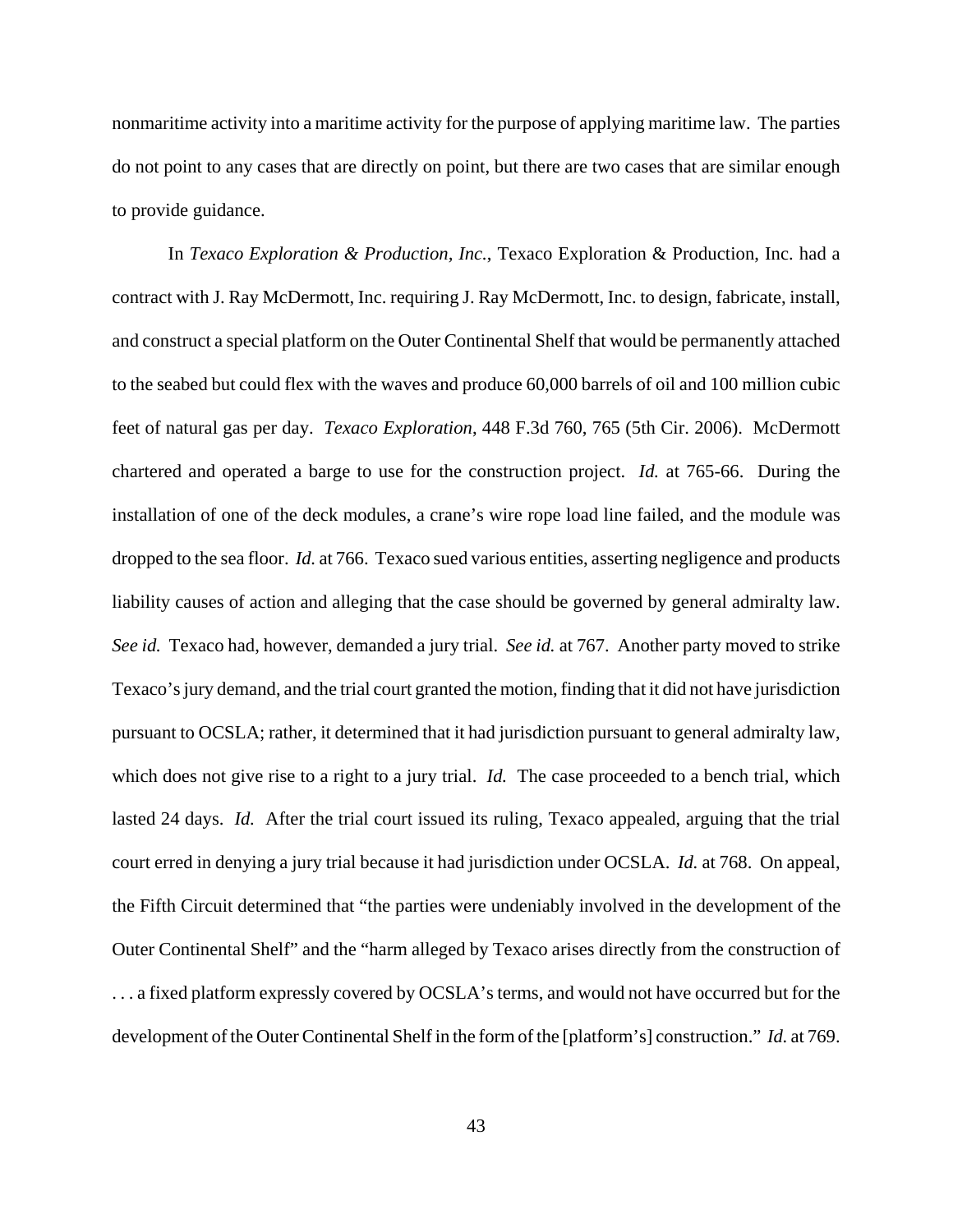The Fifth Circuit held that the district court erred in basing its jurisdiction in admiralty, which did not apply, and that it should have applied OCSLA. *Id.* at 771.

After determining that jurisdiction rested solely on OCSLA, the Fifth Circuit noted that it must determine which substantive law should apply—maritime or the adjacent state's. *Id.* It conducted the *PLT* analysis. It noted that the torts in the complaint arose on an OCSLA situs because they were inextricably linked to the construction of a platform permanently attached to the Outer Continental Shelf. It then reasoned that maritime law did not apply of its own force "because there [was] insufficient connection between the underlying torts and traditional maritime activity." *Id.* at 774. "The damages allegedly caused by a defectively designed or maintained *portion* of the crane . . . are not the stuff of traditional maritime activity on the high seas." *Id.* It found that the barge's involvement "and other elements of maritime activity that precede or surround the [platform's] construction on the Shelf are insufficient to support either admiralty jurisdiction or the application of substantive maritime law." *Id.* at 775. The Fifth Circuit held that Texaco's claims were governed by OCSLA, not maritime law, and that the law of the adjacent state, rather than admiralty law, should have been applied. *Id.*

*Coats v. Penrod Drilling Corp.*, 61 F.3d 1113 (5th Cir. 1995), is a factually similar case in which the Fifth Circuit determined that maritime law applied. In *Coats*, Earl Wayne Coats worked on a jack-up drilling rig located in the territorial waters of the United Arab Emirates. *Coats*, 61 F.3d at 1117. He was conducting pressure testing aboard the rig when Penrod Drilling Corp.'s bullplug failed, and fluid under pressure erupted. *Id.* Coats suffered severe and disabling injuries to his knee. *Id.* Coats eventually filed a lawsuit in federal court, asserting diversity jurisdiction and admiralty jurisdiction. *See id.* Several motions were filed by the parties before trial. *Id.* In response to one of the motions, the district court applied United States law, found that Coats qualified as a *Sieracki*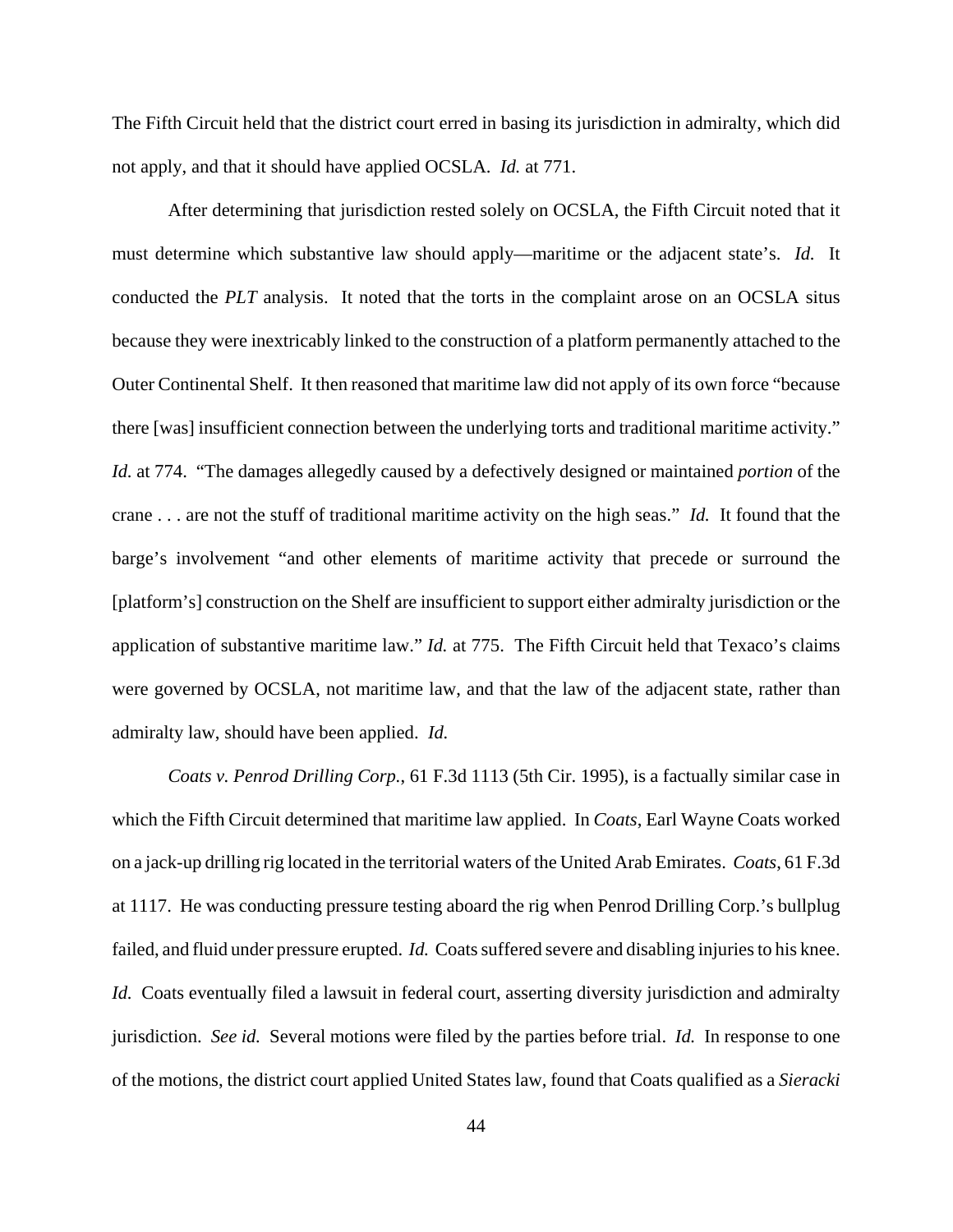seaman, and therefore allowed him to sue under the warranty of seaworthiness. *Id.* On appeal after trial, the Fifth Circuit specifically addressed the choice-of-law issue. *See id.*

The *Coats* defendant argued that the district court lacked admiralty jurisdiction because the activity giving rise to the accident was not sufficiently connected to traditional maritime activity and that the case should have been decided either under United Arab Emirates law or Mississippi law.10 *See id.* The Fifth Circuit applied *Grubart* to determine whether there was a "substantial relationship to traditional maritime activity." First, it noted that the repair and maintenance of oilfield and marine vessels in navigable waters "can have a disruptive impact on maritime commerce by stalling or delaying the primary activity of the vessel." *Id.* at 1119. Then, it noted that the injury occurred "aboard a vessel on navigable waters" and that "[p]roviding compensation for shipboard injuries is a traditional function of the admiralty laws." *Id.* The court, noting that there is a distinction between personal injury and property damage, held that Coats' activity had a sufficient connection to traditional maritime activity to support admiralty tort jurisdiction. *Id.*

*Texaco*, like this case, involved property damage. *Coats* did not. *Coats*, like this case, involved a tort occurring on a jack-up drilling rig that was temporarily attached to the seabed. *Texaco* did not. Thus, neither case is *directly* on point. However, the court can extract a rule for this case from *Texaco* and *Coats*. In *Texaco*, the property damage occurred because of an equipment failure occurring on a barge, which is a vessel. While the Fifth Circuit found the fact that Coats's injury occurred on a vessel significant in *Coats*, the fact that the property damage occurred by way of a vessel in *Texaco* did not convince the Fifth Circuit that the tort was sufficiently connected to maritime activity. Thus, the fact that the tort occurred on a vessel is not determinative of the choice-

 $10$  If the court lacked admiralty jurisdiction, then it should have applied Mississippi's choiceof-law rules to decide whether foreign or Mississippi law should be applied. *Coats*, 61 F.3d at 1117.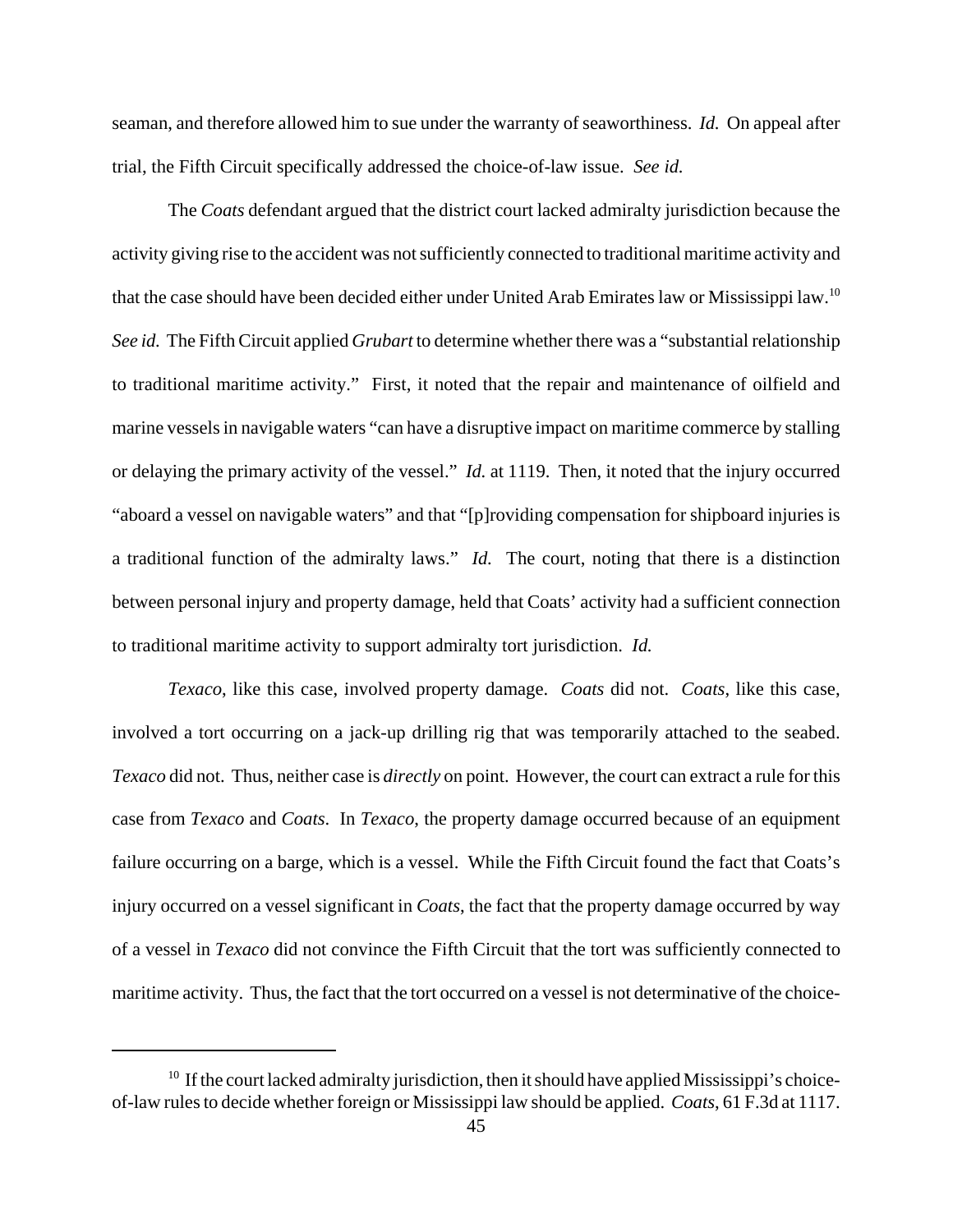of-law issue when the damage is property damage rather than personal injury. If Hines had been physically performing the recompletion, had somehow been injured in the process, and had brought suit, then it is likely that the court would apply maritime law, relying on *Coats*. However, Hines was not injured; the injury here was to Energy XXI's property, and, specifically, to its well. Operation of an oil well on the Outer Continental Shelf is development of the Outer Continental Shelf, not traditional maritime activity. *See Herbs Welding,* 470 U.S. at 422. Thus, since the tort occurred during a recompletion procedure and the injury was damage to an oil well, OCSLA governs, not maritime law, notwithstanding the fact that a jack-up drilling rig was involved.

Since maritime law does not apply of its own force, the court must address the third prong of the *PLT* test–whether Louisiana law is "inconsistent" with Federal law. Under OCSLA, Louisiana law is thus adopted unless it is inconsistent with any federal law that does apply. Here, maritime law does not apply to the gross negligence claim, and there is no other federal law that applies. Thus, the court will apply Louisiana law.

While it seems like a contradiction to find that there is a conflict between Louisiana law and maritime law requiring a choice-of-law analysis and then to hold that there is no inconsistency between the two, courts do not consider variations in discrete aspects of the federal and state remedies when determining whether there is an inconsistency precluding the application of state law under OCSLA. When OCSLA borrows a remedy provided by state law, it makes "'the entire state cause of action *applicable* federal law, enforceable as federal law.'" *Olsen v. Shell Oil Co.*, 708 F.2d 976, 983 (5th Cir. 1983) (quoting and approving of *Gulf Offshore Co. v. Mobil Oil Corp.*, 628 S.W.2d 171, 174 (Tex. App.–Houston [14th Dist.] 1982), *cert. denied* 459 U.S. 945, 103 S. Ct. 259). The Supreme Court, in *Chevron Oil Co. v. Huson*, explained that Congress, in enacting OCSLA, "recognized that 'the Federal Code was never designed to be a complete body of law in and of itself'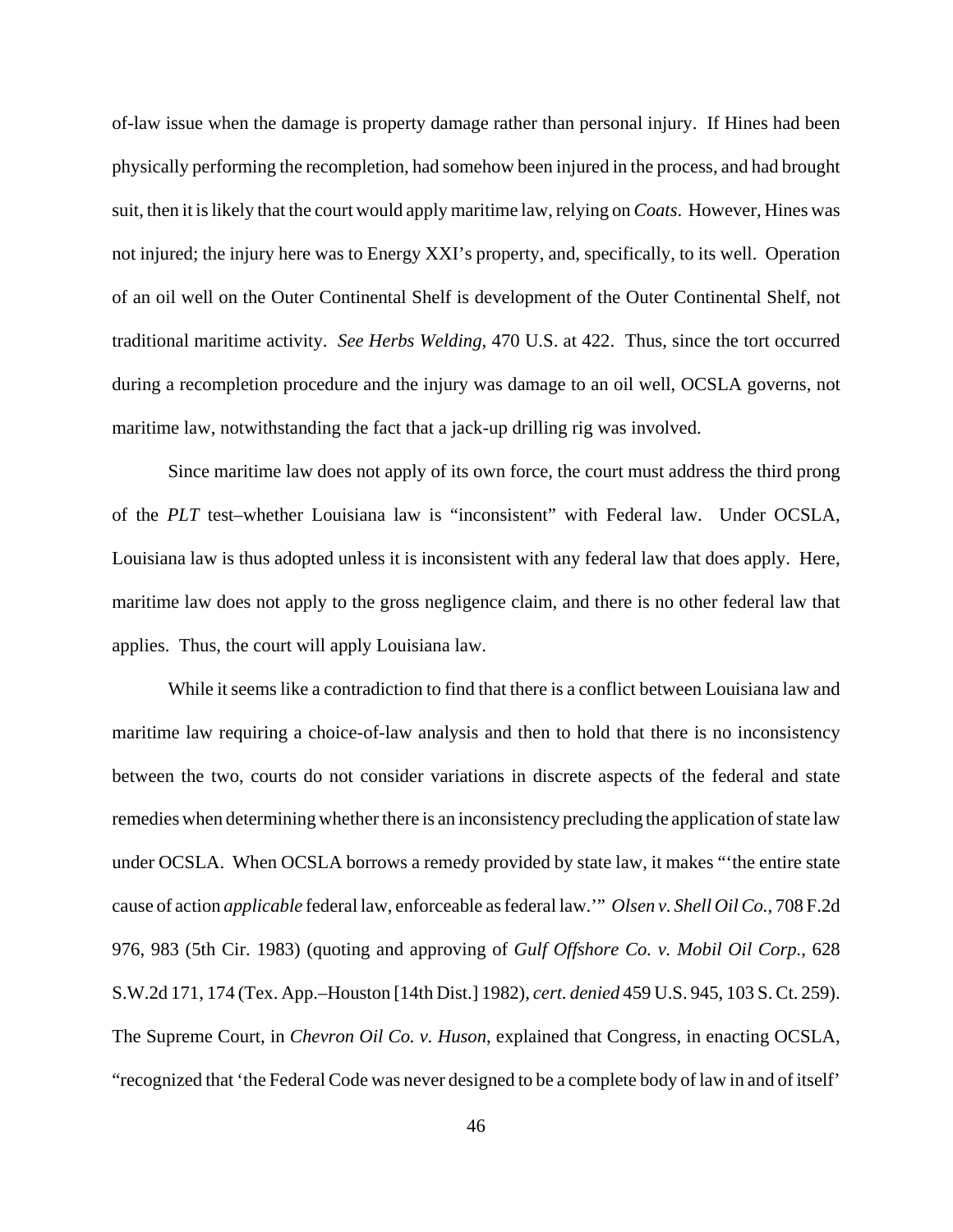and thus that a comprehensive body of state law was needed. . . . If Congress' goal was to provide a comprehensive and familiar body of law, it would defeat that goal to apply only certain aspects of a state personal injury remedy in federal court." *Huson*, 404 U.S. 97, 102-03, 92 S. Ct. 349 (1971), *overruled on other grounds by Harper v. Virginia Dept. of Taxation*, 509 U.S. 86, 113 S. Ct. 2510 (1993) (quoting *Rodrigue v. Aetna Cas. & Surety Co.*, 395 U.S. 352, 358, 361, 365, 89 S. Ct. 1835 (1969)). The Supreme Court therefore rejected an argument that the federal common law doctrine of laches should apply rather than a one-year statute of limitations under Louisiana law in a case involving personal injury occurring on a rig on the Outer Continental Shelf, even though Louisiana otherwise applied as surrogate federal law under OCSLA. *Id.* Since *Huson*, the Fifth Circuit has "consistently rejected attempts of litigants to have 'federal common law' override rules of Louisiana tort law in actions arising on fixed platforms on the Outer Continental Shelf." *Fontenot v. Dual Drilling Co.*, 179 F.3d 969, 977 (5th Cir. 1999) (citing *Marcel v. Placid Oil Co.*, 11 F.3d 563, 570-71 (5th Cir. 1994) and *Olsen*, 708 F.2d at 976). Here, federal law is not "inconsistent" with state law with regard to Energy XXI's gross negligence claim, notwithstanding the fact that there is a difference in whether the dual-employer doctrine applies, which is only one aspect of the law.

Therefore, applying Louisiana state law, the court finds that, under *Morgan*, Energy XXI has raised an issue of material fact with regard to whether it and New Tech were dual employers. Thus, the borrowed servant doctrine would not completely eviscerate New Tech's potential liability for Hines's action. New Tech's motion for summary judgment as to its affirmative defense is accordingly DENIED.

#### **C. Objection to Energy XXI's Summary Judgment Evidence**

Contained within New Tech's reply to Energy XXI's response to New Tech's motion for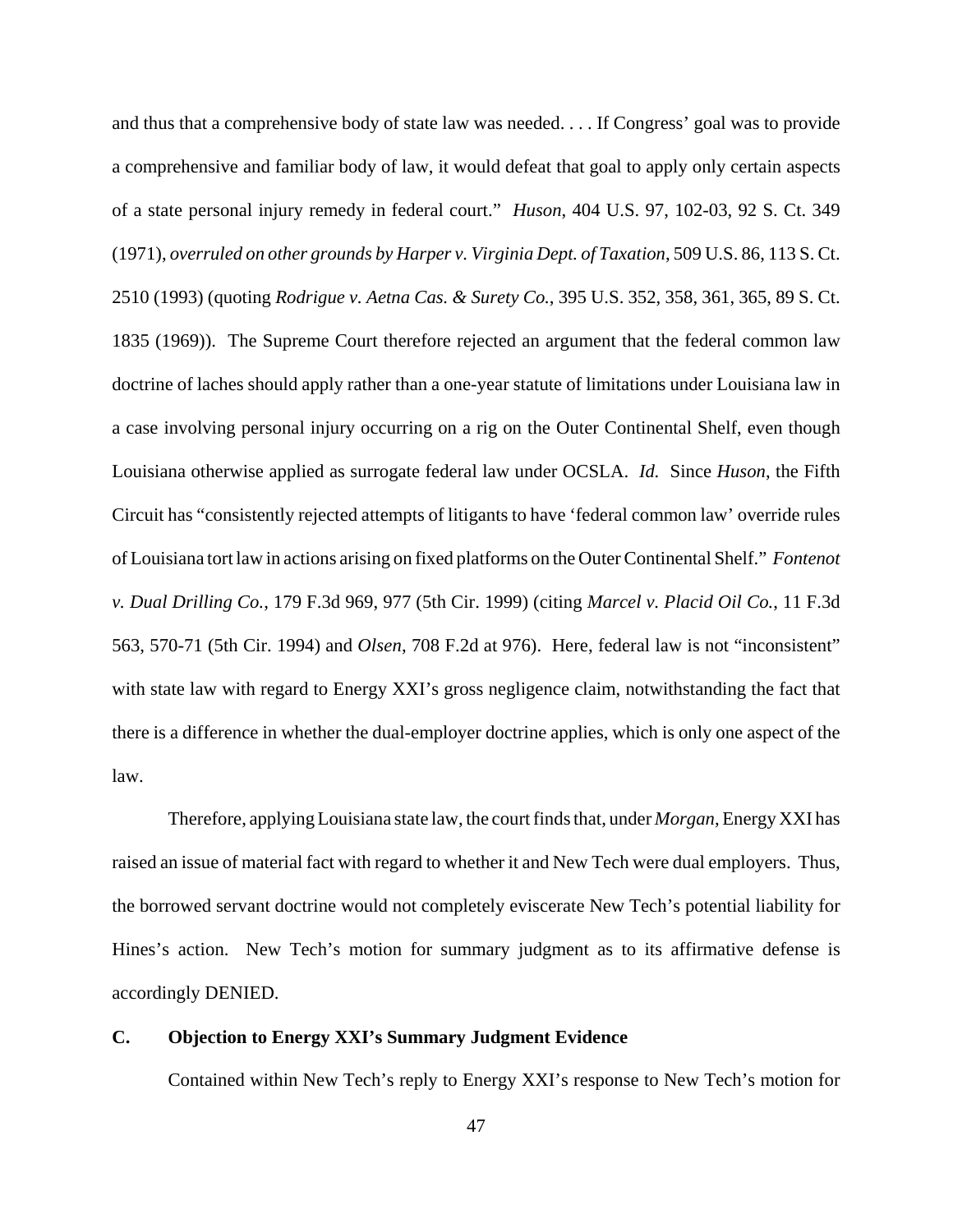summary judgment on Energy XXI's affirmative claims is an objection by New Tech to Energy XXI's summary judgment evidence. Dkt. 25. New Tech objects to Exhibit J to Energy XXI's response to its motion, which is a copy of a Linked-In webpage in which Hines identifies himself as an independent consultant. *See id.*; Dkt. 24, Exh. J. New Tech claims that the document is hearsay. Dkt. 25. The court found no need to rely on this exhibit, as Hines testified that he considered himself to be an independent consultant. Thus, New Tech's objection to this evidence is moot, and the objection is OVERRULED.

#### **D. Motion for Continuance**

Energy XXI requested a continuance under Federal Rule of Civil Procedure 56 if the court found that New Tech met its summary judgment burden with respect to its motion for summary judgment on Energy XXI's affirmative claims and did not believe that Energy XXI raised an issue of material fact. Dkt. 24. Specifically, Energy XXI wanted to have more time to depose Hines and Simon. Since the court has denied New Tech's motion for summary judgment with respect to Energy XXI's affirmative claims and because Hines has now been deposed, Energy XXI's motion for a continuance (Dkt. 24) is DENIED AS MOOT.

#### **E. Motion for Leave to File Second Amended Complaint and Jury Demand**

Energy XXI has also filed a motion to amend its complaint, as it would like to add Hines and Simon as defendants, as well as two companies for which Hines and Simon allegedly work and of which Energy XXI has recently become aware. New Tech is opposed to the motion because it claims that Energy XXI knew about Hines's and Simon's involvement from the beginning of the lawsuit and adding them at this late date would prejudice New Tech by further delaying the resolution of this matter. Dkt. 17.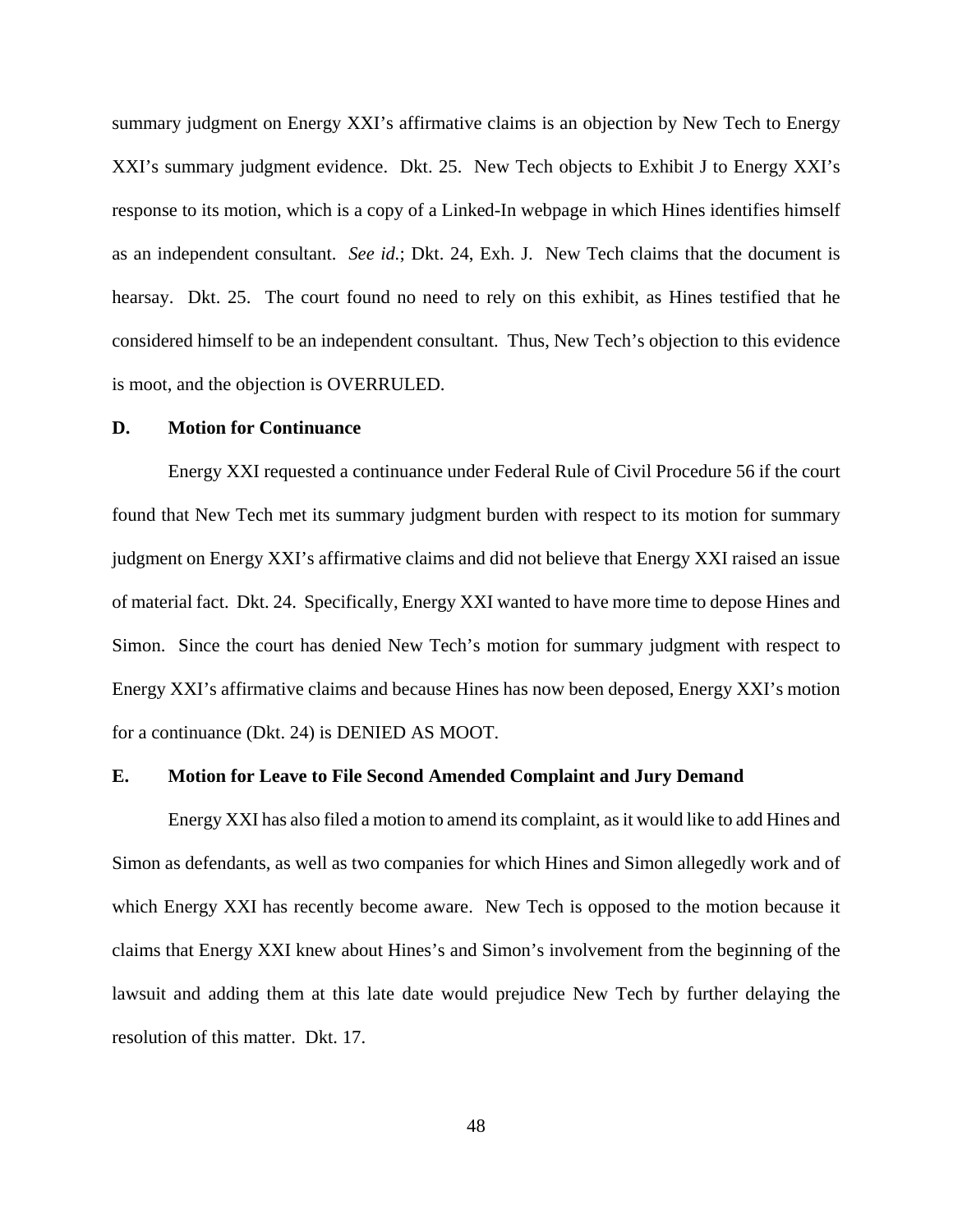The scheduling order, which was issued on May 6, 2010, required that amendments to pleadings be made on or before July 15, 2010. Dkt. 12. Since Energy XXI filed its motion to amend after the deadline stated in the scheduling order, Federal Rule of Civil Procedure 16(b) applies. *Sw. Bell Tel. Co. v. City of El Paso*, 346 F.3d 541, 546 (5th Cir. 2003). Under Rule 16(b)(4), a scheduling order "may be modified only for good cause and with the judge's consent." Fed. R. Civ. P. 16(b)(4). "The good cause standard requires the 'party seeking relief to show that the deadlines cannot reasonably be met despite the diligence of the party needing the extension.'" *Sw. Bell*, 346 F.3d at 546 (quoting *S&W Enters. LLC v. Southtrust Bank of Ala.*, 315 F.3d 533, 535 (5th Cir. 2003)). The court considers the following factors when determining whether "good cause" exists:  $\cdot\cdot\cdot(1)$  the explanation for the failure to timely move for leave to amend; (2) the importance of the amendment; (3) potential prejudice in allowing the amendment; and (4) the availability of a continuance to cure such prejudice.'" *Id.* (quoting *S&W Enters.*, 315 F.3d at 536). If the court, upon weighing these factors, determines that good cause exists, the more liberal amendment standards of Rule 15(a) apply. *See S&W Enters.*, 315 F.3d at 536.

New Tech argues that the amendment is untimely because Energy XXI knew about Hines's and Simon's involvement well before the deadline to amend pleadings contained within the scheduling order. Dkt. 17. Specifically, Energy XXI's initial pleading mentioned Tony Hines, and its discovery responses to New Tech on July 29, 2010, indicated that both Hines and Simon were "company men" during the recompletion operation. *Id.* Energy XXI agrees that it was aware that Hines and Simon were involved in the incident prior to the amendment deadline, but asserts it did not know about their separate corporate entities until well after the deadline. Dkt. 18. Additionally, Energy XXI claims that it believed that both Hines and Simon were direct employees of New Tech and that New Tech was vicariously liable for their actions pursuant to the terms of the MSA during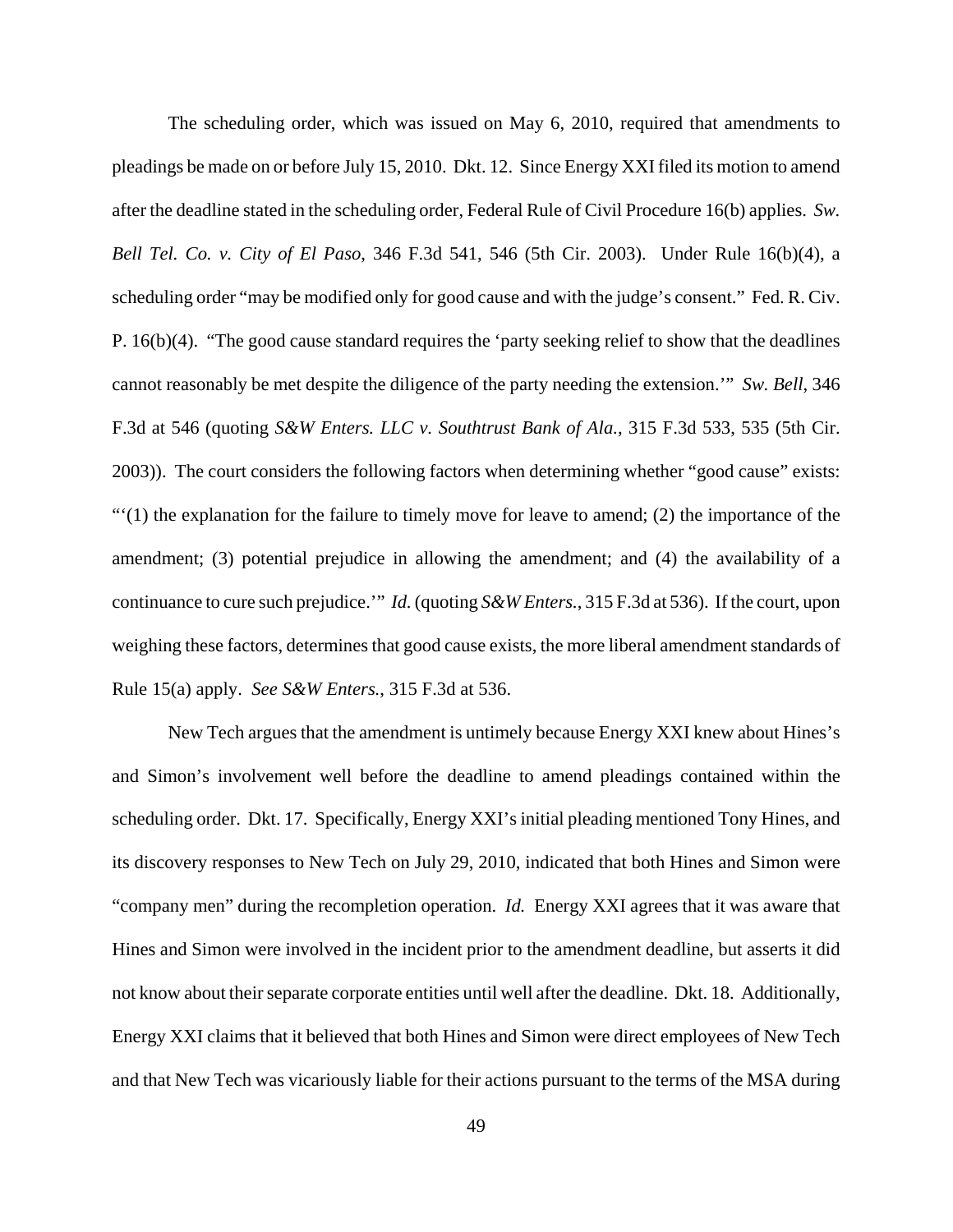the relevant time period. *Id.* The MSA provides that persons on New Tech's payroll are considered New Tech "employees." *See* Dkt. 18 at 3 (quoting the MSA). New Tech argues that this explanation is not reasonable because Energy XXI was on notice that New Tech intended to assert the borrowed servant defense as soon as New Tech answered; New Tech specifically asserted independent contractor and borrowed servant defenses in its answer. Dkt. 17. Energy XXI claims that it believed these defense were "mere surplusage." Dkt. 18. And, regardless, Energy XXI claims that it could not have named the corporate entities associated with Hines and Simon prior to the deadline even if it gave credence to the defenses because it had no knowledge of the corporate entities. *Id.*

Energy XXI cites *Goodman Mfg. Co. v. Field Warehouse Corp.*, No. H-06-3042, 2007 WL 2446807 (S.D. Tex. Aug. 23, 2007) in support of its position. In *Goodman*, Judge Atlas noted that the plaintiffs "did not understand the nature of the relationship between [the defendant and proposed new defendant] until after the deadline for amendments." *Goodman*, 2007 WL 2446807, at \*1. The defendant had identified the proposed new defendant during initial disclosures, but the "exact relationship between the two parties . . . remain[ed] unclear." *Id.* 

While the borrowed servant and independent contractor defenses should have put Energy XXI on notice with regard to a potential need to add Hines and Simon as defendants, the court finds that Energy XXI's belief that New Tech was vicariously liable for Hines's and Simon's actions due to the definition of "employee" under the MSA was not unreasonable, particularly since New Tech's counterclaim relies on the terms of the MSA. *See* Dkt. 6. This factor therefore weighs in favor of amendment, though it does not lend substantial weight because Energy XXI was on notice of New Tech's defense even if its actual applicability was unclear.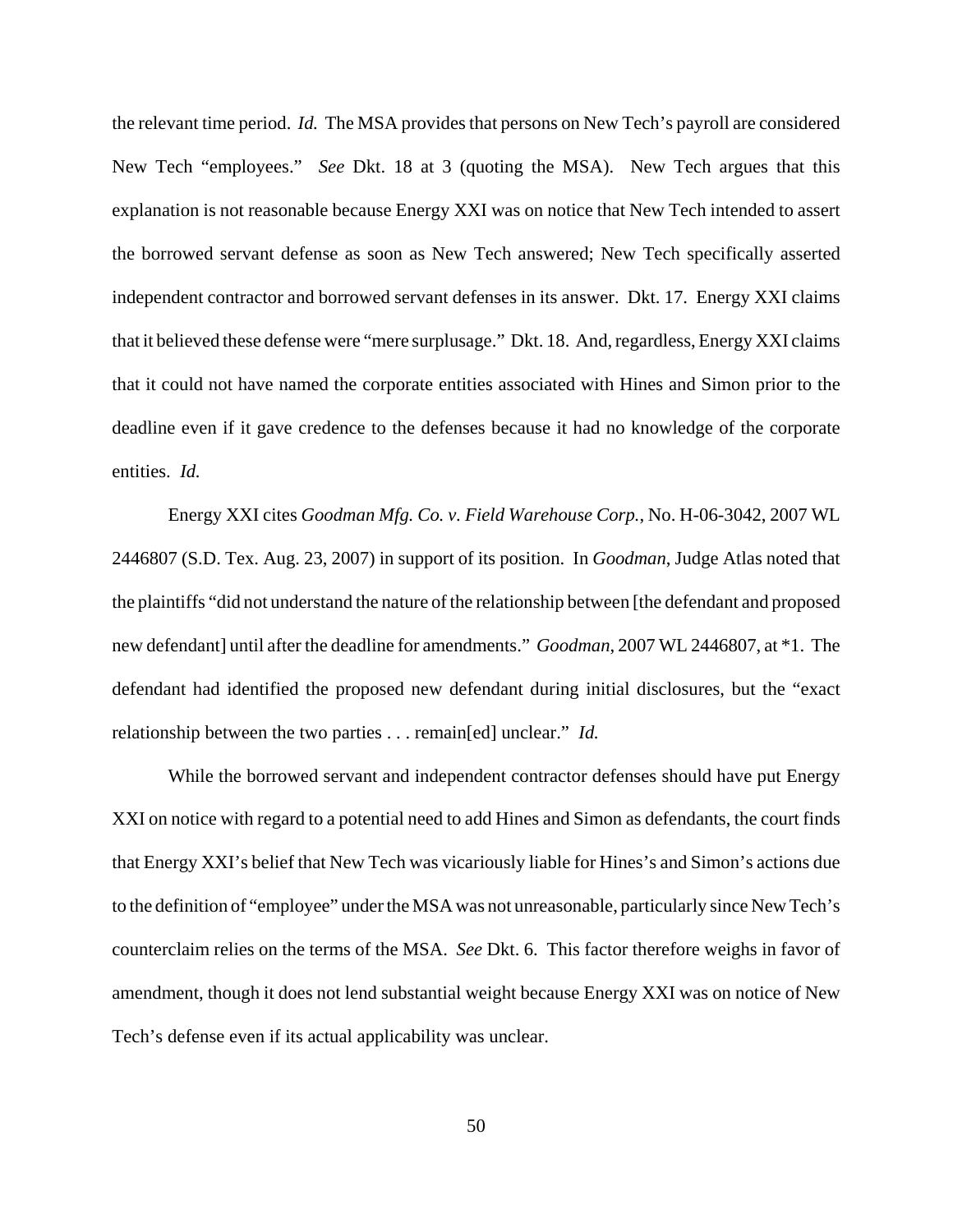The second factor in the Rule 16(b) analysis is the importance of the amendment. Energy XXI claims that the status of Hines and Simon is unclear, mainly because the parties had intentionally limited discovery prior to Energy XXI's motion to amend in the hopes of reaching a settlement. *See* Dkt. 18. However, if future discovery reveals that Hines and Simon were independent contractors, then Hines, Simon, and their respective corporate entities may be liable for at least some of the damages that Energy XXI currently attributes to New Tech. *Id.* New Tech claims that the amendment is not important because Hines, Simon, and their respective companies would be entitled to indemnification under the clauses discussed above. Dkt. 16. However, since the court has found that the indemnification clause does not extend to gross negligence, this argument is partially without merit. This amendment could be extremely important in the event that New Tech is not vicariously liable for Hines's and Simon's actions and Hines and Simon are found to be grossly negligent. Thus, this factor weighs in favor of amendment.

The third and fourth factors are potential prejudice and the ability to obtain a continuance. New Tech argues that adding new parties at this stage will cause prejudice because it will incur expenses to conduct additional discovery and research and the trial will likely be delayed. Dkt. 17. Energy XXI claims that if leave to amend is denied, it will file separate suits against Hines and Simon because their contracts with New Tech likely require New Tech to indemnify them for their actions and omissions in connection with this lawsuit. Dkt. 18. Thus, Hines, Simon, and their respective companies will likely file third-party complaints against New Tech for indemnity, leading to more litigation and expense between the same parties relating to the facts alleged herein. *Id.* 

The court agrees that there likely will be some additional delay associated with allowing the amendment at this late date. However, the dismissal of the breach of contract and negligence claims should streamline the issues in this case. Moreover, adding Hines, Simon, and their respective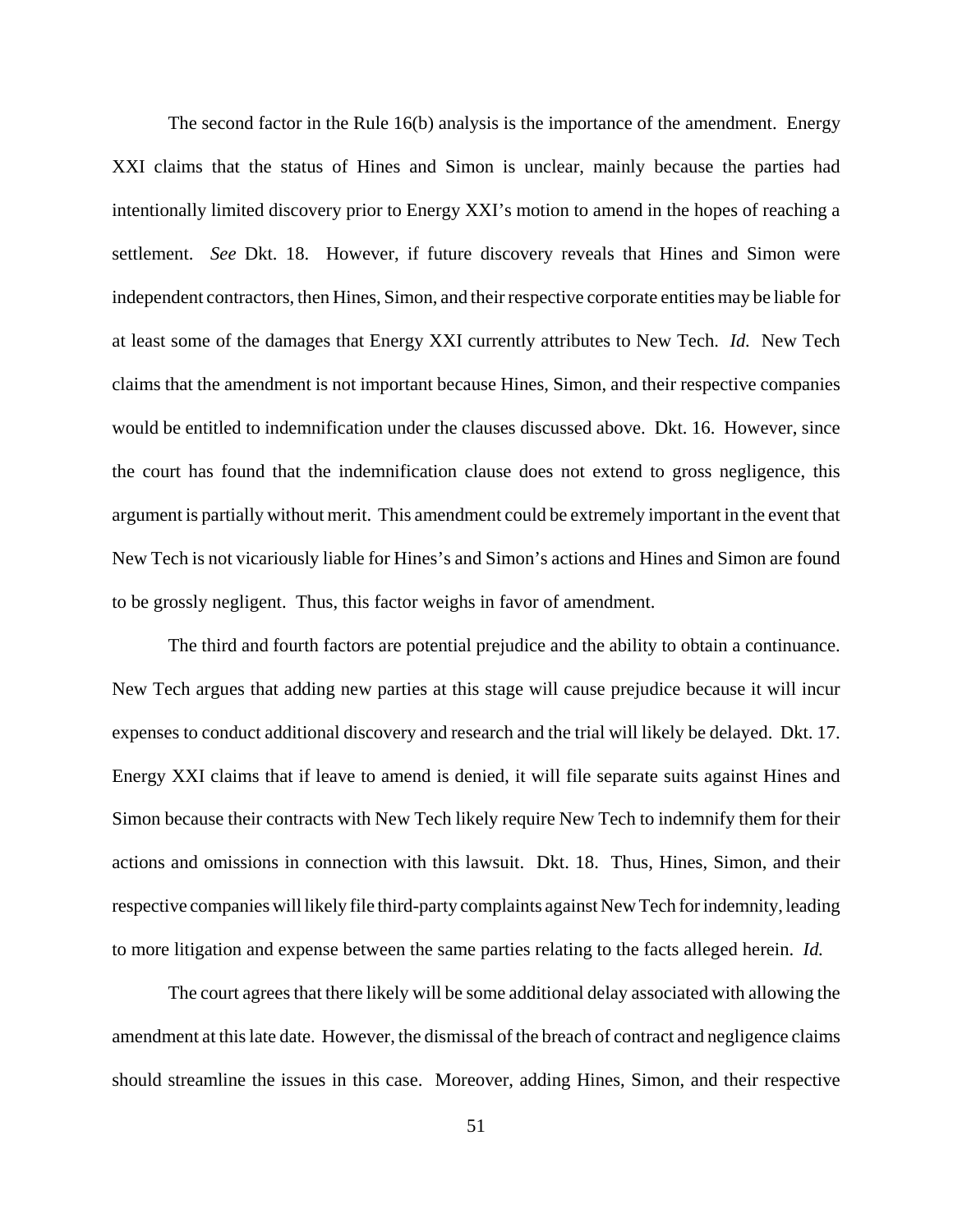companies does not change the players in this case, it merely changes their status. The parties will need to explore Hines's and Simon's roles whether they are defendants or not.

The court finds that, on balance, there is good cause to allow the amendment. The court also finds that leave to amend is appropriate under Rule 15(a), which mandates that leave should be freely given if justice so requires. Fed. R. Civ. P. 15(a)(2). Thus, the court GRANTS Energy XXI's motion to amend (Dkt. 15). Energy XXI shall file a second amended complaint pursuant to this order within ten (10) days of the date of this order.<sup>11</sup> The parties shall filed an agreed scheduling order within thirty (30) days of the date of this order.

<sup>&</sup>lt;sup>11</sup> Energy XXI filed a proposed second amended complaint with its motion to amend. The proposed complaint, however, contains claims against New Tech that this order dismisses with prejudice.